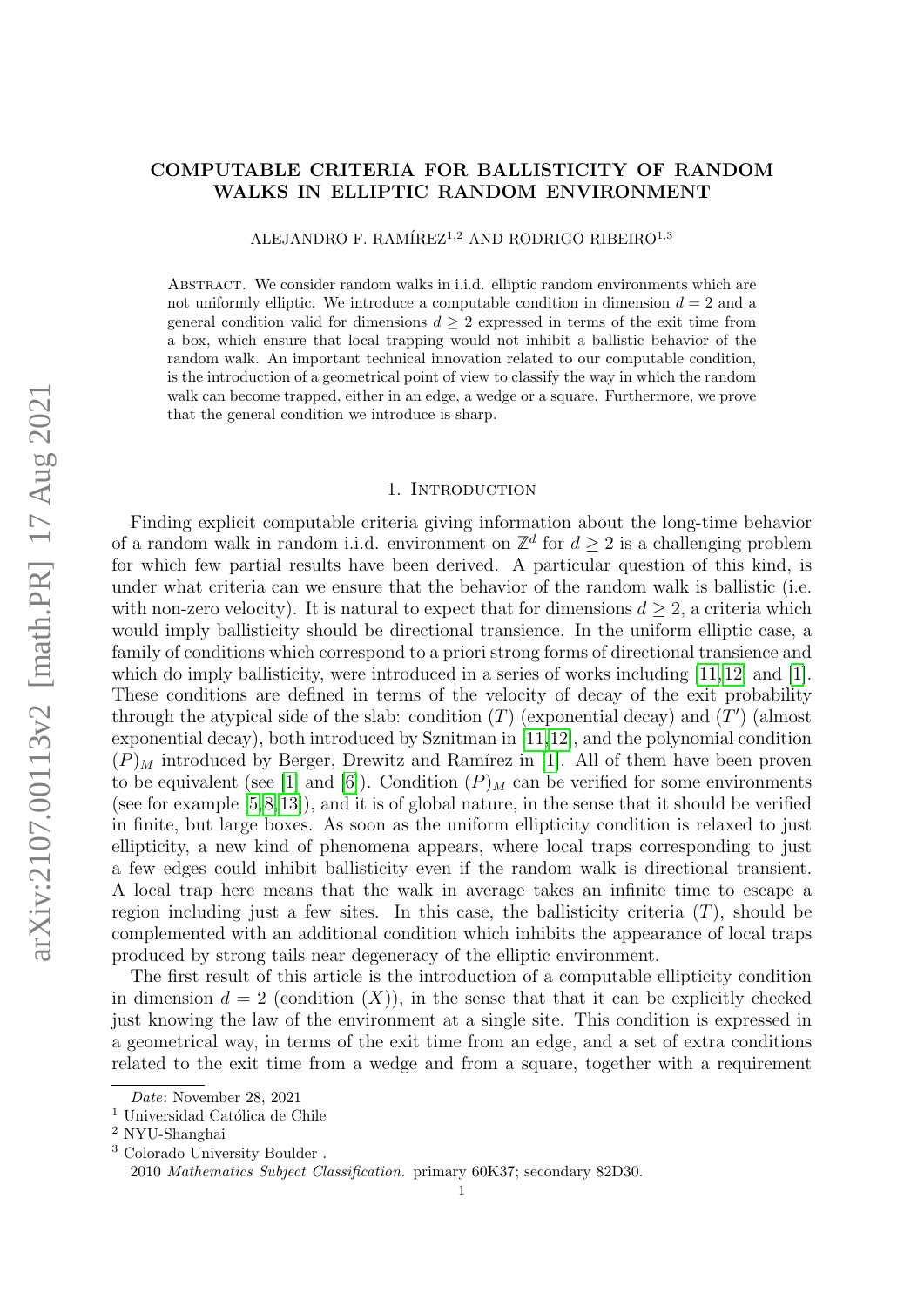involving correlations between the jump probabilities at a single site. We show that condition  $(X)$  together with condition  $(P)_M$  imply ballisticity.

A second result presented here is a general second condition (condition  $(B)$ ), valid for  $d \geq 2$ , and expressed in terms of the expected exit time from a large box, which also together with  $(P)_M$  implies ballisiticity. We also show that condition  $(B)$  is sharp.

1.1. Ballisticity for random walks in elliptic random environments. Let us introduce the random walk in random environment model (RWRE). Let  $U = \{e \in \mathbb{Z}^d : |e|_1\}$ and  $\mathcal{P} = \{p(e) : e \in U\}$  be the set of probability vectors with components in U. We will also use the notation  $\{e_1, e_{-1}, \ldots, e_d, e_{-d}\}$  for the elements of U, with the convention  $e_{-i} = -e_i, 1 \le i \le d$ . We define the environmental space  $\Omega = \mathcal{P}^{\mathbb{Z}^d}$  and use the notation  $\omega = (\omega(x))_{x \in \mathbb{Z}^d} \in \Omega$ , with  $\omega(x) = (\omega(x, e))_{e \in U} \in \mathcal{P}$ . For  $\omega$  fixed, define the Markov chain  $(X_n)_{n\geq 0}$  with transition probabilities

$$
P_{\omega}(X_{n+1} = y + e | X_n = y) = \omega(y, e) \text{ for all } y \in \mathbb{Z}^d, e \in U.
$$

We will call this Markov chain a random walk in the environment  $\omega$  and denote by  $P_{x,\omega}$ its law starting from x. Whenever  $\omega$  is chosen according to some probability measure  $\mathbb P$ defined on the environmental space  $\Omega$ , we call  $P_{x,\omega}$  the *quenched* law of the RWRE starting from x. Similarly we call the semidirect product  $P_x$  defined by  $P_x(A \times B) = \int_A P_{x,\omega}(B) d\mathbb{P}$ , the *averaged* or *annealed* law of the RWRE starting from  $x$ . Throughout this article we will assume that  $(\omega(x))_{x\in\mathbb{Z}^d}$  are i.i.d. under **P**. We say that **P** is uniformly elliptic if there is a constant  $\kappa > 0$  such that **P**-a.s. we have that

$$
\omega(x, e) \ge \kappa \text{ for all } x \in \mathbb{Z}^d, e \in U,
$$

while we say that  $\mathbb P$  is *elliptic* if  $\mathbb P$ -a.s. we have that

$$
\omega(x, e) > 0
$$
 for all  $x \in \mathbb{Z}^d, e \in U$ .

One of the mayor questions about the RWRE model is the relation between directional transience and ballisticity. Given a direction  $l \in \mathbb{S}^{d-1}$ , we say that the random walk is transient in direction l if a.s. we have that

$$
\lim_{n \to \infty} X_n \cdot l = \infty.
$$

We say that the random walk is *ballistic in direction l* if a.s.

$$
\liminf_{n \to \infty} \frac{X_n \cdot l}{n} > 0.
$$

It is known that for **P** i.i.d. and elliptic, ballisiticty in a given direction implies a law of large numbers

$$
\lim_{n \to \infty} \frac{X_n}{n} = v \ a.s.,
$$

with  $v \neq 0$ . In dimension  $d = 1$  it is known that for **P** i.i.d. and uniformly elliptic, directional transience does not imply ballisticity (see for example Sznitman [\[14\]](#page-34-4)). The one-dimensional directional transient examples which are not ballistic are produced by laws of the environment which favor the presence of large (global) traps which slowdown the movement of the walk and whose size increases as time  $n \to \infty$ . On the other hand, it is expected that the cost of such traps in dimensions  $d \geq 2$  would be too high to produce these examples, so that for **P** i.i.d. and uniformly elliptic, directional transience would imply ballisticity. This is still an open question.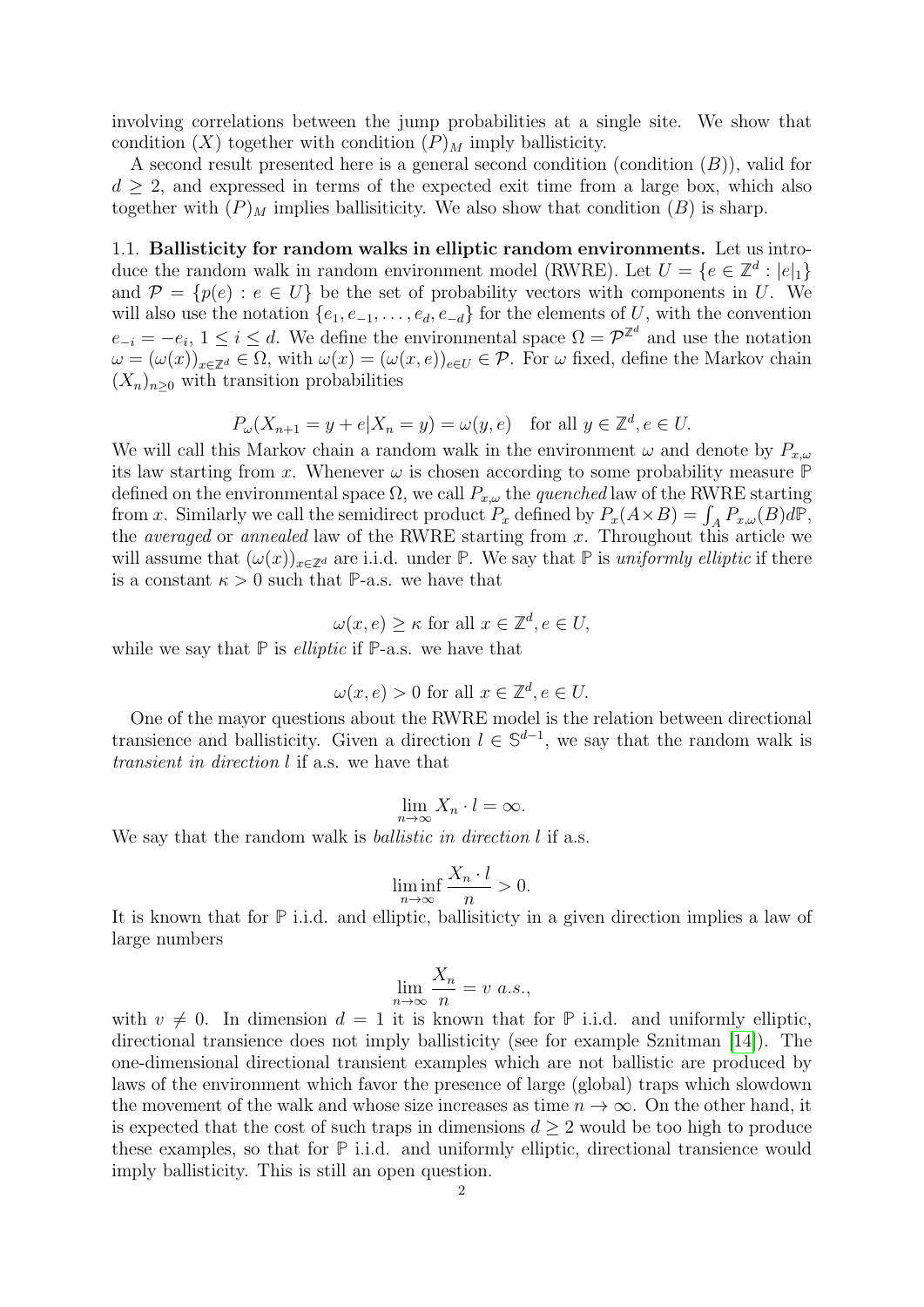As a way to tackle this problem, some intermediate conditions which interpolate between directional transience and ballisticity have been introduced. For  $l \in \mathbb{Z}^d$ , and  $\gamma \in (0,1]$ , we say that condition  $(T)_{\gamma} | l$  is satisfied if there is an open set  $O \subset \mathbb{S}^{d-1}$  such that

$$
\frac{1}{L^{\gamma}}\lim_{L\to\infty}P_0(X_{T_{U_{L,l'}}}\cdot l'<0)<0,
$$

where  $U_{L,l'} = \{x \in \mathbb{Z}^d : -L \leq x \cdot l' \leq x\}$  and  $T_{U_{L,l'}} = \min\{n \geq 0 : X_n \notin U_{L,l'}\}$ . The case  $\gamma = 1$  is called condition  $(T)|l := (T)_{1} |l$ . While we define condition  $(T')|l$  as the fulfillment of  $(T)_{\gamma}$ l for all  $\gamma \in (0,1)$ . These condition where introduced by Sznitman in [\[12,](#page-34-1) [13\]](#page-34-3). On the other hand, given  $M \geq 1$ , we say that the polynomial condition  $(P)_M$ l is satisfied if there is an  $L_0$  such that

$$
P_0(X_{T_{U_{L,l'}}}\cdot l'<0)\leq \frac{1}{L^M}\ {\rm for\ all}\ L\geq L_0.
$$

This condition was defined in [\[1\]](#page-33-0). In the case of uniformly elliptic environments it was shown in [\[12\]](#page-34-1), [\[1\]](#page-33-0) and [\[6\]](#page-33-1), that conditions  $(T)_{\gamma}$  for some  $\gamma \in (0,1)$ ,  $(T)$ ,  $(T')$  and  $(P)_{M}$ for  $M \geq 15d + 5$ , are equivalent, and that they imply ballistic behavior together with an annealed and quenched central limit theorem. To extend these results to random walks in elliptic (but not necessarily uniformly elliptic) environments, a minimal condition integrability condition has to be assumed. This can be described as a good enough behavior of the jump probabilities near 0. We say that condition  $(E)_0$  is satisfied if for all  $e \in U$  there exist  $\eta(e) > 0$  such that

$$
\mathbb{E}\left[\omega(0,e)^{-\eta(e)}\right] < \infty. \tag{1.1}
$$

Under  $(E)_0$ , the equivalence between  $(T)_\gamma$  for  $\gamma \in (0,1)$ ,  $(T')$  and  $(P_M)$  for  $M \geq 15d+5$ , was proven in [\[3\]](#page-33-3). Let  $\beta > 0$ . We say that the law of the environment satisfies the ellipticity condition  $(E)_{\beta}$  if there exists an  $\{\alpha(e) : e \in U\} \in (0,\infty)^{2d}$  such that

$$
2\sum_{e'} \alpha(e') - \max_{e \in U} (\alpha(e) + \alpha(-e)) > \beta
$$

and for every  $e \in U$ 

$$
\mathbb{E}\left[\prod_{e}\omega(0,e)^{-\alpha(e)}\right]<\infty.
$$

In [\[3\]](#page-33-3) and [\[2\]](#page-33-4) it was proved that whenever  $d \geq 2$  and condition  $(P)_M$  for  $M \geq 15d + 5$ together with  $(E')_1$  are satisfied, then the random walk is ballistic. Condition  $(E')_1$  of this result is a sharp ellipticity condition for ballisticity for random walks in Dirichlet environments [\[9,](#page-34-5) [10\]](#page-34-6). It can actually be shown that whenever the law of the jump probabilities at a single site is asymptotically independent at small values, it is also a sharp condition. Nevertheless, as explained in [\[4\]](#page-33-5), condition  $(E')_1$  is not a sharp condition in general. There, the authors present a condition expressed in terms if the exit time from a hypercube of the random walk. We define a hypercube located at  $x \in \mathbb{Z}^d$  as

$$
H_x := \left\{ x + \sum_{i=1}^d \epsilon_i e_i, \ \epsilon_i = 0 \text{ or } 1 \text{ for all } 1 \le i \le d \right\}.
$$

We say that condition  $(C)_1$  is satisfied if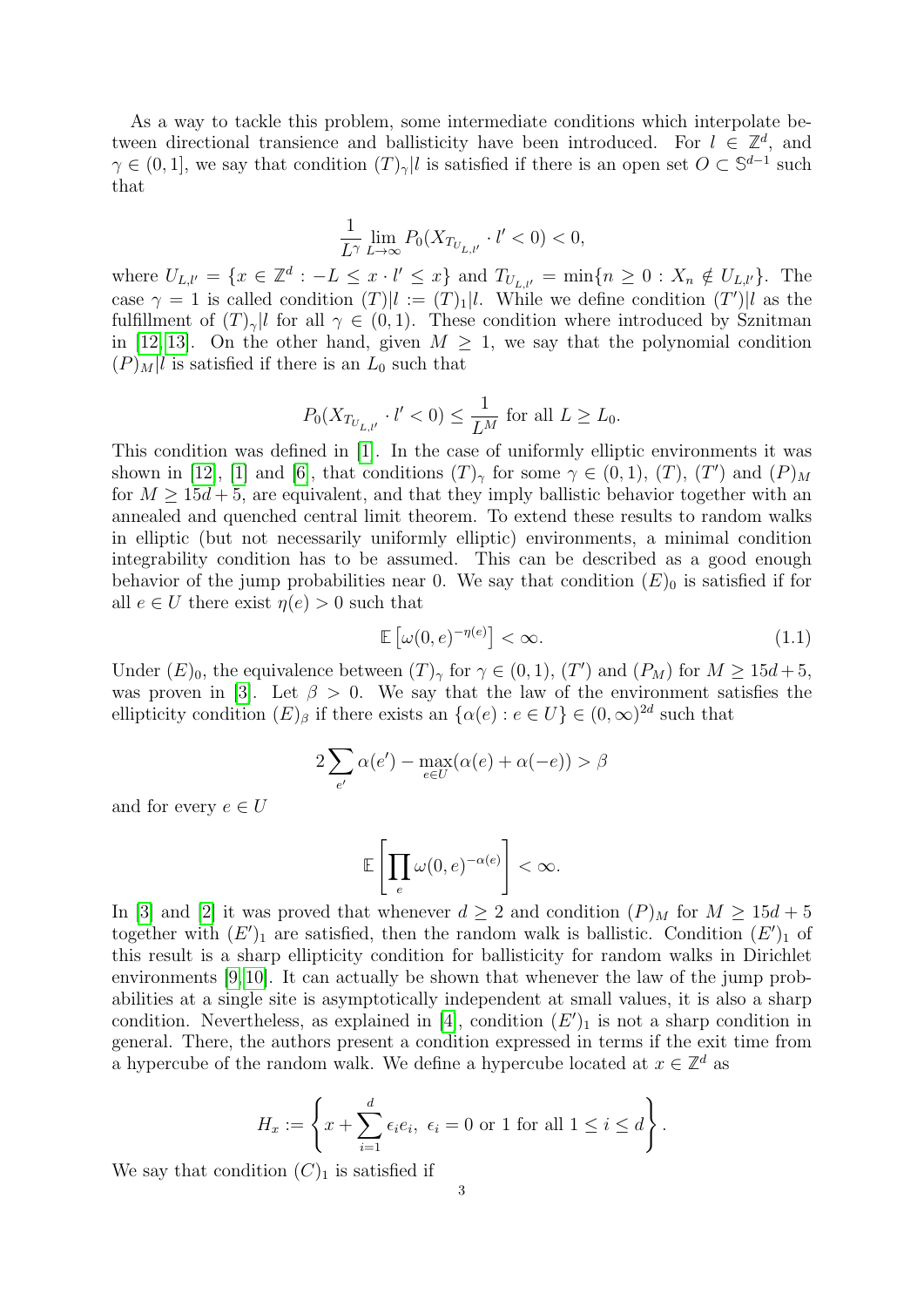$$
\max_{y \in H_x} E_y[T_{H_x}] < \infty.
$$

It was shown in [\[4\]](#page-33-5) that if  $(C)_1$  is not satisfied the random walk is not ballistic. The following is an open question:

Does  $(C)_1$  together with  $(P)_M$  for  $M \geq 15d + 5$  imply ballisiticity?

An ellipticity condition which is more general that  $(E')_1$ , denoted by  $(K)_1$ , was defined in [\[4\]](#page-33-5), where they showed that  $(K)_1$  together with  $(P)_M$  for  $M \geq 15d + 5$  implies ballisticity. In this article we will introduce a computable ellipticity condition in dimension  $d = 2$  and a simple general dimension condition, similar in spirit to condition  $(C)_1$ , which also imply ballistic behavior.

<span id="page-3-6"></span>1.2. **Main results.** Our main result will be stated for random walks in dimensions  $d = 2$ , providing a computable criteria for ballistic behavior. To state it we will introduce a condition which quantifies the singularities at a site involving two or three directions simultaneously. In order to preserve the visual appeal in some arguments we will make use of diagrams instead of letters  $i$  and  $j$  to denote those directions. For instance, diagram ⊥ represents directions  $e_{-1}$ ,  $e_1$  and  $e_2$ . Under such convention we define

$$
Q_{\mathsf{L}} := \max\{\omega(0, e_1), \omega(0, e_2)\}, \quad Q_{\mathsf{L}} := \max\{\omega(0, e_1), \omega(0, e_{-1}), \omega(0, e_2)\} \tag{1.2}
$$

and define similar quantities for all the corresponding multiple of 90 degree rotations. We also use the following type of shorthand notation

$$
\{\max\{\vdash\} = \downarrow\} = \left\{\arg\max_{i\in\{-2,1,2\}} \omega(0, e_i) = e_{-2}\right\}.
$$

Our condition requires negative moments of the above defined set of random variables and is stated as follows. We say that an i.i.d. law **P** on  $\Omega$  in dimension  $d = 2$  satisfies condition  $(X)_a$  if there exist  $\alpha_{\beta}$ ,  $\beta_{\vdash}$  (and all multiples of 90 degree rotations of  $\beta$  and  $\vdash$ ), such that

<span id="page-3-2"></span>
$$
\int_{\Omega} Q_{\vdash}^{-\beta_{\vdash}} d\mathbb{P} < \infty; \quad \int_{\Omega} Q_{\lrcorner}^{-\alpha_{\lrcorner}} d\mathbb{P} < \infty,\tag{1.3}
$$

for all multiples of 90 degree rotations of  $\Box$  and  $\vdash$ ,

<span id="page-3-4"></span>
$$
\int_{\Omega} Q_{\vdash}^{-\beta_{\bot}} Q_{\vdash}^{-\alpha_{\vdash}} \mathbb{1}_{\{\max\{\vdash\}=\uparrow\}} d\mathbb{P} < \infty; \ \int_{\Omega} Q_{\vdash}^{-\beta_{\top}} Q_{\ulcorner}^{-\alpha_{\ulcorner}} \mathbb{1}_{\{\max\{\vdash\}=\downarrow\}} d\mathbb{P} < \infty; \ \int_{\Omega} Q_{\ulcorner}^{-\alpha_{\ulcorner}} Q_{\ulcorner}^{-\alpha_{\ulcorner}} d\mathbb{P} < \infty,\tag{1.4}
$$

for all multiples of 90 degree rotations of  $\ulcorner$ ,  $\vdash$  and  $\uparrow$ . Additionally, we require that

<span id="page-3-3"></span><span id="page-3-1"></span><span id="page-3-0"></span>
$$
\beta_{\mathcal{I}} + \beta_{\mathcal{F}} > a \tag{1.5}
$$

$$
\alpha_{r} + \beta_{\perp} + \beta_{\dashv} > a \tag{1.6}
$$

$$
\alpha_{\mathsf{F}} + \alpha_{\mathsf{I}} + \alpha_{\mathsf{J}} + \alpha_{\mathsf{L}} > a \tag{1.7}
$$

including all the multiple of 90 degree rotations of [\(1.5\)](#page-3-0) and [\(1.6\)](#page-3-1).

We can now state the main result of this article.

<span id="page-3-5"></span>**Theorem 1.** Consider an RWRE in  $\mathbb{Z}^2$  whose environment satisfies conditions  $(E)_0$ ,  $(X)_1$ and  $(P)_{M}^{\ell}$  for some  $M > 35$  and  $\ell \in S^{1}$ . Then, the walk is ballistic in direction  $\ell$ , that is P0-almost surely

$$
\lim_{n \to \infty} \frac{X_n}{n} = v, \quad \text{where } v \cdot \ell > 0.
$$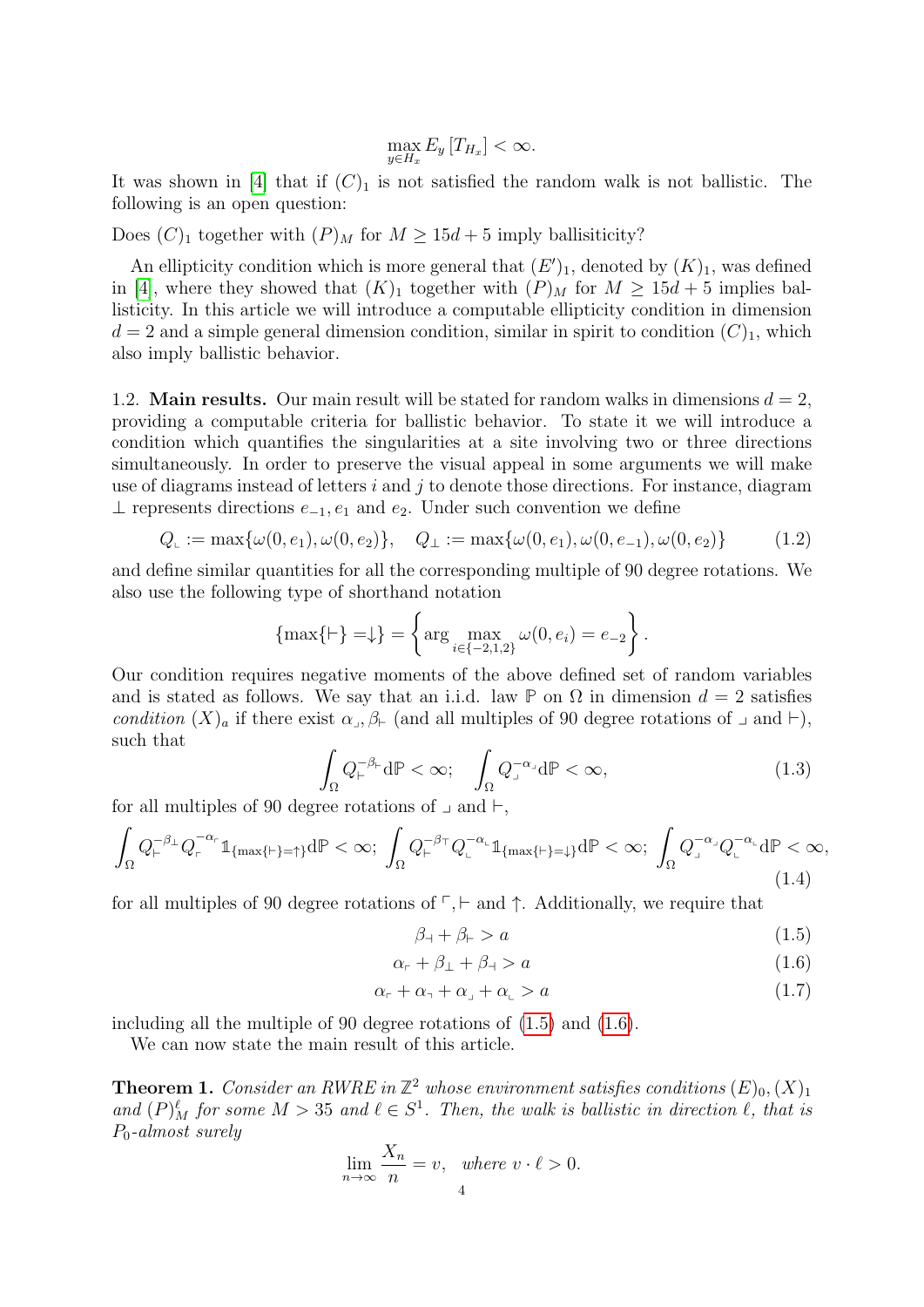Conditions  $(E)$ <sub>0</sub> and  $(X)$ <sub>1</sub> depend only on the distribution of a single site. Moreover they are computable in the sense that given the distribution on a fixed site, verifying such conditions is a matter of computing integrals of positive functions over **R**. Also, condition  $(X)_1$  has a geometrical interpretation. When  $a = 1$ , [\(1.5\)](#page-3-0) together with the first requirement of [\(1.3\)](#page-3-2), implies that the random walk cannot become trapped on any edge (see Figure 1.2).

<span id="page-4-0"></span>

FIGURE 1.1. Schematic of an edge and the transitions pointing out it.

On the other hand, intuitively we would expect that  $(1.6)$  together with  $(1.3)$  imply that it cannot become trapped in any wedge (see Figure [1.2\)](#page-4-0); while [\(1.7\)](#page-3-3) with the second requirement in [\(1.3\)](#page-3-2) would imply that it cannot become trapped in a square (see Figure [1.2\)](#page-4-0).



Transitions point out a wedge. Transitions pointing out a square. FIGURE 1.2.

Nevertheless, an important observation of this article, which will be shown in Section 2, is that it is possible to construct environments for which  $(1.3)$ ,  $(1.5)$ ,  $(1.6)$  and  $(1.7)$ are satisfied, but nevertheless the random walk is not trapped in some wedges or squares. This is due to the behavior of the correlations of the jump probabilities at a single site. For this reason, we require in our definition of condition  $(X)_a$  also [\(1.4\)](#page-3-4). In Section [2](#page-6-0) we will discuss in more detail condition  $(X)<sub>1</sub>$  and explain the connection between relations [\(1.3\)](#page-3-2)-[\(1.7\)](#page-3-3). The proof of Theorem [1](#page-3-5) is based on this geometrical interpretation of our conditions, through the use of the theory of flow networks.

Our second result valid in any dimension  $d \geq 2$  ensures ballisticity under the requirement that certain moments of the exit time from a box are finite. For any  $x \in \mathbb{Z}^d$ , we will use the standard notation for the norm  $|x|_1 = |x_1| + \cdots + |x_d|, |x|_2 = (|x_1|^2 + \cdots + |x_d|^2)^{1/2}$ and  $|x|_{\infty} = \max\{|x_i| : 1 \le i \le d\}$  For any  $R \ge 0$ , we define the box

$$
B_R = \{ x \in \mathbb{Z}^d : |x|_{\infty} \le R \}.
$$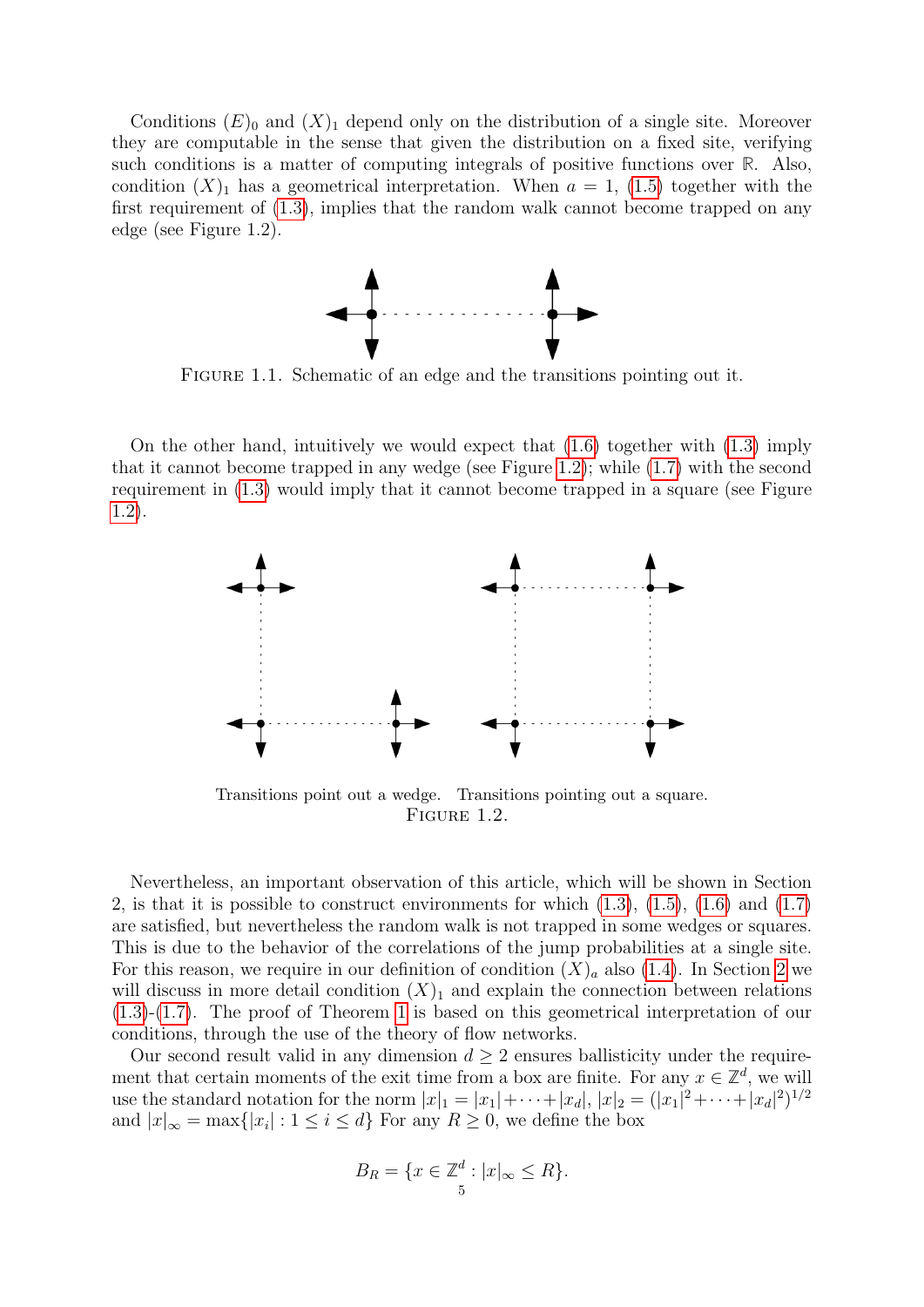Let  $b > 0$  and  $a > 0$ . We say a law  $\mathbb{P}$  on the environmental space satisfies *condition*  $(B)_{a}^{b}$ if there exist a pair of numbers  $R \geq 0$  and  $c > 0$  such that

<span id="page-5-3"></span>
$$
E_0 T_{B_R}^{a+c} < \infty,\tag{1.8}
$$

and

<span id="page-5-0"></span>
$$
R > \frac{a(a+c)}{b \cdot c} - 2.
$$
\n
$$
(1.9)
$$

Singularities involving two orthogonal directions will play an important role throughout the article. Define

<span id="page-5-4"></span>
$$
\eta_* := \max_{i,j \in \{1,\dots,2d\} \text{ and } e_i \perp e_j} \{ \eta_i \wedge \eta_j \}. \tag{1.10}
$$

To see why  $\eta_*$  plays an important role in questions, write the singularities in decreasing order  $\eta_{j_1} \geq \eta_{j_2} \geq \eta_{j_3} \geq \ldots \eta_{j_{2d}}$ . And consider a situation in which we have  $j_2 = -j_1$ . Heuristically, it is the value of  $\eta_* = \eta_{j_3}$  that would tell us to what extent the random walk is one dimensional:  $\eta_{j3}$  close to zero means the transition probabilities are concentrated on  $j_1$  and  $-j_1$ ,

<span id="page-5-1"></span>**Theorem 2.** Consider an RWRE in an environment satisfying conditions  $(E)_0$  and  $(P)_M^{\ell}$  for some  $M > 15d + 5$  and  $\ell \in S^{d-1}$ . If additionally the environment also satisfies  $(B)_1^{n*}$ 1 then, the walk is ballistic in direction  $\ell$ . That is,  $P_0$ -almost surely,

$$
\lim_{n \to \infty} \frac{X_n}{n} = v, \quad where \ v \cdot \ell > 0,
$$

Roughly speaking, the above formal statement can be read in the following way: under conditions  $(E)$ <sub>0</sub> and  $(P)_{M}^{\ell}$ , if either the walk escapes a small ball really fast (which corresponds to a small R and a large moment for  $T_{B_R}$ ), or the walk escapes in a finite mean time a ball with large radius, we do have ballistic behavior. How large the radius has to be, is determined by the inequality [\(1.9\)](#page-5-0).

Moreover, up to arbitrarily small  $\varepsilon$ , condition  $(B)_{1}^{\eta*}$  $\frac{\eta_*}{1}$  is sharp. Indeed, for any given positive  $\varepsilon$ , by taking R large enough, condition  $(B)_{1}^{\eta_*}$  becomes

$$
E_0[T_{B_R}^{1+\varepsilon}] < \infty.
$$

And this can be contrasted with the proposition below which gives zero speed behavior under  $E_0[T_{B_R}] = \infty$ .

<span id="page-5-2"></span>Proposition 1.1. Consider an RWRE in an i.i.d elliptic environment. Also assume the walk is transient in direction  $\ell$ , for some  $\ell \in \mathbb{S}^{d-1}$ . Then, if for some radius R

$$
E_0[T_{B_R}] = \infty
$$

the walk has zero speed.

A useful corollary of Theorem [2](#page-5-1) is the following.

<span id="page-5-5"></span>**Corollary 1.1.** Consider an RWRE satisfying  $(E)$ <sub>0</sub> and  $(P)_m$  to for some  $M > 15d + 5$ and  $l \in \mathbb{S}^{d-1}$ . Assume that  $\eta_* > 1/2$ . Then the walk is ballistic.

Notice that the above corollary extends ballisiticity to a whole class of elliptic environments. It says that uniform ellipticity can be weakened and replaced by the conditions  $(E)$ <sub>0</sub> and  $\eta_* > 1/2$ . That is, uniform ellipticity can be relaxed as long as we have good enough behavior of the jump probabilities near zero on two orthogonal directions  $e_j$  and  $e_k$  such that  $\omega(0, e_j)^{-1}$  and  $\omega(0, e_k)^{-1}$  have light enough tails.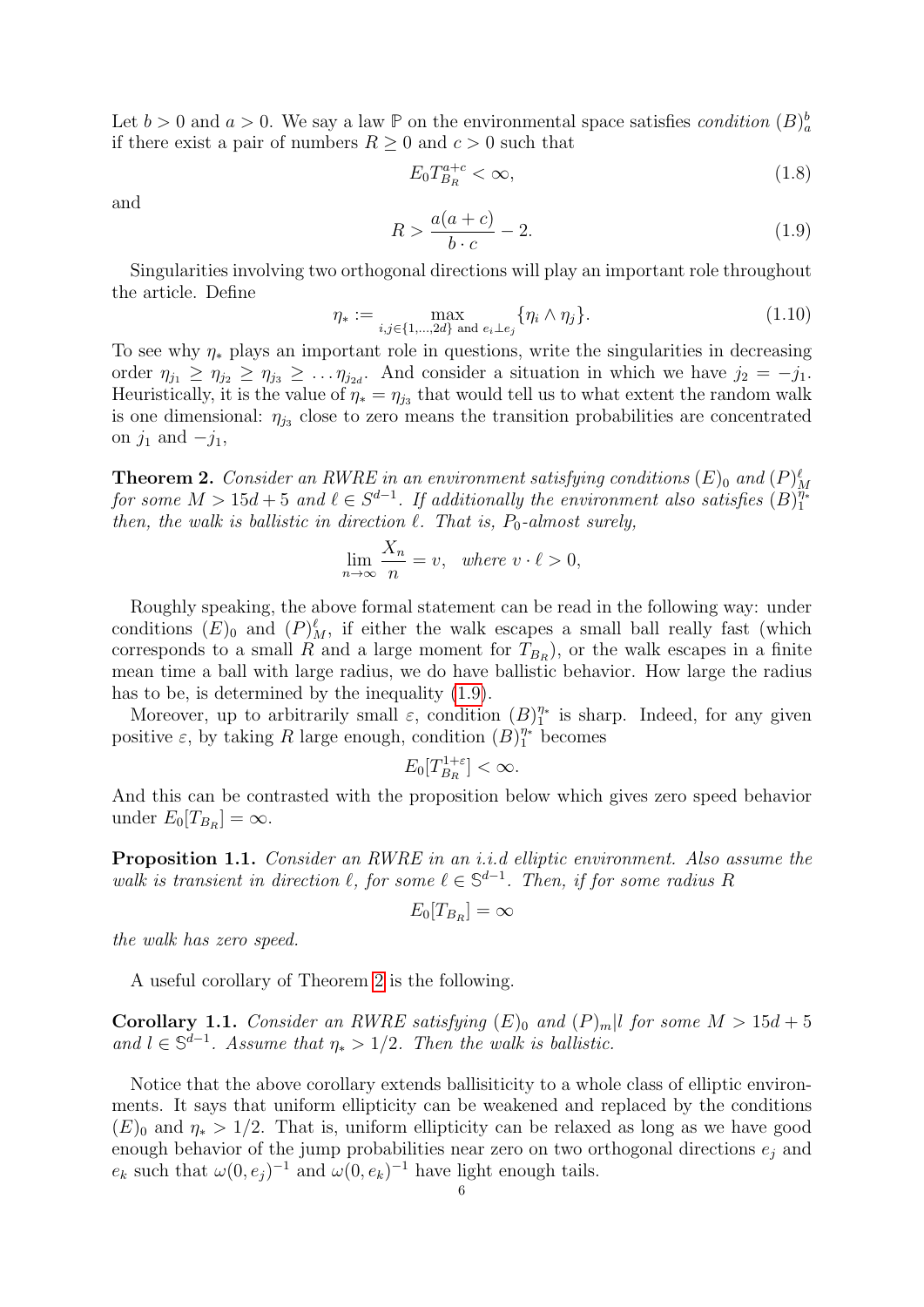Condition  $(B)_{1}^{\eta*}$  $\frac{\eta_*}{1}$  is implied by the most general criteria for ballisticity for elliptic random walks in random environment. Fribergh and Kious proved in [\[4\]](#page-33-5) that under conditions  $(E)_0$ ,  $(P)_M^{\ell}$  for M large enough and their condition  $(K)_1$  the walk has ballistic behavior. At Section [4](#page-30-0) we prove that condition  $(K)_1$  implies  $(B)_1^{\eta_*}$  $\frac{\eta_*}{1}$  .

Under conditions which are stronger than those imposed in Theorems [1](#page-3-5) and [2,](#page-5-1) we can derive central limit theorems. We say that an annealed central limit theorem is satisfied if

$$
\epsilon^{1/2} \left( X_{\lfloor \epsilon^{-1} \cdot \rfloor} - \lfloor \epsilon^{-1} \cdot \rfloor v \right)
$$

converges in law under  $P_0$  as  $\epsilon$  goes to 0 to a Brownian Motion with non-degenerate deterministic covariance matrix. We say that a quenched central limit theorem is satisfied if **P**-a.s.

$$
\epsilon^{1/2} \left( X_{\left[\epsilon^{-1}\cdot\right]} - \left[\epsilon^{-1}\cdot\right]v \right)
$$

converges in law under  $P_{0,\omega}$  as  $\epsilon$  goes to 0 to a Brownian Motion with non-degenerate deterministic covariance matrix. We have then the following annealed and quenched central limit theorems.

<span id="page-6-1"></span>**Theorem 3.** Consider an RWRE in  $\mathbb{Z}^2$  whose environment satisfies conditions  $(E)_0$ ,  $(X)_2$ and  $(P)_{M}^{\ell}$  for some  $M > 35$  and  $\ell \in S^{1}$ . Then, both an annealed and a quenched central limit theorem are satisfied.

<span id="page-6-2"></span>**Theorem 4.** Consider an RWRE in an environment satisfying conditions  $(E)_{0}$ ,  $(P)_{M}^{\ell}$ for some  $M > 15d + 5$  and  $\ell \in S^{d-1}$  and  $(B)_{2}^{\eta*}$  $\frac{\eta_*}{2}$ . Then, both an annealed and a quenched central limit theorem are satisfied.

We will continue with Section [2](#page-6-0) where we will explain the meaning of condition  $(X)_a$ and the necessity of introducing the correlation assumption [\(1.4\)](#page-3-4). In Section [3](#page-11-0) we will present the proof of theorems [1,](#page-3-5) [2,](#page-5-1) [3](#page-6-1) and [4.](#page-6-2) In Section [4](#page-30-0) we will present the proof of Proposition [1.1](#page-5-2) and a final discussion on the sharpness of our general condition  $(B)_{1}^{\eta*}$  $\frac{\eta_*}{1}$  .

### 2. Local trapping and correlations

<span id="page-6-0"></span>In this section we discuss in detail condition  $(X)_1$ , more specifically  $(1.3)$  -  $(1.7)$ , together with the connection between singularities and local trapping. First let us explain the meaning behind  $(1.3)$  together with relations given by  $(1.5)-(1.7)$  $(1.5)-(1.7)$  $(1.5)-(1.7)$ . In what follows, we will call the exponents  $\beta_{\vdash}$  and  $\alpha_{\vdash}$  and the exponents corresponding to rotations which are multiples of 90 degrees, the singularities of the corresponding edges.

The most basic trap for the walk is a single edge. If we want to avoid the walk to be trapped on it we should expect that, for each vertex on the tip of the edge, the transition probabilities pointing out of the edge have good tails, or in other words, have large singularities. This is schematically illustrated in the Figure 1.1.

We could reason in a similar manner for other structures more complex than an edge, such as wedges, horseshoes (which is pictured below) and squares. Thus, in general, one could argue that the walk should be able to escape any finite structure as long as the transitions of the 'corners' of this structure have good enough singularities, with 'good enough' meaning that the sum of the singularities is greater than one. This is illustrated in the picture below for a horseshoe format graph, and for a wedge and a square in Figure [1.2.](#page-4-0)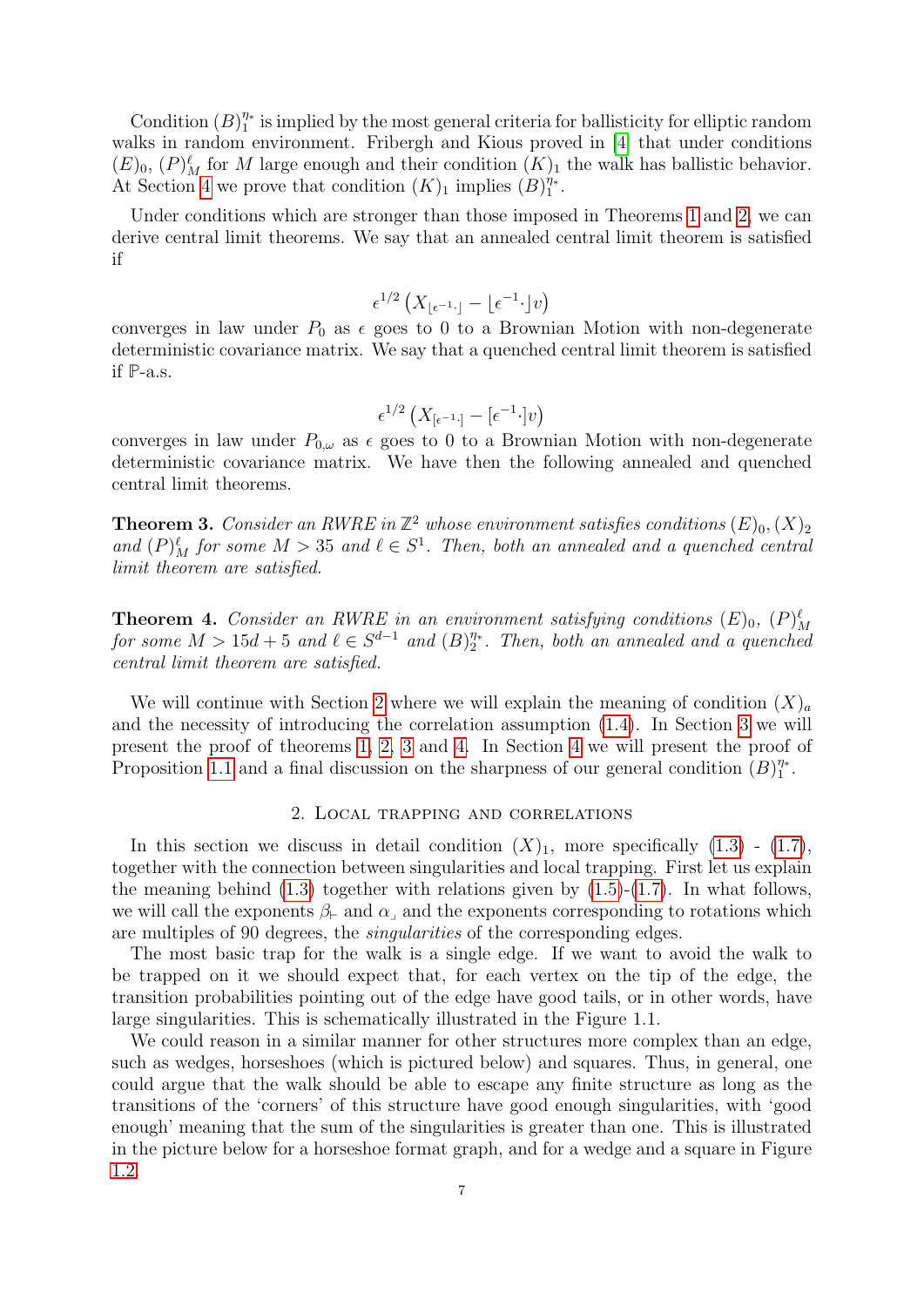

Figure 2.1. Schematic of a horseshoe and the transitions pointing out it.

In light of the above discussion, relation  $(1.3)$  together with relations  $(1.5)$ ,  $(1.6)$  and  $(1.7)$ , in condition  $(X)_1$ , prevent edges, wedges or squares whose transitions at the 'corners' have bad singularities. Notice that the case of a horseshoe is covered by the square, that is, if the transitions of the corners of a square have good tails, then the same holds for the transitions at the corners of a horseshoe. For this reason, condition  $(X)$ <sub>1</sub> does not include a relation covering specifically the singularities coming from a horseshoe.

For the case of an edge e, in [\[3\]](#page-33-3) the authors prove that  $E_0[T_e]$  is finite if the singularities at the tip of the edge satisfy [\(1.5\)](#page-3-0). However, the reasoning of relating escapability to the singularities at the 'corners' of a structure does not go much further. As we will show latter, it is possible to construct an environment such that the singularities of the 'corners' of a wedge  $W$  sum more than one, but the walk does not escape it in finite mean time, that is,  $E_0[T_W] = \infty$ .

The above discussion together with Proposition [2.1](#page-10-0) below show that the finiteness of  $E_0[T_S]$  for some finite graph S other than a single edge hides correlations between the transitions on the vertices in  $S$ . In other words, we can say that in general the finiteness of  $E_0[T_S]$  cannot be guaranteed by a condition involving only the singularities of the transitions at the 'corners' of  $S$ . For this reason, we have relations  $(1.4)$ , which should capture the correlations hidden by  $E_0[T_S] < \infty$ . Here we must point out one of the advantages of condition  $(X)_1$ . Even though Proposition [2.1](#page-10-0) shows that  $E_0[T_S]$  involves correlations between the transitions on vertices in  $S$ ,  $(X)_1$  is still a condition which is verifiable by looking at the transitions of a single vertex.

The remainder of this section is devoted to formalize the above discussion, that is, we construct an environment such that the singularities at the tips of edges, wedges and square sum more than one, but the walk still gets trapped in a wedge/square. In order to do that, consider the following densities

$$
f(x) = \begin{cases} C_1 x^{\beta_1 - 1}, & \text{for } x \in (0, 1/8] \\ 0, & \text{otherwise.} \end{cases} \qquad g(x) = \begin{cases} C_2 x^{\beta_1 - 1}, & \text{for } x \in (0, 1/8] \\ 0, & \text{otherwise.} \end{cases} \tag{2.1}
$$

and

$$
h(x) = \begin{cases} C_3 x^{\beta_{-1}}, & \text{for } x \in (0, 1/8] \\ 0, & \text{otherwise.} \end{cases}
$$
 (2.2)

where  $C_1, C_2, C_3$  are normalizing constants and  $\beta_{\perp}, \beta_{\perp}, \beta_{\vdash}$  are all strictly smaller than one and satisfy the following relations

<span id="page-7-0"></span>
$$
\beta_{\dashv} \ge \beta_{\perp}; \quad \beta_{\dashv} + \beta_{\vdash} > 1; \quad \frac{\beta_{\dashv}}{2} + \beta_{\perp} + \beta_{\vdash} > 1; \quad \frac{\beta_{\dashv}}{2} + \frac{\beta_{\perp}}{2} + \beta_{\vdash} < 1. \tag{2.3}
$$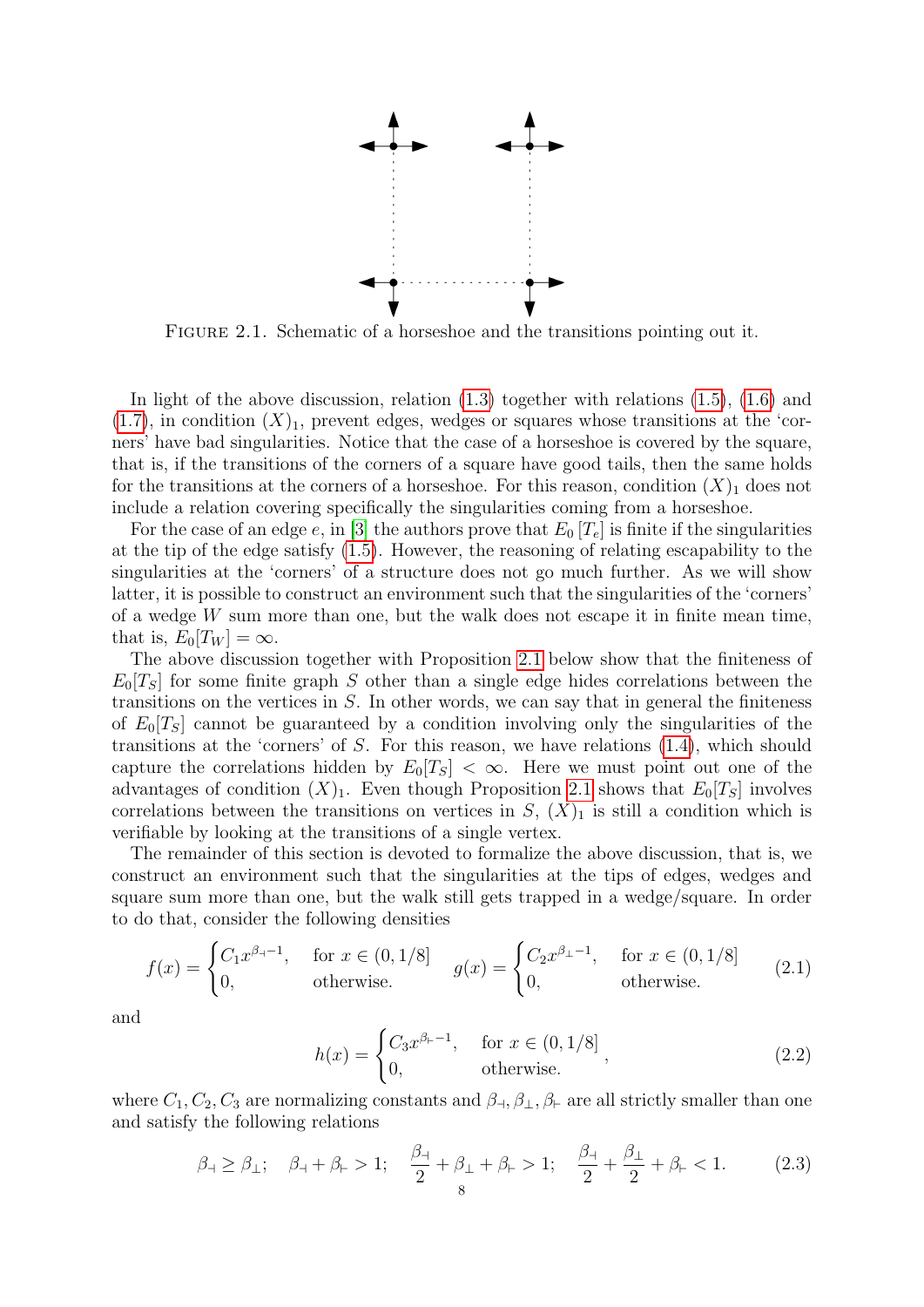Now, consider the random variables  $\xi$ , whose density is f,  $\zeta$  whose density is g and  $\chi$  whose density is h. We then construct our environment in the following way: we consider the i.i.d sequences  $\{\xi_x\}_{x\in\mathbb{Z}^2}$ ,  $\{\zeta_x\}_{x\in\mathbb{Z}^2}$  and  $\{\chi_x\}_{x\in\mathbb{Z}^2}$  together with an i.i.d sequence  $\{U_x\}_{x\in\mathbb{Z}^2}$ , where  $U_x \sim Uni[0, 1]$ . We also assume that these four sequences are independent among themselves. Then, according to  $U_x$  we assign one of the following transitions described below



FIGURE 2.2. From left to right, three types of transitions: I, II and III.

More specifically, if  $U_x \le 1/3$ , we assign to x a type I transition, if  $1/3 \le U_x \le 2/3$  we assign to it a type II, whereas if  $U_x \geq 2/3$  we assign a type III transition.

Regarding the environment above defined, our first result concerns its singularities.

**Lemma 2.1.** Consider a RWRE on  $\mathbb{Z}^2$  with an i.i.d environment distributed as defined above. Then, it satisfies  $(1.3)$  and all relations given by  $(1.5)-(1.7)$  $(1.5)-(1.7)$  $(1.5)-(1.7)$ . However, it does not satisfies [\(1.4\)](#page-3-4).

*Proof.* We begin with a technical comment. First observe that formally, condition  $(1.3)$  is not satisfied for the  $\beta$ 's exponents in the definition of the densities f, g and h. However, since [\(1.3\)](#page-3-2) is satisfied whenever we choose an exponent arbitrarily close to  $\beta_{\text{H}}$ , for example, but smaller, we will abuse the notation by saying that  $\beta_{\text{A}}$  is exactly the same  $\beta_{\text{A}}$  in the definition of  $f$ . We also do the same thing for all the other singularities.

Observe that since  $\xi, \zeta$  and  $\chi$  are all smaller than 1/8, the dashed directions illustrated by Figure 2.2 have probability at least 5/8 to be crossed. This implies that if we consider the max of three directions  $\exists$ , either one of the three has probability at least 5/8 to be crossed, what happens when we transitions of type II and III, or  $Q<sub>1</sub>$  is distributed essentially as  $\xi$ , which implies that  $Q_{\dagger}$  has singularity  $\beta_{\dagger}$ . Arguing similarly we conclude that  $Q_{\perp}$  has singularity  $\beta_{\perp}$ ,  $Q_{\vdash}$  has singularity  $\beta_{\vdash}$ . Moreover, using that  $\beta_{\dashv} > \beta_{\perp}$ , we also have that

<span id="page-8-0"></span>
$$
\beta_{\top} = \infty, \ \alpha_{\Gamma} = \beta_{\Gamma}, \ \alpha_{\Gamma} = \frac{\beta_{\Gamma}}{2}, \ \alpha_{\Gamma} = \beta_{\Gamma}, \ \alpha_{\Gamma} = \beta_{\Gamma} \wedge \beta_{\Gamma}. \tag{2.4}
$$

Notice that by [\(2.3\)](#page-7-0) and the above relations, our singularities satisfies [\(1.5\)](#page-3-0) and its 90 degree rotation, since  $\beta_{\perp} = \infty$ . In the case of relations [\(1.6\)](#page-3-1) and its rotations, we do need to check the cases which include  $\beta_{\rm T}$ , since it is infinity. Thus, we are left to check

$$
\alpha_{\mathfrak{I}} + \beta_{\mathfrak{L}} + \beta_{\mathfrak{I}} \stackrel{(2.4)}{=} \frac{\beta_{\mathfrak{I}}}{2} + \beta_{\mathfrak{L}} + \beta_{\mathfrak{I}} \stackrel{(2.3)}{>} 1,
$$

and

$$
\alpha_{r} + \beta_{\perp} + \beta_{\perp} \stackrel{(2.4)}{=} \beta_{r} + \beta_{\perp} + \beta_{\perp} \stackrel{(2.3)}{>} 1.
$$

For [\(1.7\)](#page-3-3) we only have to check one condition since it is invariant under 90 degree rotations

$$
\alpha_{\mathsf{r}} + \alpha_{\mathsf{r}} + \alpha_{\mathsf{r}} + \alpha_{\mathsf{L}} \stackrel{(2.4)}{=} \beta_{\mathsf{r}} + \frac{\beta_{\mathsf{r}}}{2} + \beta_{\mathsf{L}} + \beta_{\mathsf{L}} \wedge \beta_{\mathsf{r}} \stackrel{(2.3)}{>} 1,
$$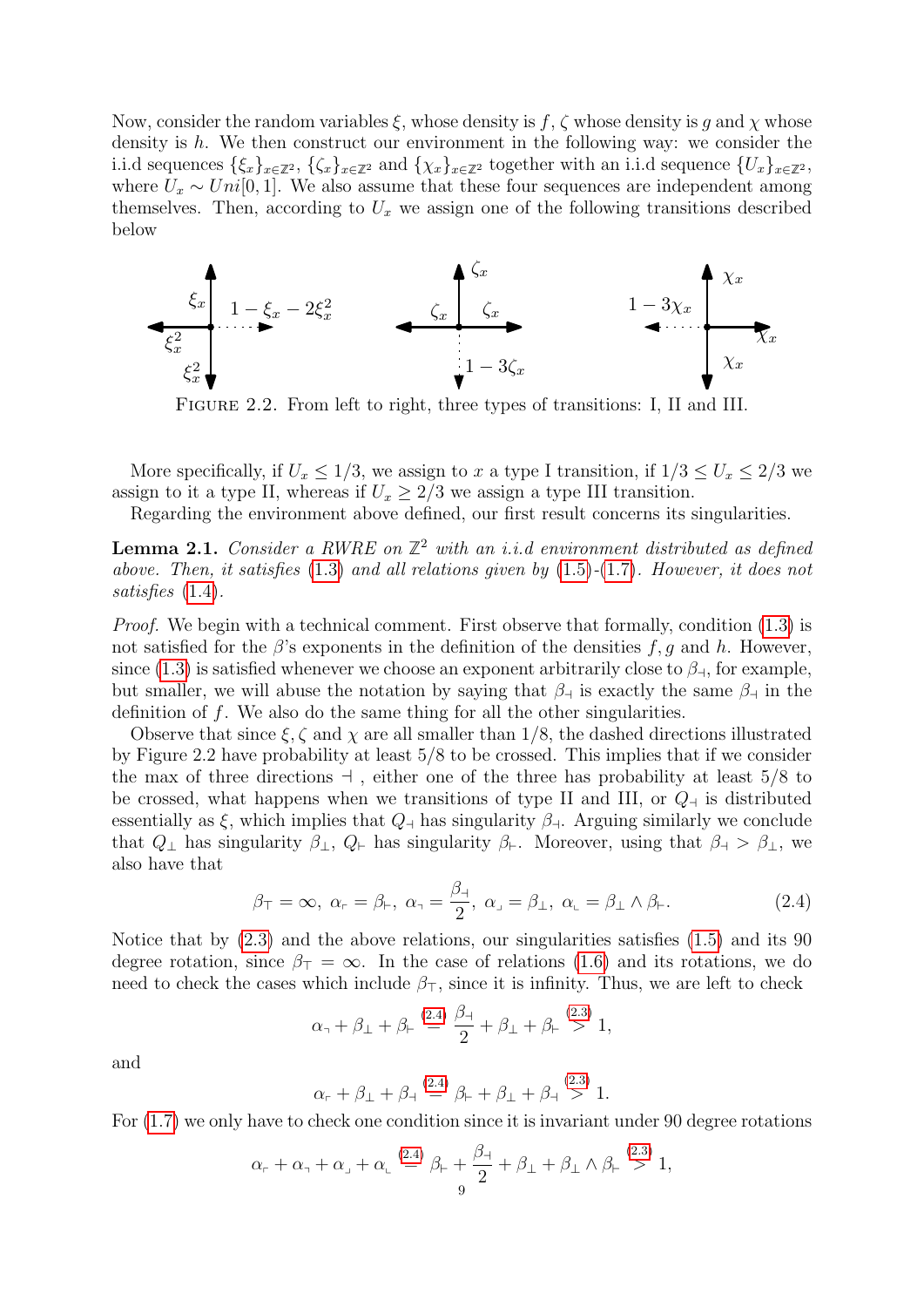which proves that the environment satisfies  $(1.3)$  and all relations given by  $(1.5)-(1.7)$  $(1.5)-(1.7)$  $(1.5)-(1.7)$ . Notice that we have just proven that the structures edges, wedges and squares have the property that the sum of the singularities of the transition probabilities point out of them is greater than one.

In order to prove that the environment does not satisfies [\(1.4\)](#page-3-4), notice that one of the requirement in such condition is given by

$$
\int_{\Omega} Q_{\mathcal{A}}^{-\beta_{\mathcal{A}}} Q_{\mathcal{A}}^{-\alpha_{\mathcal{A}}} \mathbb{1}_{\{\max\{\mathcal{A}\}=\mathcal{A}\}} d\mathbb{P} < \infty.
$$

Notice that the only transition type satisfying max $\{\dashv\} = \uparrow$  is the type I. Thus, using the independence of  $U_0$  and  $\xi_0$  we have that

<span id="page-9-0"></span>
$$
\int_{\Omega} Q_{\mathbf{1}}^{-\beta_{\mathbf{1}}} Q_{\mathbf{1}}^{-\alpha_{\mathbf{1}}} \mathbb{1}_{\{\max\{\mathbf{1}\}=\mathbf{1}\}} d\mathbb{P} = \frac{1}{3} \int_{\Omega} \xi_0^{-\beta_{\mathbf{1}}} \xi_0^{-2 \cdot \frac{\beta_{\mathbf{1}}}{2}} d\mathbb{P} = \infty,
$$
\n(2.5)

since  $\xi$  has density f. However this is not enough to prove that the  $(X)_1$  is not satisfied. Notice that condition  $(X)_1$  requires the existence of a set of numbers  $\alpha$ 's and  $\beta$ 's satisfying relations  $(1.3)-(1.7)$  $(1.3)-(1.7)$  $(1.3)-(1.7)$ . At  $(2.5)$  we showed that we cannot satisfy all relations required by  $(X)_1$  choosing the largest  $\alpha$ 's and  $\beta$ 's. However we could try to choose a new set  $\alpha$ 's and β' with the property that for all directions  $\alpha' \leq \alpha$  and  $\beta' \leq \beta$ . In the next lines we will show that is not possible to choose a set of  $\alpha$ 's and  $\beta$ 's that satisfies [\(1.3\)](#page-3-2)-[\(1.7\)](#page-3-3) under the additional constraint that

<span id="page-9-1"></span>
$$
\frac{\beta_{+}}{2} + \frac{\beta_{+}}{2} + \beta_{+} < 1. \tag{2.6}
$$

Notice that in order to satisfy  $(1.4)$ , we must have

$$
\infty > \int_{\Omega} Q_{\perp}^{-\alpha'_{\perp}} Q_{\perp}^{-\alpha'_{\perp}} d\mathbb{P} > \frac{1}{3} \int_{\Omega} \zeta^{-\alpha'_{\perp}} \zeta^{-\alpha'_{\perp}} d\mathbb{P},
$$

which implies that

$$
\alpha'_\mathrm{b}+\alpha'_\mathrm{b}<\beta_\mathrm{d}.
$$

Arguing in a similar manner we have that

$$
\infty > \int_{\Omega} Q^{-\alpha'_{j}}_{j} Q^{-\alpha'_{j}}_{j} d\mathbb{P} > \frac{1}{3} \int_{\Omega} \xi^{-\alpha'_{j}} \xi^{-2\alpha'_{j}} d\mathbb{P},
$$

which implies that

$$
\alpha'_\mathbf{j}+2\alpha'_\mathbf{i}<\beta_\mathbf{i}.
$$

And using the exact same reasoning we also deduce that

$$
\alpha_{\rm L}'+\alpha_{\rm L}'<\beta_{\rm L}.
$$

Using the above inequalities on [\(2.6\)](#page-9-1) leads us to

$$
1>\frac{\beta_{\dashv}}{2}+\frac{\beta_{\perp}}{2}+\beta_{\vdash}\geq \frac{\alpha'_{\dashv}+2\alpha'_{\dashv}}{2}+\frac{\alpha'_{\dashv}+\alpha'_{\vdash}}{2}+\alpha'_{\vdash}+\alpha'_{\vdash}\geq \alpha'_{\dashv}+\alpha'_{\dashv}+\alpha'_{\vdash}+\alpha'_{\vdash},
$$

which contradicts [\(1.7\)](#page-3-3). Thus, under [\(2.6\)](#page-9-1), we cannot choose exponents  $\alpha$ 's and  $\beta$ 's in order to satisfy  $\alpha' \leq \alpha, \beta' \leq \beta$  and [\(1.3\)](#page-3-2)-[\(1.7\)](#page-3-3) together with [\(2.6\)](#page-9-1). So such environment does not satisfy  $(X)_1$ .

Observe that by Lemma 2.1 in [\[3\]](#page-33-3), the walk cannot be trapped in any edge. However, it can be trapped in a wedge/square, as ensures the proposition below.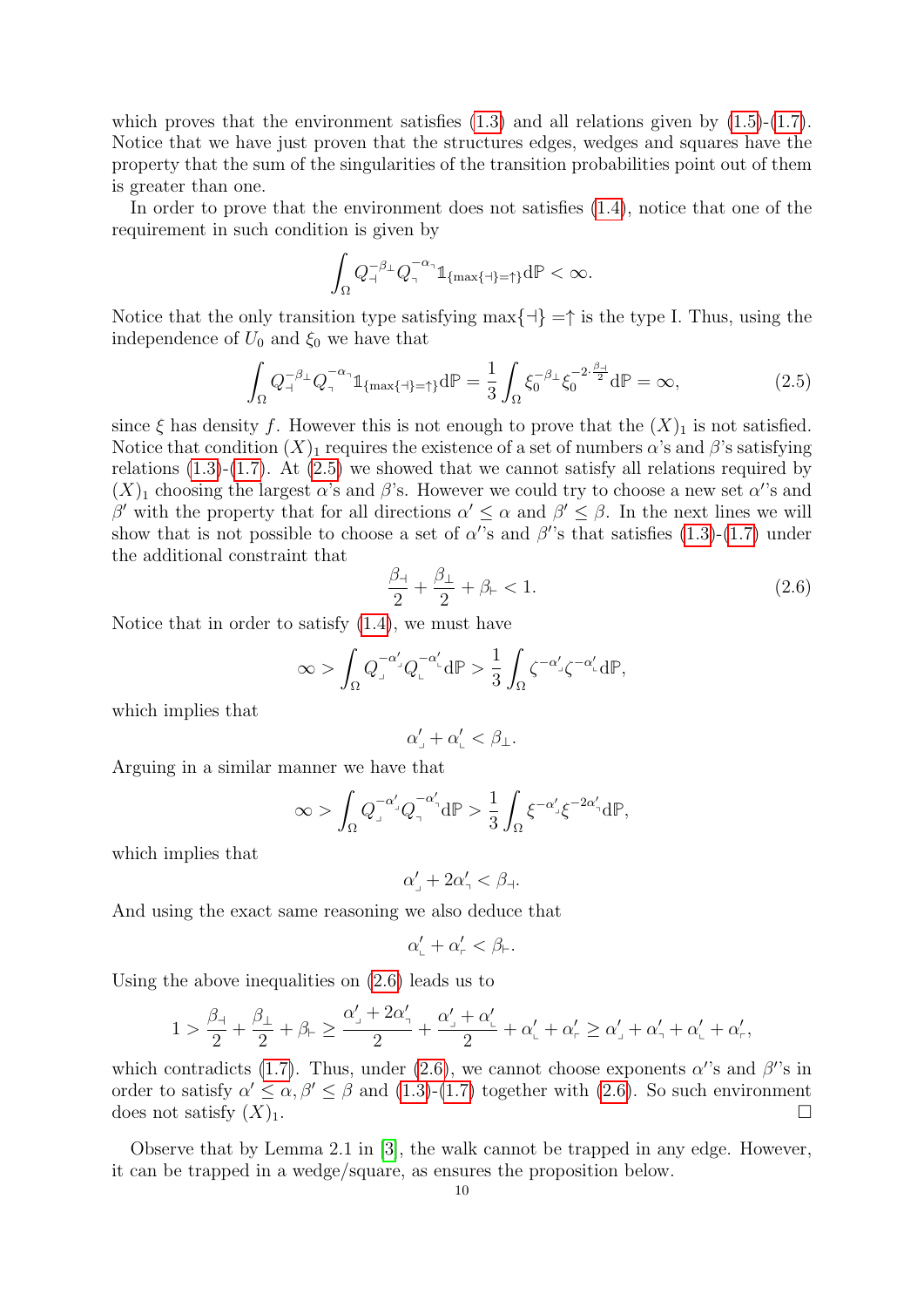<span id="page-10-0"></span>**Proposition 2.1** (Trapped in a wedge/square). Consider a RWRE on  $\mathbb{Z}^2$  with an i.i.d environment distributed as defined above. Let W be the wedge defined by the following *vertices*  $0, (1, 0)$  *and*  $(0, 1)$ *, then* 

$$
E_0[T_W] = \infty.
$$

*Proof.* Let  $N_W(0)$  denote the number of visits to 0 before leaving W. Clearly, we have that  $T_W \ge N_W(0)$ . On the other hand, under the quenched measure  $P_{0,\omega}$ ,  $N_W(0)$  can be written as  $1 + Geo(P_{0,\omega}[T_W < H_0^+])$  where the geometric random variable is supported on  $\{0, 1, 2, \dots\}$  and  $H_0^+$  is the first return time to 0.

Now, let A be the environment in which we assign to 0 a type I transition, to  $(0, 1)$  a type II and to  $(1,0)$  a type III transition. Formally,

$$
A = \{U_0 \le 1/3, U_{(1,0)} \ge 2/3, 1/3 \le U_{(0,1)} \le 2/3\}
$$

Thus,

$$
\mathbb{1}_A P_{0,\omega} \left[ T_W < H_0^+ \right] \le \mathbb{1}_A (2\xi_0^2 + 3\xi_0 \zeta_{(0,1)} + 3\chi_{(1,0)}),\tag{2.7}
$$

which implies that

<span id="page-10-4"></span>
$$
E_0\left[N_W(0)\right] \ge \mathbb{E}\left[\frac{1}{2\xi_0^2 + 3\xi_0\zeta_{(0,1)} + 3\chi_{(1,0)}}; A\right] = \frac{1}{9} \int_{\Omega} \frac{1}{2\xi_0^2 + 3\xi_0\zeta_{(0,1)} + 3\chi_{(1,0)}} d\mathbb{P}.
$$
 (2.8)

Now, observe that

$$
\mathbb{P}\left(\frac{1}{2\xi_0^2 + 3\xi_0\zeta_{(0,1)} + 3\chi_{(1,0)}} > u\right) = \mathbb{P}\left(2\xi_0^2 + 3\xi_0\zeta_{(0,1)} + 3\chi_{(1,0)} < \frac{1}{u}\right).
$$

And by the independence of  $\xi_0, \zeta_{(0,1)}$  and  $\chi_{(1,0)}$  we have that

<span id="page-10-3"></span>
$$
\mathbb{P}\left(2\xi_0^2 + 3\xi_0\zeta_{(0,1)} + 3\chi_{(1,0)} < \frac{1}{u}\right) \ge \mathbb{P}\left(2\xi_0^2 < \frac{1}{3u}, 3\xi_0\zeta_{(0,1)} < \frac{1}{3u}, 3\chi_{(1,0)} < \frac{1}{3u}\right)
$$
\n
$$
= \mathbb{P}\left(\xi_0 < \frac{1}{\sqrt{6u}}, \xi_0\zeta_{(0,1)} < \frac{1}{9u}\right) \mathbb{P}\left(\chi_{(1,0)} < \frac{1}{9u}\right). \tag{2.9}
$$

Since  $\chi_{(1,0)}$  has density h, there exists a positive constant  $C'_3$  such that

<span id="page-10-1"></span>
$$
\mathbb{P}\left(\chi_{(1,0)} < \frac{1}{9u}\right) = \frac{C_3'}{u^{\beta_{\vdash}}}.\tag{2.10}
$$

On the other hand, using the independence of  $\xi_0$  and  $\zeta_{(0,1)}$  and that  $\beta_+ > \beta_+$ , there exist positive constants  $C_1, C'_1$  and  $C'_2$  such that

<span id="page-10-2"></span>
$$
\mathbb{P}\left(\xi_0 < \frac{1}{\sqrt{6u}}, \xi_0 \zeta_{(0,1)} < \frac{1}{9u}\right) = C_1 \int_0^{1/\sqrt{6u}} \mathbb{P}\left(\zeta_{(0,1)} < \frac{1}{9ux}\right) x^{\beta_1 - 1} \mathrm{d}x
$$
\n
$$
= C_1' u^{-\beta_\perp} \int_0^{1/\sqrt{6u}} x^{\beta_1 - 1 - \beta_\perp} \mathrm{d}x
$$
\n
$$
= C_2' u^{-\beta_\perp} \cdot u^{-(\beta_1 - \beta_\perp)/2} = \frac{C_2'}{u^{(\beta_1 + \beta_\perp)/2}}.
$$
\n
$$
(2.11)
$$

Finally, replacing  $(2.10)$  and  $(2.11)$  on  $(2.9)$  leads us to

$$
\int_{\Omega} \frac{1}{2\xi_0^2 + 3\xi_0 \zeta_{(0,1)} + 3\chi_{(1,0)}} d\mathbb{P} \ge \int_0^\infty \frac{C}{u^{(\beta + \beta_\perp)/2 + \beta_\vdash}} du = \infty,
$$

since by [\(2.3\)](#page-7-0) we have that  $(\beta_+\beta_+) / 2 + \beta_+ < 1$ . Thus, by [\(2.8\)](#page-10-4), we prove the proposition.  $\Box$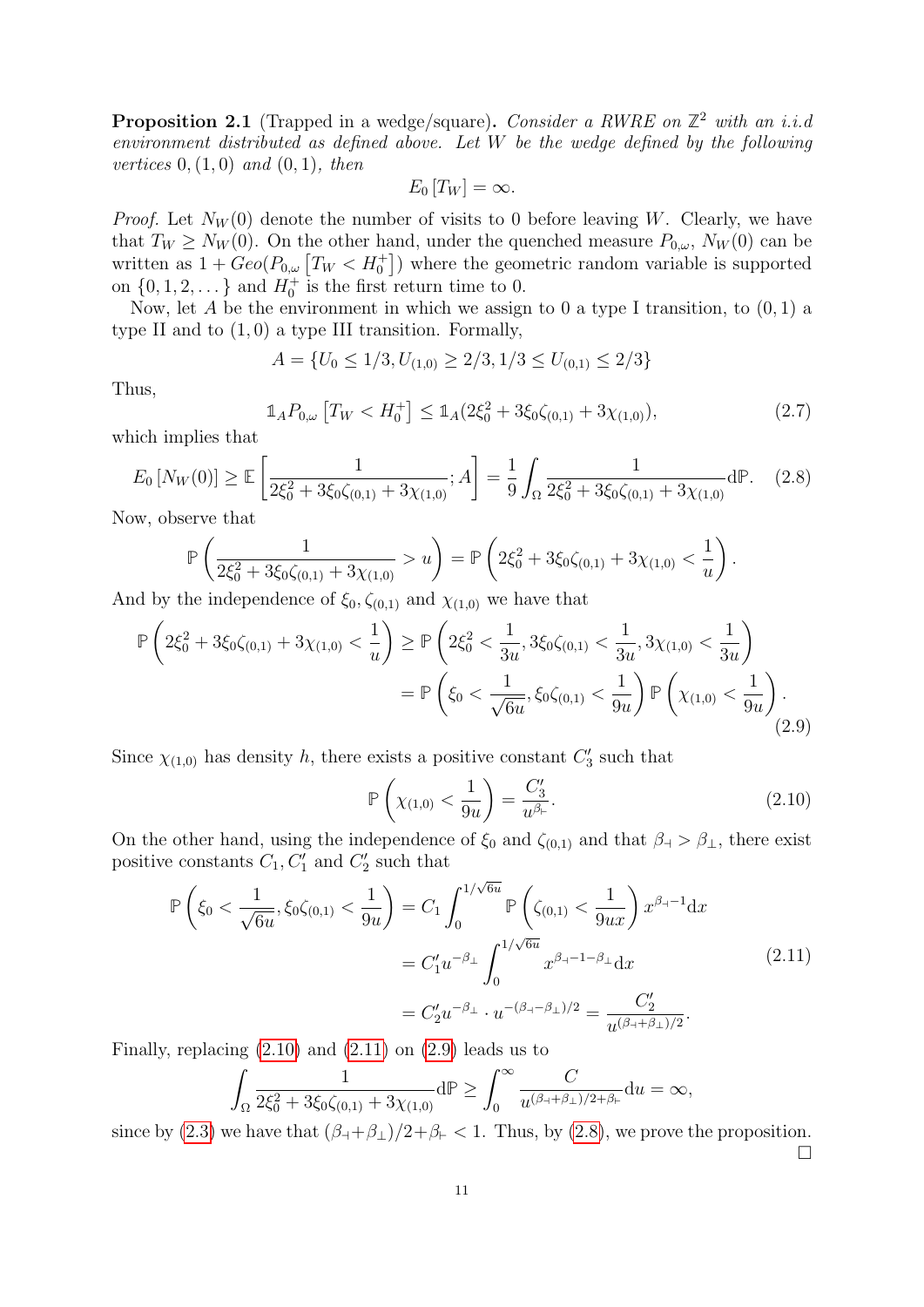# 3. Proof of Theorems [1,](#page-3-5) [2,](#page-5-1) [3](#page-6-1) and [4](#page-6-2)

<span id="page-11-0"></span>The first step towards the proof of Theorems [1,](#page-3-5) [2,](#page-5-1) [3](#page-6-1) and [4,](#page-6-2) is to reduce the proof to the task of obtaining good attainability estimates. Once this has been done, the rest of the argument is to prove that the local conditions  $(E)_0$  and  $(B)_a^{\eta_*}$  imply that the walk is capable of escaping growing regions of  $\mathbb{Z}^d$  fast enough.

3.1. Attainability estimate. Here we make precise what is meant by an environment to have good attainability. For any subset  $A \subset \mathbb{Z}^d$ , we define the exit time of A by

$$
T_A := \inf\{n \ge 0 : X_n \notin A\}.
$$

Furthermore, we define the hitting times

$$
H_A := \inf\{n \ge 1 : X_n \in A\}
$$

and

$$
H_A^+ := \inf \{ n \ge 1 : X_n \in A \}.
$$

**Definition 3.1** (b-good attainability). Let  $b > 0$ . We say a random environment on  $\mathbb{Z}^d$ has b-good attainability and denote it by  $(A)_b$  if there exists  $\varepsilon > 0$  such that for all  $\delta > 0$ there is a  $\delta' > 0$  and  $u_0$  such that, for all  $u \geq u_0$  we have that

$$
\mathbb{P}\left(\max_{y:|y|=\delta'\log u} P_{0,\omega}\left(H_y < H_0^+\right) \le u^{-\frac{b+2\delta}{b+\varepsilon}}\right) \le \frac{1}{u^{b+\delta}}.\tag{3.1}
$$

Notice that the above condition is not local in nature, since it involves escaping a ball whose radius is going to infinity. In what follows we recall the connection between upper bound on the tail of the first regeneration time  $\tau_1$  and  $(A)_a$ . To do this we will first define the concept of regeneration times. Let  $(\mathcal{F}_n)_{n\geq 0}$  be the natural filtration of the random walk and  $(\theta_n)_{n\geq 0}$  the canonical shift in  $(\mathbb{Z}^d)^{\mathbb{N}}$ . Let  $l \in \mathbb{S}^{d-1}$  and  $a > 0$ . Define

$$
\bar{T}_a = \min\{k \ge 1 : X_k \cdot l \ge a\}
$$

and

$$
D = \min\{m \ge 0 : X_m \cdot l < X_0 \cdot l\}.
$$

We now define two sequences of  $\mathcal{F}_n$ -stopping times  $(S_n)_{n\geq 0}$  and  $(D_n)_{n\geq 0}$ . Let  $S_0 = 0$ ,  $R_0 = X_0 \cdot l$  and  $D_0 = 0$ . Now, define by induction in  $k \geq 0$ ,

$$
S_{k+1} = \bar{T}_{R_k+1},
$$
  
\n
$$
D_{k+1} = D \circ \theta_{S_{k+1}} + S_{k+1}
$$
  
\n
$$
R_{k+1} = \sup \{ X_i \cdot l : 0 \le i \le D_{k+1} \}.
$$

Let

 $K = \inf\{n \ge 0 : S_n < \infty, D_n = \infty\}$ 

with the convention that  $K = \infty$  when  $\{n : S_n < \infty, D_n = \infty\} = \emptyset$ . We define the first regeneration time by

$$
\tau_1 = S_K.
$$
  
12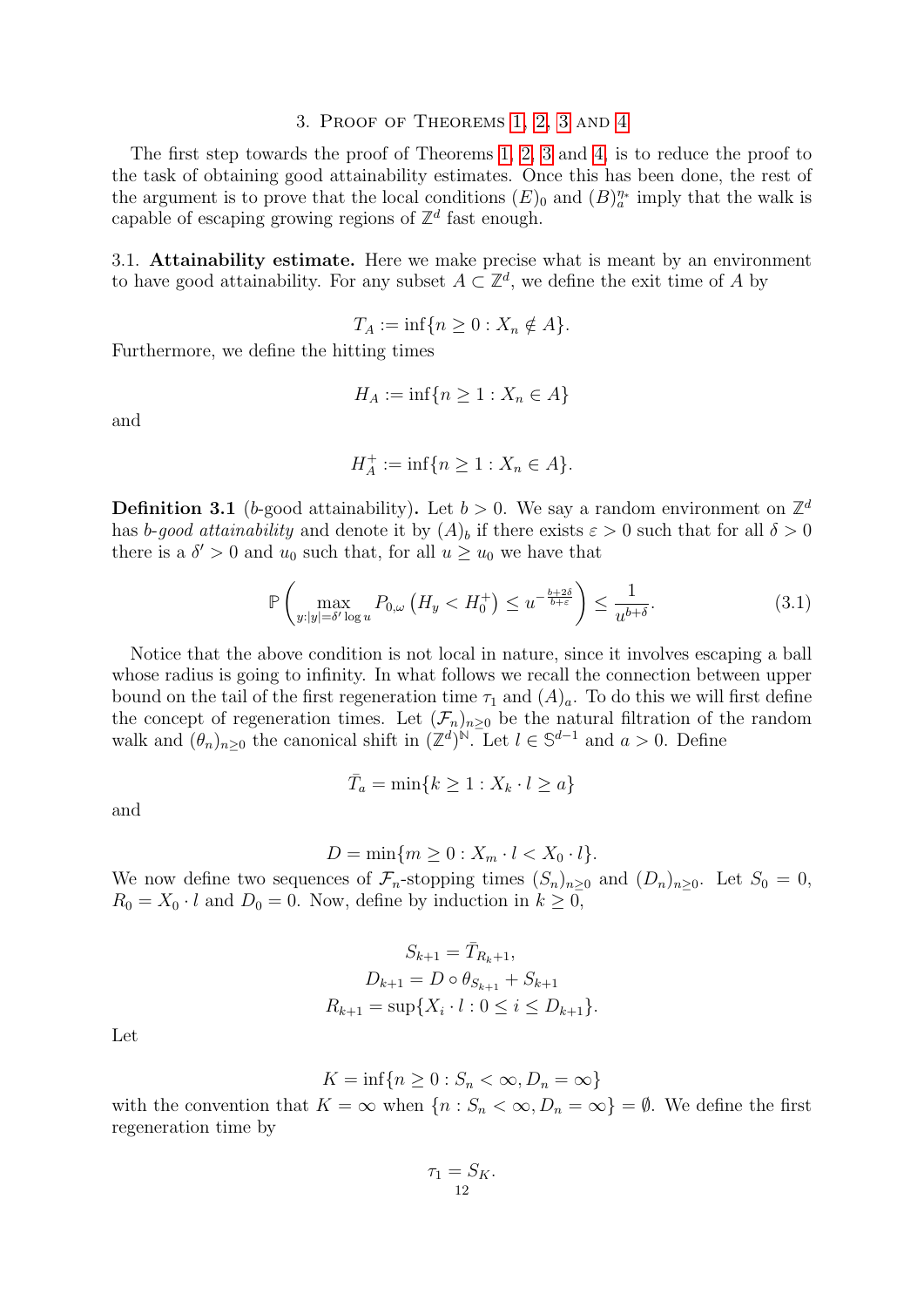Observe that the bound provided in the theorem below is as good as the one given by the attainability property. The following result, which corresponds to Proposition 5.1 of [\[4\]](#page-33-5) (see also [\[3\]](#page-33-3)), shows how an attainability estimate provides bounds on the tails of the first regeneration time.

<span id="page-12-1"></span>**Theorem 5.** Consider an RWRE satisfying in an environment conditions  $(E)_{0}$ ,  $(A)_{b}$ ,  $(P)_{M}^{\ell}$  for some  $M > 15d + 5$ ,  $b > 0$  and  $\ell \in S^{d-1}$ . Then, there exist  $\delta > 0$  and  $u_0 > 0$ such that for  $u \geq u_0$ ,

$$
P_0(\tau_1 > u) \le u^{-(b+\delta)}.
$$

A combination of the above result with Theorem 1.1 in [\[3\]](#page-33-3), shows through the following theorem, the key role played by attainability estimates to prove the law of large numbers and central limit theorems.

<span id="page-12-0"></span>**Theorem 6.** Consider an RWRE satisfying in an environment conditions  $(E)$ <sub>0</sub> and  $(P)$ <sup> $\ell$ </sup><sub>M</sub> for some  $M > 15d + 5$  and  $\ell \in S^{d-1}$  . Then,

(a) if  $(A)_1$  is satisfied, there exist a deterministic  $v \neq 0$  such that

$$
\lim_{n \to \infty} \frac{X_n}{n} = v.
$$

(b) if  $(A)_2$  is satisfied, then the random walk satisfies both an annealed and a quenched central limit theorem.

3.2. Proof of Theorems [2](#page-5-1) and [4.](#page-6-2) In the light of Theorem [6,](#page-12-0) in order to prove Theorem [2](#page-5-1) (respec. Theorem [4\)](#page-6-2) it is enough to show that under  $(E)_0$  and condition  $(B)_1^{\eta_*}$  $\frac{\eta_*}{1}$  (respec  $(B)_{2}^{\eta*}$  $\binom{\eta_*}{2}$  condition  $(A)_1$  (respec.  $(A)_2$ ) holds. However, instead of proving it directly, we will take a step back and prove a more general result. We will prove a-good attainability under  $(B)_{1}^{\eta*}$  $\eta^*$  and a general condition  $(\mathcal{H})$  and then prove that  $(E)_0$  implies  $(\mathcal{H})$ .

Before we define  $(\mathcal{H})$ , we recall some standard notation. For each  $R > 0$ , we define

$$
\{0 \longrightarrow \partial B_R\} := \left\{T_{B_{R-1}} < H_0^+\right\},\tag{3.2}
$$

that is, the event that the walk hits  $\partial B_R$  before returning to the origin. For a fixed  $e_i$  in the canonical basis, write  $\mathcal{V}_i := \langle e_i \rangle^{\perp}$ , that is, the hyperplane orthogonal to  $e_i$ . Also let

$$
\left\{0 \xrightarrow{\mathcal{V}_i} \partial B_R\right\} := \left\{H_{\partial B_R} < H_0^+ \wedge T_{\mathcal{V}_i}\right\},\tag{3.3}
$$

that is, the event in which the walk hits  $\partial B_R$  before returning to the origin without leaving  $\mathcal{V}_i$ .

**Definition 3.2** (Condition  $(\mathcal{H})$ ). We say that an RWRE satisfies condition  $(\mathcal{H})$  if, for each direction  $e_i$  there exist positive constants  $C_i$  and  $\widetilde{\eta}_i$ , such that for all  $q \in [0,1]$  and  $B \in \mathbb{N}$  one has that  $R \in \mathbb{N}$  one has that

$$
\mathbb{P}\left(P_{0,\omega}\left(0\stackrel{\mathcal{V}_i}{\longrightarrow}\partial B_R\right)\leq q\right)\leq q^{\widetilde{\eta}_i}C_i^R.\tag{3.4}
$$

Notice that it is enough for an environment to have only 2 perpendicular good directions in order to satisfy  $(H)$ , in the sense that, it is enough to have two orthogonal directions  $e_i$ and  $e_j$  and two positive constants  $\widetilde{\eta}_i$  and  $\widetilde{\eta}_j$  such that

$$
\mathbb{E}\left[\omega(0,e_i)^{-\widetilde{\eta}_i}\right] \vee \mathbb{E}\left[\omega(0,e_j)^{-\widetilde{\eta}_j}\right] < \infty.
$$

Hence, an environment does not need to satisfy  $(E)_0$ , not even it has to be elliptic, in order for it to satisfy this condition.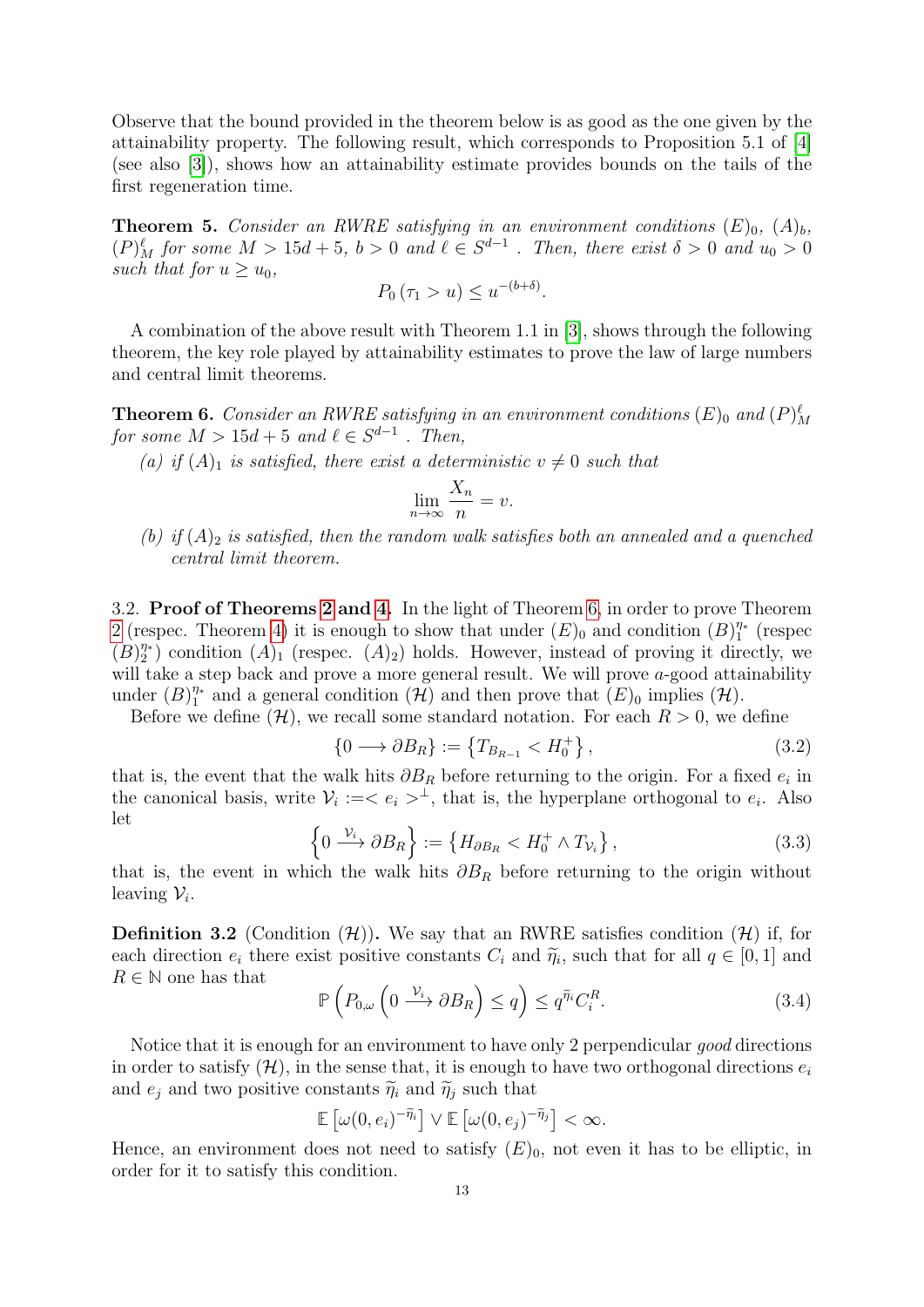Our next result shows us how we can combine condition  $(\mathcal{H})$  with some moment condition on  $T_{B_R}$  in order to guarantee good attainability. But before we state it, we will need an intermediate step.

<span id="page-13-0"></span>**Lemma 3.1.** Consider an RWRE on  $\mathbb{Z}^d$  satisfying condition  $(B)_a^b$ , for  $a \ge 1$  and  $b >$ 0. Then, there exists a constant  $C$  depending on  $a, b, c$  and  $R$  (where  $R$  and  $c$  are the constants of the definition of  $(B)_{a}^{b}$  so that R satisfies inequality [\(1.9\)](#page-5-0) involving also to a, b and c) such that for  $u > 1$ 

$$
\mathbb{P}\left(P_{0,\omega}\left(0\to\partial B_{R+1}\right)\leq u^{-1}\right)=\mathbb{P}\left(P_{0,\omega}\left(T_{B_{R}}
$$

*Proof.* Let R and c in condition  $(B)_a^b$  be fixed and denote by  $N_{B_R}(0)$  the number of returns to the origin before leaving  $B_R$ . Observe that  $T_{B_R}$  is greater than  $N_{B_R}(0)$  almost surely. Moreover, by the strong Markov property it follows that  $N_{B_R}(0)$  has the same law as a geometric random variable of parameter  $P_{0,\omega}(T_{B_R} < H_0^+)$  supported on  $\{0,1,\dots\},\$ under the quenched measure  $P_{0,\omega}$ . Combining the above discussed with condition  $(B)_{a}^{b}$ and Jensen's inequality

$$
\mathbb{E}\left[\left(\frac{1-P_{0,\omega}\left(T_{B_R} < H_0^+\right)}{P_{0,\omega}\left(T_{B_R} < H_0^+\right)}\right)^{a+c}\right] = \mathbb{E}\left[\left(E_{0,\omega}N_{B_R}(0)\right)^{a+c}\right] \le E_0 N_{B_R}^{a+c}(0) \le E_0 T_{B_R}^{a+c} < \infty.
$$

From the above inequality it follows that

$$
\mathbb{E}\left[\left(\frac{1}{P_{0,\omega}(T_{B_R} < H_0^+)}\right)^{a+c}\right]
$$
\n
$$
= \mathbb{E}\left[\left(\frac{1}{P_{0,\omega}(T_{B_R} < H_0^+)}\right)^{a+c}, P_{0,\omega}(T_{B_R} < H_0^+) \le 1/2\right]
$$
\n
$$
+ \mathbb{E}\left[\left(\frac{1}{P_{0,\omega}(T_{B_R} < H_0^+)}\right)^{a+c}, P_{0,\omega}(T_{B_R} < H_0^+) > 1/2\right]
$$
\n
$$
\le 2^{a+c} \mathbb{E}\left[\left(\frac{1-P_{0,\omega}(T_{B_R} < H_0^+)}{P_{0,\omega}(T_{B_R} < H_0^+)}\right)^{a+c}, P_{0,\omega}(T_{B_R} < H_0^+) \le 1/2\right] + 2^{a+c} < \infty,
$$

which combined with Markov Inequality proves the lemma.

Now we can prove the following proposition.

<span id="page-13-1"></span>**Proposition 3.1.** Consider an RWRE on  $\mathbb{Z}^d$  satisfying condition  $(\mathcal{H})$ . Additionally let  $a \geq 1$  and  $b = \min\{\widetilde{\eta}_i : 1 \leq i \leq d\}$  and assume that condition  $(B)_a^b$  is satisfied. Then,<br>there exist  $\delta$  and  $\varepsilon$  exich that there exist  $\delta$  and  $\varepsilon$ , such that

$$
\mathbb{P}\left(\max_{y \in \partial B_{\delta \log u}} P_{o,\omega} \left(H_y < H_x^+\right) \le u^{-1}\right) \le u^{-a-\varepsilon},\tag{3.5}
$$

 $\Box$ 

for all  $u$  sufficiently large. In words, under  $(\mathcal{H})$  and  $(B)_{a}^{b}$ , the walk has a-good attainability.

Before we prove the result, let us say some words about its statement and why it is important. The above proposition says that under  $(\mathcal{H})$ , in order to guarantee that the walk is capable of reaching distance  $\delta \log u$  with a high enough probability, it is enough to analyze its behavior inside a ball of radius  $R$ . Observe that  $(1.9)$  gives some sort of trade-off to check  $(1.8)$ . If we want to check  $(1.8)$  for a small c, then we need to consider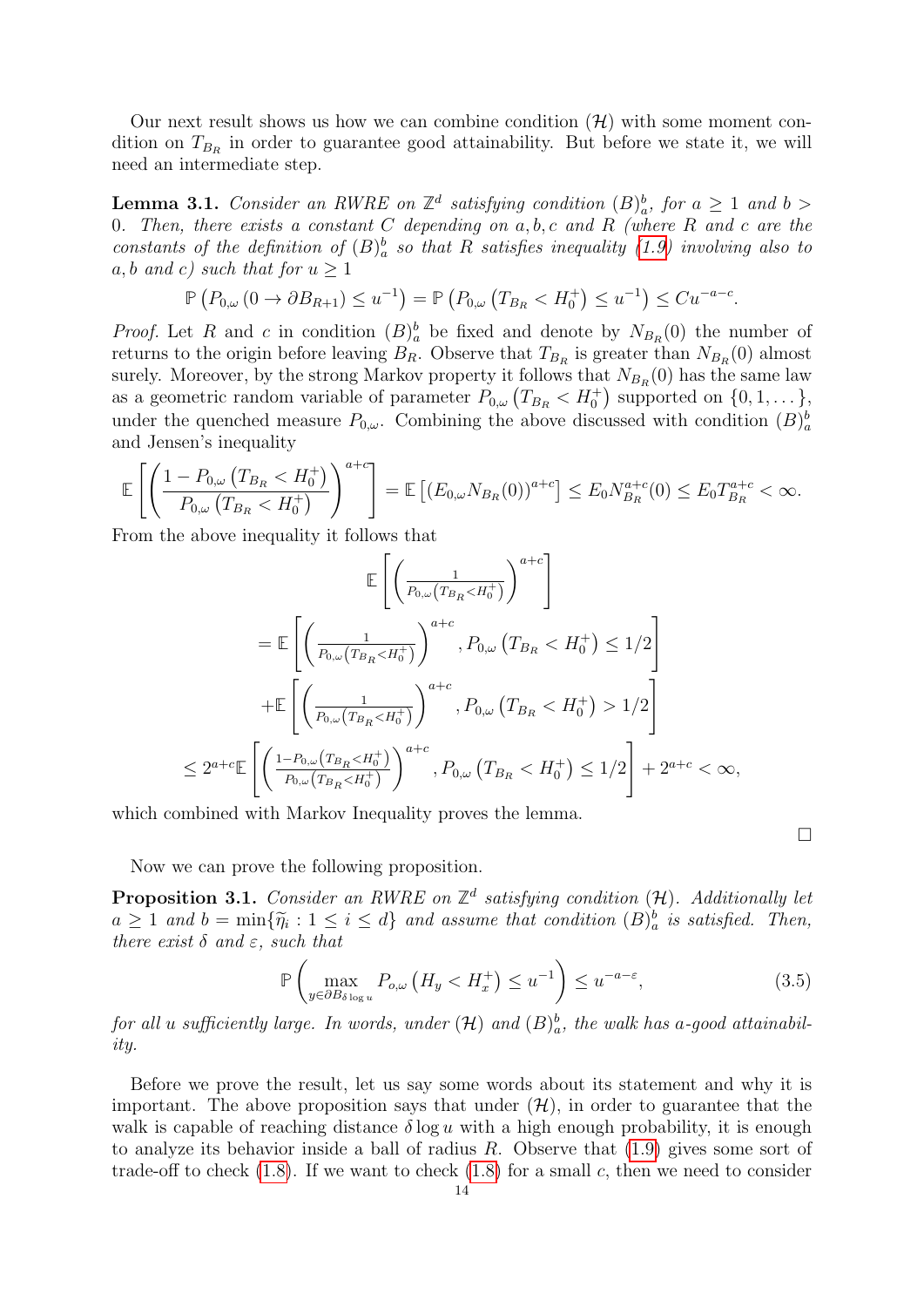a large radius R. On the other hand, if we want to obtain a condition verifiable on a small box, then we must guarantee that the walk escapes this small box fast enough, i.e.,  $T_{B_R}$  has high  $P_0$ -moments.

Proof. Let us explain the idea of the argument which is similar to some methods that were already used in [\[3\]](#page-33-3). We first guarantee that with high probability,  $B_R$  will be crossed in all directions by good hyperplanes. In this case, good means that it will not be too costly in terms of probability, for the walk to go through these hyperplanes. Then, [\(1.8\)](#page-5-3) guarantees that there exists a *good* path going from the origin to the boundary of  $B_{R+1}$ . Thus we can use this path to reach some good hyperplane that leads us to the boundary of the larger box  $B_{\delta \log u}$ . The picture below is an illustration of the above strategy for the case  $d = 2$ .



FIGURE 3.1. Good hyperplanes (strong lines) crossing the ball  $B_R$  and a good path (dashed) from  $o$  to  $\partial B_R$ 

Fix  $e_i$  in the canonical basis. Observe that  $|\mathcal{V}_i \cap B_R| = (2[R] + 1)^{d-1}$ . Let  $\delta, \delta' > 0$ . We will say that a point of  $x \in V_i \cap B_{R+1}$  is  $(\delta, \delta')$ -bad if, for a small  $\delta'$  to be chosen latter

$$
P_{x,\omega}\left(x\xrightarrow{\mathcal{V}_i} \partial B_{\delta \log u}(x)\right) \leq u^{-\delta'}.
$$

We will also say that the hyperplane  $\mathcal{V}_i$  is  $(\delta, \delta')$ -bad if there is some  $x \in \mathcal{V}_i \cap B_{R+1}$ which is  $(\delta, \delta')$ -bad. Thus, using the fact that the environment is i.i.d., condition  $(\mathcal{H})$  for direction  $e_i$  and the union bound, we have

<span id="page-14-0"></span>
$$
\mathbb{P}\left(\mathcal{V}_i \text{ is bad }\right) \le (2(R+1))^{d-1} \mathbb{P}\left(P_{0,\omega}\left(0 \xrightarrow{\mathcal{V}_i} \partial B_{\delta \log u}\right) \le u^{-\delta'}\right) \le \frac{(2(R+1))^{d-1} C_i^{\delta \log u}}{u^{\delta'\widetilde{\eta}_i}}.
$$
\n(3.6)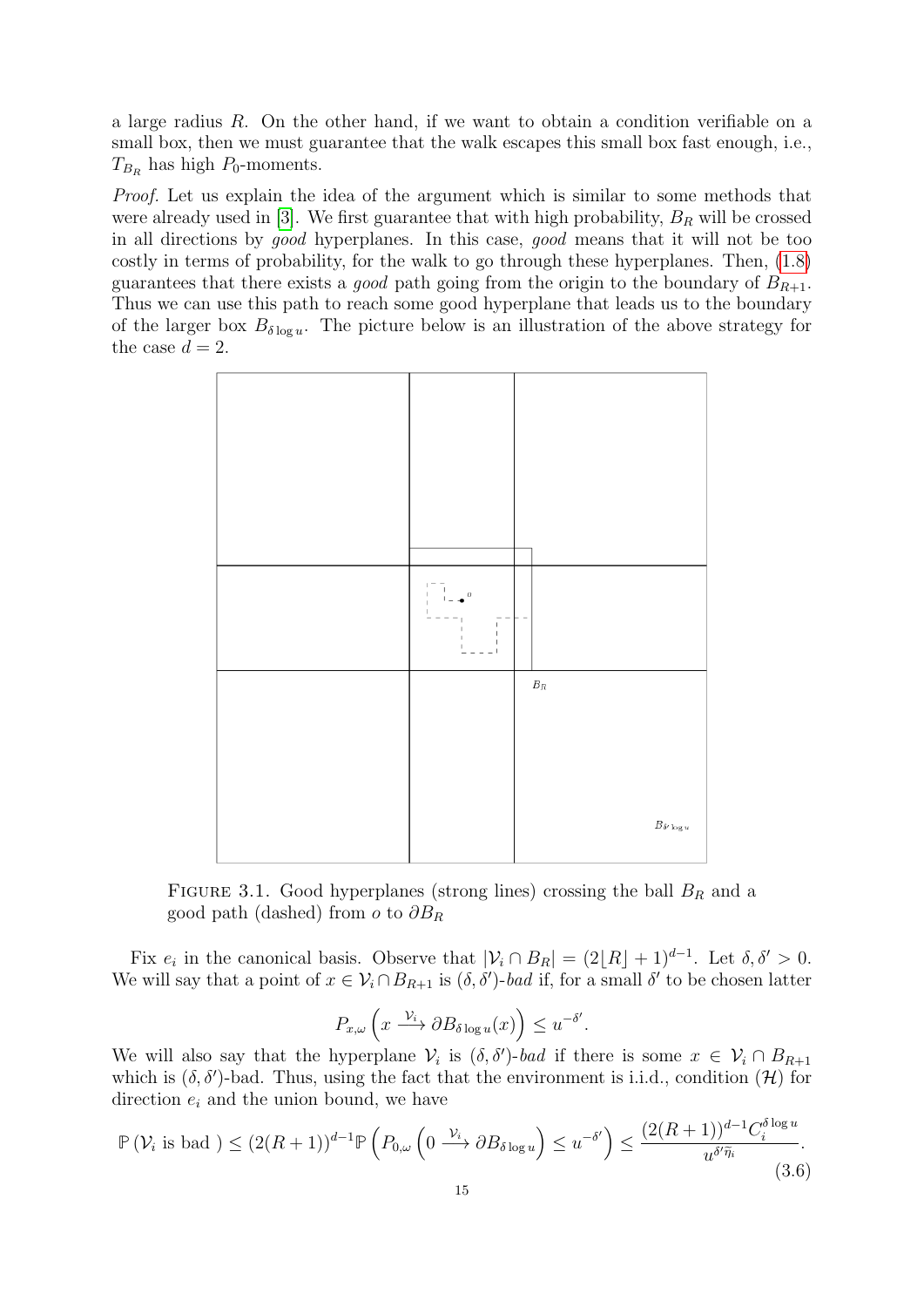Finally, we say that direction  $e_i$ ,  $1 \leq i \leq 2d$ , is  $(\delta, \delta')$ -bad if  $\mathcal{V}_i + me_i$  is  $(\delta, \delta')$ -bad for all  $m \in \{0, \ldots, R+1\}$ . Using again the fact that the environment is i.i.d. we see that

<span id="page-15-1"></span>
$$
\mathbb{P}\left(\text{direction } e_i \text{ is bad }\right) = \mathbb{P}\left(\bigcap_{m=0}^{R+1} \{V_i + me_i \text{ is bad}\}\right) = \mathbb{P}\left(V_i \text{ is bad }\right)^{R+2}.\tag{3.7}
$$

Now observe, from Equation [\(3.6\)](#page-14-0), that by setting

<span id="page-15-0"></span>
$$
\delta = \frac{\delta'}{2} \min_{i} \{ \widetilde{\eta}_i \} / \max_{i} \{ \log C_i \}, \tag{3.8}
$$

we see that for any direction i

$$
\mathbb{P}\left(\mathcal{V}_i \text{ is bad }\right) \leq \frac{C_{R,d}}{u^{\delta' \min_i \{\widetilde{\eta}_i\}/2}},
$$

where  $C_{R,d}$  is a positive constant depending on R and the dimension d only. Notice that we tacitly assumed  $\log C_i$  is positive for all  $C_i$  in [\(3.8\)](#page-15-0). This is possible because we can assume  $C_i > 1$ , since this only makes [\(3.6\)](#page-14-0) worse. Thus, returning to [\(3.7\)](#page-15-1) and recalling that  $b = \min_i \widetilde{\eta}_i$ , we have

<span id="page-15-2"></span>
$$
\mathbb{P}\left(\text{direction } e_i \text{ is bad }\right) \le \frac{C_{R,d}^{R+2}}{u^{\delta/b(R+2)/2}} \le \frac{1}{u^{a+\varepsilon'}},\tag{3.9}
$$

for some  $\varepsilon'$ , provided u is large enough and  $\delta' b(R+2)/2 > a$  and  $a \ge 1$ . Now, condition  $(B)_a^b$  and Lemma [3.1](#page-13-0) leads us to,

<span id="page-15-3"></span>
$$
\mathbb{P}\left(P_{0,\omega}\left(0\to\partial B_{R+1}\right)\leq\frac{1}{u^{1-c/K}}\right)\leq\frac{1}{u^{(1-c/K)(a+c)}}=\frac{1}{u^{a+\varepsilon}}\tag{3.10}
$$

whenever  $K > a + c$  and u is large enough. Now, we choose some  $\delta'$  such that

$$
\frac{a}{b(R+2)} < \delta' < \frac{c}{a+c},\tag{3.11}
$$

and K such that  $a + c < K < c/\delta'$ . These choices of K and  $\delta'$  are possible due to [\(1.9\)](#page-5-0). Now, define the events

 $A_1 := \{$  all the 2d directions are  $(\delta, \delta')$  – good}

and

$$
A_2 := \left\{ P_{0,\omega} \left( 0 \to \partial B_{R+1} \right) \ge \frac{1}{u^{1-c/K}} \right\}.
$$

Note that

$$
\mathbb{P}\left(P_{0,\omega}\left(0\to\partial B_{\delta\log(u)-R}\right)\leq u^{-1},A_1,A_2\right)=0,\tag{3.12}
$$

since the probability of going from 0 to some good (affine) hyperplane is at least  $1/u^{1-c/K}$ and the probability of going from the hyperplane to  $\partial B_{\delta \log(u)-R}$  is at least  $1/u^{\delta'}$ , but recall that we have chosen  $\delta'$  in such way that  $\delta' < c/K$ . Moreover, by [\(3.9\)](#page-15-2) and [\(3.10\)](#page-15-3) we have

$$
\mathbb{P}\left(A_1^c \cup A_2^c\right) \le \frac{1}{u^{a+\varepsilon''}},
$$

for large enough u and some positive  $\varepsilon''$ . By intersecting  $\{P_{0,\omega}(0 \to \partial B_{\delta \log(u)-R}) \leq u^{-1}\}\$ with the event  $A_1 \cap A_2$  and its complement  $A_1^c \cup A_2^c$  we prove the proposition.

The next lemma guarantees that  $(E_0)$  implies  $(\mathcal{H})$ .

<span id="page-15-4"></span>**Lemma 3.2.** Consider a random environment on  $\mathbb{Z}^d$  satisfying condition  $(E)_0$ . Then it satisfies condition (H) in a way that  $\min_i \widetilde{\eta}_i \geq \eta_*,$  where  $\eta_*$  is defined in [\(1.10\)](#page-5-4).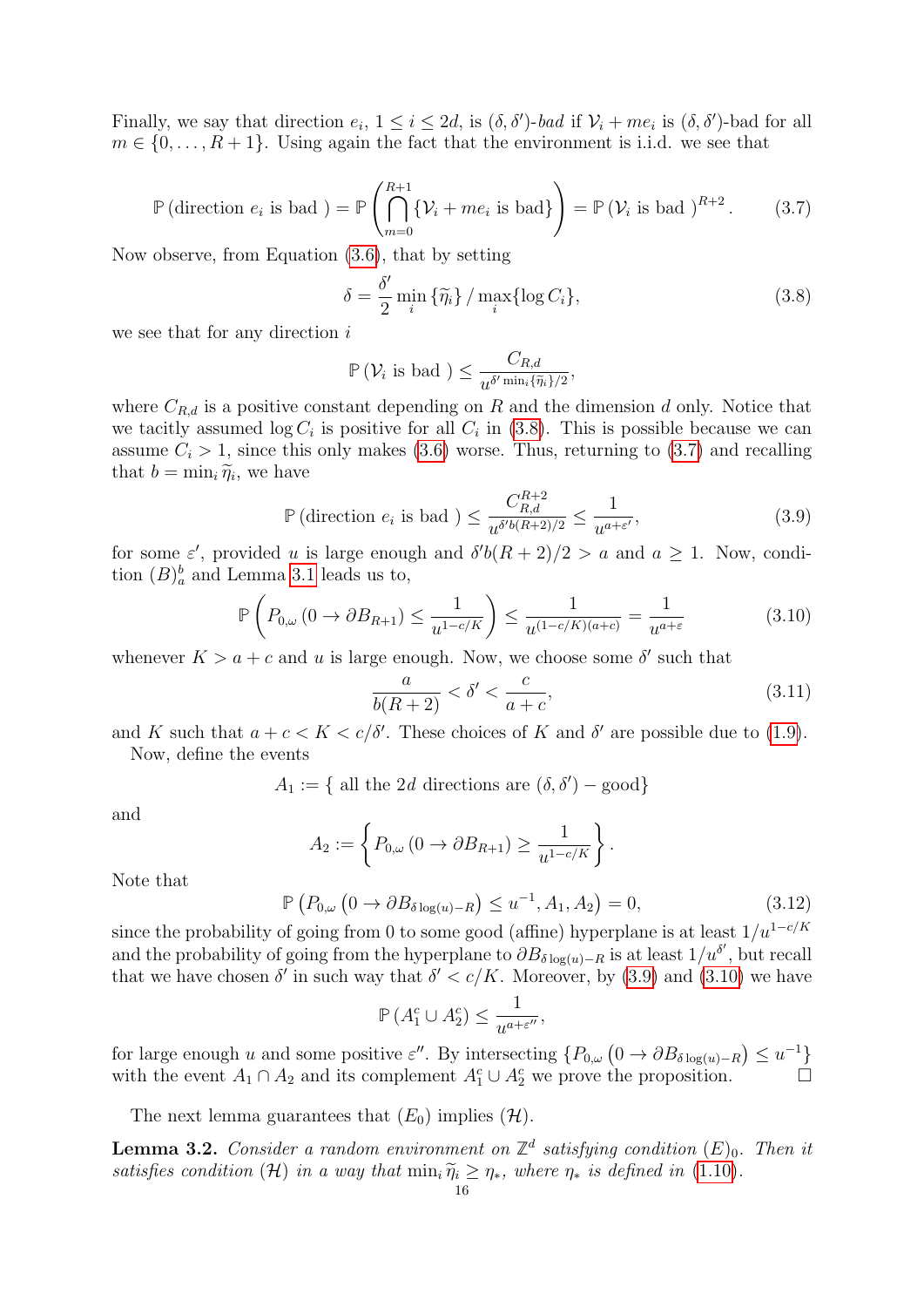*Proof.* We want to prove that for each direction  $e_i$  there exist positive constants  $C_i$  and  $\widetilde{\eta}_i$ such that for all  $q \in [0, 1]$  and  $R \in \mathbb{N}$ 

<span id="page-16-0"></span>
$$
\mathbb{P}\left(P_{0,\omega}\left(0\stackrel{\mathcal{V}_i}{\to}\partial B_R\right)\right)\leq q^{\widetilde{\eta}_i}C_i^R.\tag{3.13}
$$

Additionally, we also want that  $\min_i \tilde{\eta}_i \geq \eta_*$ . In this direction, observe that if  $e_m$  is orthogonal to  $e_i$  then we can go from 0 to  $\partial B_R$  by taking R steps only at direction  $e_m$ . Since we are under condition  $(E)$ <sub>0</sub>, by Markov inequality we have that

$$
\mathbb{P}\left(\prod_{k=0}^{R-1}\omega(ke_m, e_m) \leq q\right) \leq q^{\eta_m} \mathbb{E}\left[\omega(0, e_m)^{-\eta_m}\right]^R.
$$

However, in order to maximize the value of  $\tilde{\eta}_i$  in [\(3.13\)](#page-16-0) and to ensure that  $\min_i \tilde{\eta}_i \ge \eta_*,$ <br>we must choose the direction  $e_i$ , properly. In order to do so, we will consider the worst we must choose the direction  $e_m$  properly. In order to do so, we will consider the worst scenario for our choices which corresponds to that one whose two directions with largest singularities are not perpendicular to each other.

Thus, suppose the two largest values among  $\eta_1, \ldots, \eta_{2d}$  on condition  $(E)_0$  correspond to directions j and  $-j$ . Let  $i_0$  be the direction (orthogonal to j and  $-j$ ) such that  $\eta_{i_0}$  is the third largest singularity. For a fixed direction i, we proceed as follows: if either  $i = -j$ or  $i = j$ , we then have that  $e_{i_0} \in \mathcal{V}_i$ . Now, consider the line segment from 0 to  $\partial B_R$  in the direction  $e_{i_0}$ . Then, Markov's inequality and  $(E)_0$  yield

$$
\mathbb{P}\left(P_{0,\omega}\left(0\stackrel{\mathcal{V}_i}{\longrightarrow}\partial B_R\right)\leq q\right)\leq \mathbb{P}\left(\prod_{k=0}^{R-1}\omega(ke_{i_0},e_{i_0})\leq q\right)\leq q^{n_{i_0}}\mathbb{E}\left[\omega(0,e_{i_0})^{-n_{i_0}}\right]^R<\infty.
$$
\n(3.14)

On the other hand, if  $j \in \mathcal{V}_i$ , then we hit  $\partial B_R$  going straight to it using direction  $e_j$  and repeat the above bound using  $e_j$ . Thus, condition  $(\mathcal{H})$  is satisfied in a way that either  $\widetilde{\eta}_i = \eta_j \ge \eta_*$  or  $\widetilde{\eta}_i = \eta_{i_0} = \eta_*$ , which proves the lemma.

Now we have all the results needed to prove the general positive speed criteria (Theorem [2\)](#page-5-1)and the central limit theorem (Theorem [4\)](#page-6-2).

Proof of Theorems [2](#page-5-1) and [4.](#page-6-2) The proof of both theorems is a matter of putting together the results we have developed so far. From Lemma [3.2](#page-15-4) we have that under  $(E)_0$ , condition (H) is satisfied in a way that  $\min_i \eta_i \geq \eta_*$ , where  $\eta_*$  is the third largest singularity given by  $(E)_0$ . Moreover, under the hypothesis of Theorem [2,](#page-5-1) by Proposition [3.1](#page-13-1) the walk has 1-good attainability. Thus, Theorems [5](#page-12-1) and [6](#page-12-0) imply ballisticity. On the other hand, under the hypothesis of Theorem [4](#page-6-2) we have 2-good attainability which is enough to prove Theorem [4.](#page-6-2)  $\Box$ 

We end this section showing how Theorem [2](#page-5-1) implies Corollary [1.1](#page-5-5)

*Proof of Corollary [1.1](#page-5-5)* . Observe when  $\eta_* > 1/2$  there exists  $c_* > 0$  such that

$$
\frac{1+c_*}{\eta_*c_*} -2 < 0.
$$

Thus, choosing  $R = 0$  and noticing that  $T_{B_0} = 1$ ,  $P_o$ -a.s. it follows that condition

$$
E_o T_{B_0}^{1+c_*} < \infty
$$

is trivially satisfied. Applying Theorem [2](#page-5-1) we prove the result.  $\Box$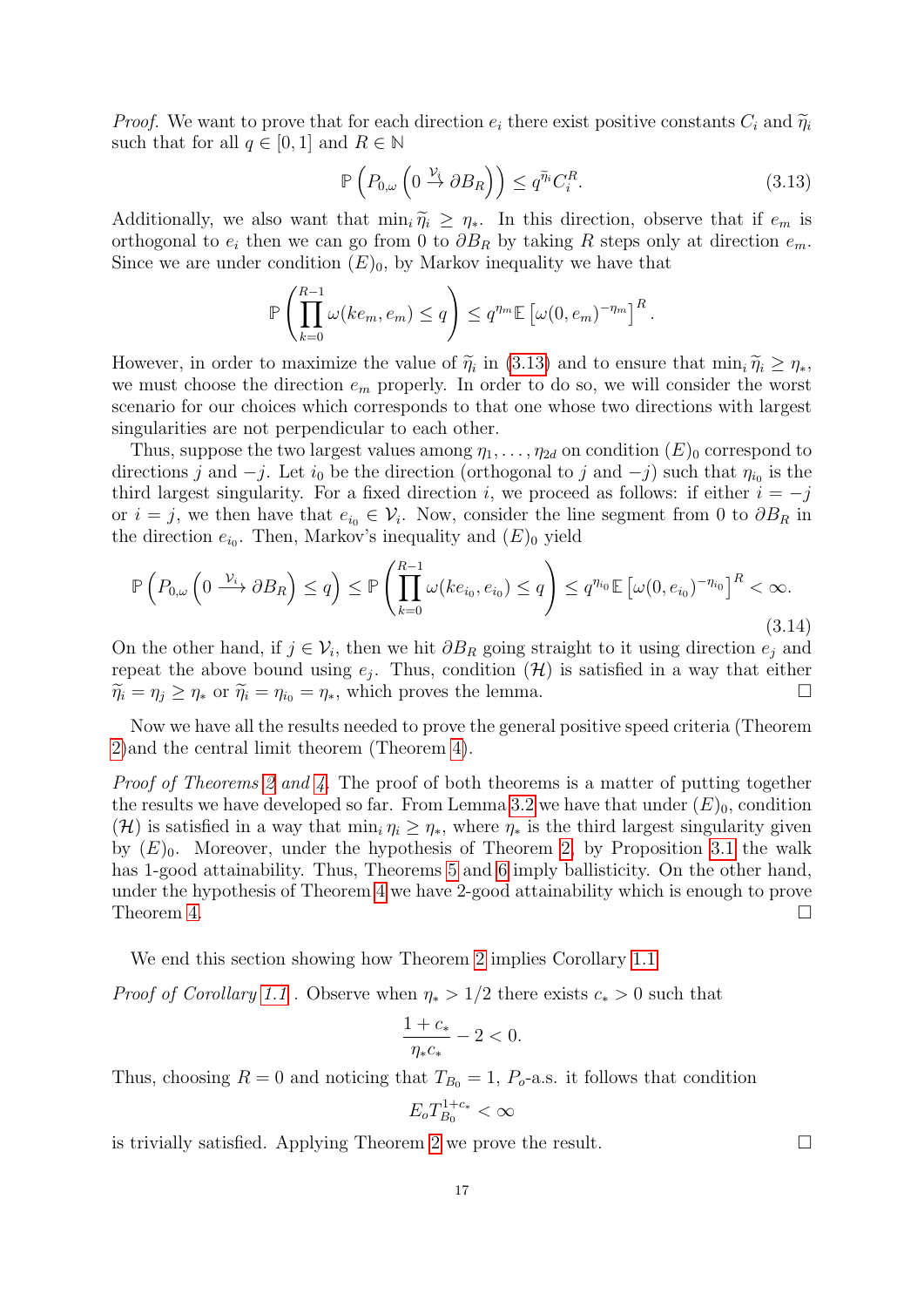3.3. **Proof of Theorems [1](#page-3-5) and [3.](#page-6-1)** To prove the computable criteria theorem for  $\mathbb{Z}^2$  we will use Theorems [2](#page-5-1) and [4.](#page-6-2) In light of both theorems, instead of proving that the walk escapes a growing region of  $\mathbb{Z}^2$  (that is, the attainability condition  $(A)_a$ ), we can reduce the work to prove that the walk escapes fast enough a finite region, i.e., the ball  $B_R$ .

In order to guarantee that a RWRE under  $(X)_1$  escapes any  $B_R$  in finite mean time we will introduce the concept of exit strategy, which will help us to bound the probability of reaching  $\partial B_R$ .

Since theses ideas rely on the language of flow networks, we will introduce the main definitions and results about flows in the next subsection. Then, we will prove how, in our context of RWRE, flows may be useful to bound paths probabilities on a finite ball. In Section [3.3.1,](#page-17-0) we will review some results about flows on directed graphs. In Section [3.3.2](#page-18-0) we will show how the theory of flows can be used to obtain bound on atypically small probabilities and define a random graph process on  $B_R$ . Finally, in Section [3.3.3,](#page-20-0) we will prove Theorem [1](#page-3-5) by proving that there exist a random flow having good properties supported on the graphs generated by our graph process.

<span id="page-17-0"></span>3.3.1. Some results about flows on directed graphs. Our techniques to prove Theorems [1](#page-3-5) and [3](#page-6-1) rely on flows over directed graphs. For this reason, we will introduce some definitions and important results on the subject here. The reader can also consult the textbook [\[7\]](#page-34-7) for more details.

A directed graph  $G = (V, \mathcal{E})$  is a graph whose edges have a direction. For an edge  $e =$  $(e_-, e_+) \in \mathcal{E}$ , we call the vertex  $e_-$  the tail of e and  $e_+$  the head of e. Thus the edge e goes from  $e_+$  to  $e_+$ . Given a (un)directed graph G, we will denote its edge set by  $\mathcal{E}(G)$ , or simply  $\mathcal E$  when  $G$  is clear from the context.

**Definition 3.3** (Flow). Consider a directed graph  $G = (V, \mathcal{E})$ . A flow  $\theta$  on G with source  $A \subset V$  and sink  $Z \subset V$  on G is a function  $\theta : \mathcal{E} \to \mathbb{R}_+$  satisfying the following conditions, c ,

(1) For all 
$$
x \in (A \cup Z)^c
$$

$$
\operatorname{div}\theta(x) := \sum_{e \in \mathcal{E}, e = -x} \theta(e) - \sum_{e \in \mathcal{E}, e_{+} = x} \theta(e) = 0;
$$

(2) For all  $x \in A$ , div $\theta(x) \geq 0$ ;

(3) For all  $x \in Z$ ,  $div \theta(x) \leq 0$ .

The *strength* of a flow  $\theta$  is the total amount of flow going from the source to the sink and will be denoted by

$$
\|\theta\| := \sum_{x \in A} \text{div}\theta(x). \tag{3.15}
$$

A non-degenerate flow from A to Z is a flow with source A and sink Z and  $\|\theta\| > 0$ . A unit flow is a flow of strength 1. A capacity function on a directed graph is a function  $c : \mathcal{E}(G) \to \mathbb{R}_+$ . A directed graph together with a capacity is called a *network*. We will call a flow  $\theta$  on a network G admissible if it satisfies  $\theta(e) \leq c(e)$  for all  $e \in \mathcal{E}(G)$ . In words, if the flow does not exceed edges' capacity.

In the context of RWRE, we let flows and capacities depend on the environment configuration  $\omega$ . Thus a *random flow*  $\theta$  on  $\mathbb{Z}^d$  from  $A \subset \mathbb{Z}^d$  to  $Z \subset \mathbb{Z}^d$  is a function  $\theta : \Omega \times \mathcal{E}(\mathbb{Z}^d) \to \mathbb{R}_+$  such that  $\theta(\omega, \cdot)$  is a flow on the graph  $(\mathbb{Z}^d, \mathbb{E}^d)$  (where  $\mathbb{E}^d$  are the directed nearest neighbor edges of  $\mathbb{Z}^d$ ) from A to Z for almost every  $\omega$ . Under such definitions, the strength of a random flow  $\theta$  is a random variable on  $\Omega$ . We similarly define random capacity.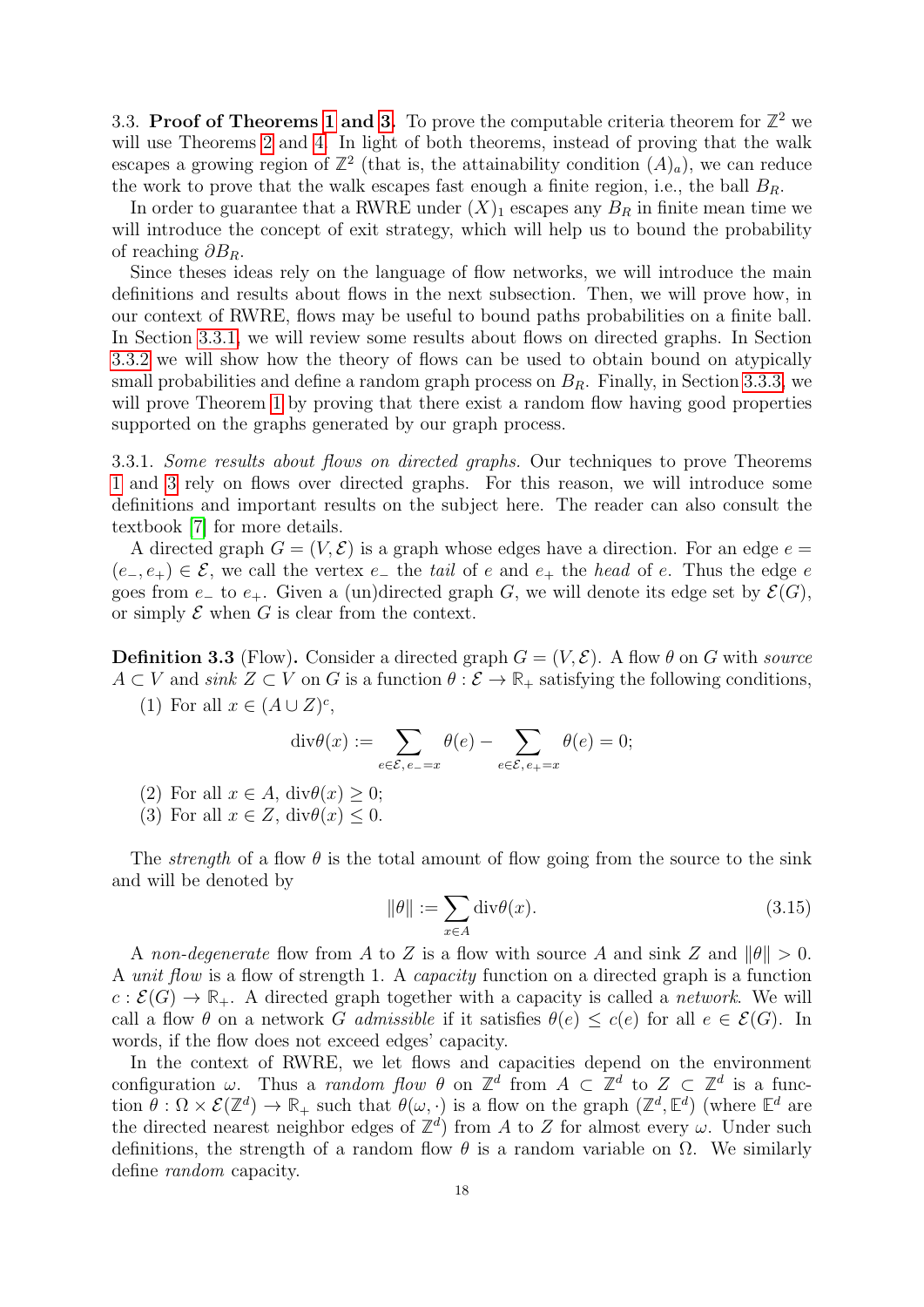We say that a subset of edges  $\Pi$  separates A from Z if all paths going from A to Z use at least one edge in  $\Pi$ . In this case we say  $\Pi$  is a *cutset*.

It will be useful for our purposes to construct flows satisfying some constrains. For this purpose we will use the following generalized version of the classical Max-flow Min-cut theorem.

<span id="page-18-3"></span>**Theorem 7** (Max-Flow Min-Cut Theorem, [\[7\]](#page-34-7)). Let A and Z be disjoint sets of vertices in a directed finite network G. The maximum strength of an admissible flow between A and Z equals the minimum cutset sum of the capacities. In symbols,

max  $\{\|\theta\|; \theta \text{ is an admissible flow from } A \text{ to Zsatisfying } \forall e \ 0 \leq \theta(e) \leq c(e)\}\$ 

$$
= \min \left\{ \sum_{e \in \Pi} c(e), \Pi \text{ separates } A \text{ from } Z \right\}. \tag{3.16}
$$

Observe that a undirected G graph may be transformed into a directed one by duplicating every edge of G and considering two edges, one for each direction. We call the directed graph obtained from this operation the *directed* version of G.

<span id="page-18-0"></span>3.3.2. Flows and probability of paths. In this part we will show how a flow can be used to bound the atypically small probabilities of escaping a ball  $B_R$ . Our main result in this part is Lemma [3.4,](#page-19-0) but before we state and prove it, we will need additional terminology as well as an intermediate result.

It will be useful to our purposes to decompose a given (random) flow from 0 to  $\partial B_R$ on the directed version of  $B_R$ , as a finite collection of directed weighted paths going from 0 to  $\partial B_R$ . For a given path  $\sigma$  in this decomposition, we let  $p_{\sigma}$  be its weight and we will write  $\sigma \in \theta$  to mean that  $\sigma$  is a directed path from 0 to  $\partial B_R$  such that  $p_{\sigma} > 0$ .

The lemma below guarantees this decomposition and connects the p-weights assigned to paths with the strength of a random flow. It states that the amount of flow flowing from 0 to  $\partial B_R$  is the sum of the p-weights over the directed paths from 0 to  $\partial B_R$ .

<span id="page-18-2"></span>**Lemma 3.3.** For a fixed positive integer R, let  $\theta$  be a (random) flow from 0 to  $\partial B_R$ supported on the directed version of  $B_R$  such that  $\|\theta\| > 0$ , **P**-almost surely. Then, we can assign weights to directed paths from 0 to  $\partial B_R$  in a way that

<span id="page-18-1"></span>
$$
\sum_{\sigma \in \theta} p_{\sigma} = \|\theta\|, \ \mathbb{P} - a.s. \tag{3.17}
$$

*Proof.* Given a follow  $\theta$ , we can associate to a directed path  $\sigma$  from 0 to  $\partial B_R$  the following weight

$$
p'_{\theta,\sigma} := \min_{e \in \sigma} \theta(e). \tag{3.18}
$$

We will obtain our p-weights to satisfy Equation  $(3.17)$  from the p'-weights in an inductive way. First choose a path  $\sigma_0$  such that  $p'_{\theta,\sigma_0} > 0$ , which exists due to the fact that  $\|\theta\| > 0$ . Now, consider the new flow

$$
\theta_0=\theta-p_{\theta,\sigma_0}'\mathbb{1}_{\{e\in\sigma_0\}}.
$$

If there is no other directed path from 0 to  $\partial B_R$  whose p'-weight under  $\theta_0$  is positive, then  $\|\theta_0\| = \text{div}(0) = 0$ , since we have removed from  $\theta$  the only path leading flow from 0 to  $\partial B_R$ , and we set  $p_{\sigma_0} := p'_{\theta, \sigma_0}$ . However, if there is another path  $\sigma_1$  such that  $p'_{\theta_0, \sigma_1} > 0$ , then we set

$$
p_{\sigma_0} := p'_{\theta, \sigma_0}; \quad p_{\sigma_1} := p'_{\theta_0, \sigma_1},
$$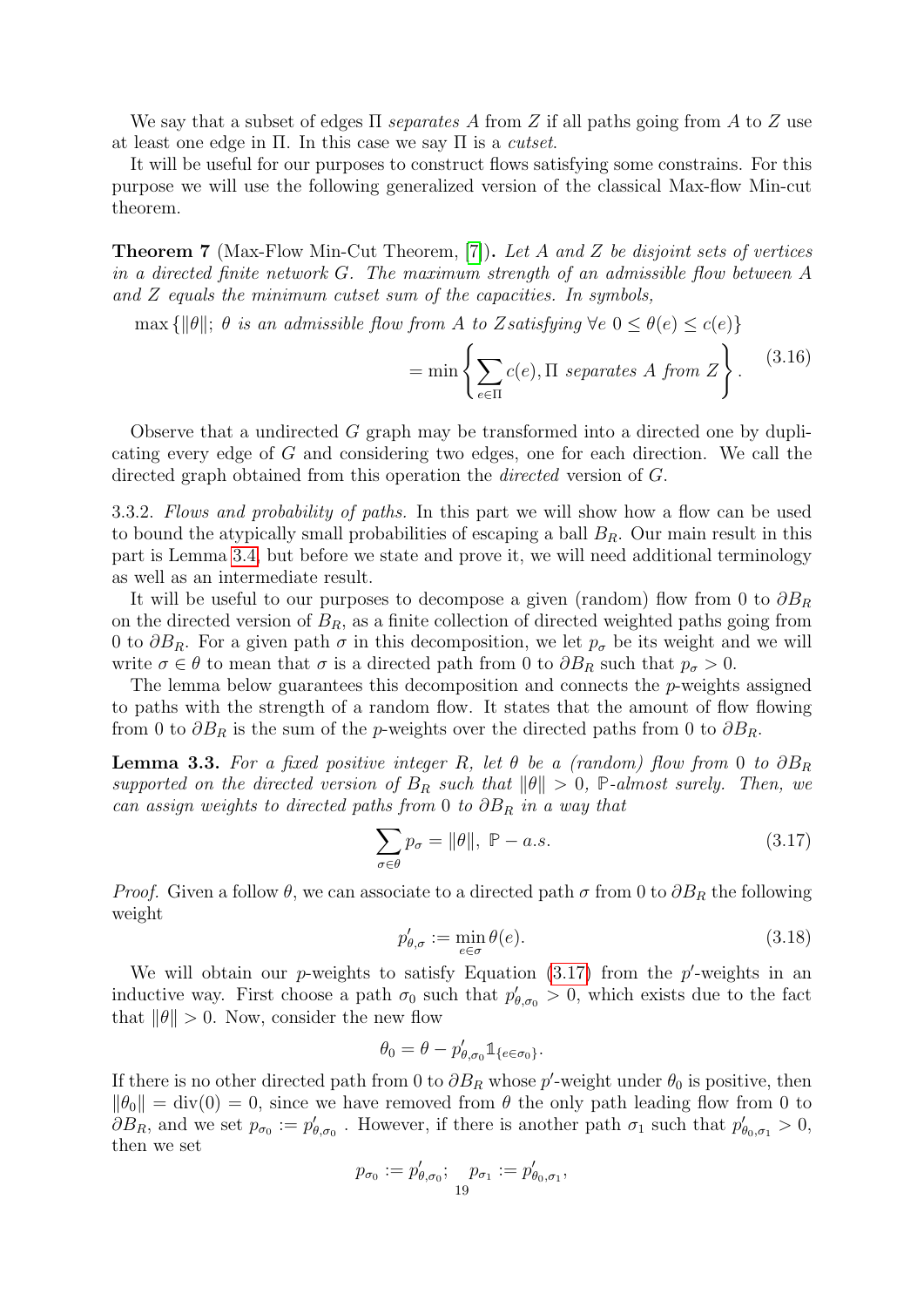and we consider a new flow

$$
\theta_1 := \theta - p_{\sigma_0} \mathbb{1}_{\{e \in \sigma_0\}} - p_{\sigma_1} \mathbb{1}_{\{e \in \sigma_1\}}.
$$

Repeating this procedure until we end up with a degenerate flow  $\theta_k$ , which allows us to write

<span id="page-19-1"></span>
$$
\theta = \theta_k + \sum_{\sigma \in \theta} p_{\sigma} \mathbb{1}_{\{e \in \sigma\}}.
$$
\n(3.19)

Finally, the above identity yields

$$
\|\theta\| = \sum_{e,e_0=0} \theta(e) - \sum_{e,e_+ = 0} \theta(e)
$$
  
=  $\|\theta_k\| + \sum_{e,e_0=0} \sum_{\sigma \in \theta} p_{\sigma} \delta_{\{e \in \sigma\}} - \sum_{e,e_+ = 0} \sum_{\sigma \in \theta} p_{\sigma} \delta_{\{e \in \sigma\}}$   
=  $\sum_{e,e_0=0} \sum_{\sigma \in \theta} p_{\sigma} \delta_{\{e \in \sigma\}} = \sum_{\sigma \in \theta} p_{\sigma} \delta_{\{e \in \sigma\}},$  (3.20)

since  $\|\theta_k\| = 0$  and all the directed paths  $\sigma$  from 0 to  $\partial B_R$  do not contain any directed edge returning to 0 but only leaving 0, which implies

$$
\sum_{e,e_+=0}\sum_{\sigma\in\theta}p_{\sigma}\delta_{\{e\in\sigma\}}=0 \text{ and } \sum_{e,e_-=0}\sum_{\sigma\in\theta}p_{\sigma}\delta_{\{e\in\sigma\}}=\sum_{\sigma\in\theta}p_{\sigma},
$$

which concludes the proof of the lemma.  $\Box$ 

We are now able to state and prove the connection between path probabilities and flows.

<span id="page-19-0"></span>**Lemma 3.4** (From flows to paths). For a fixed positive integer R, let  $\theta$  be a (random) flow from 0 to  $\partial B_R$  supported on the directed version of  $B_R$ . Then, for any  $q > 0$ 

$$
\mathbb{P}\left(\max_{y\in\partial B_R} P_{0,\omega}\left(H_y < H_0^+\right) \leq q\right) \leq \mathbb{P}\left(\prod_{e\in\mathcal{E}(B_R)} \omega(e)^{\theta(e)} \leq q^{\|\theta\|}\right).
$$

*Proof.* We begin by noticing that we may assume  $\|\theta\| > 0$ , **P**-a.s. This is possible because on the environments such that  $\|\theta\| = 0$ , we have  $q^{\|\theta\|} = 1$  and then the result trivially holds.

Since  $\theta$  is a non-degenerate flow P-a.s., by Lemma [3.3,](#page-18-2)  $\theta$  induces a set of paths from 0 to  $\partial B_R$  with positive p-weights. On the other hand, given a path  $\sigma$  from 0 to  $\partial B_R$  we may associate a weight to it according to the transitions probabilities on  $B_R$ . I.e.,

$$
\omega_{\sigma} := \prod_{e \in \sigma} \omega(e).
$$

Observe that the following inequality holds

<span id="page-19-2"></span>
$$
\mathbb{P}\left(\max_{y\in\partial B_R} P_{0,\omega}\left(H_y < H_0^+\right) \le q\right) \le \mathbb{P}\left(\omega_\sigma \le q, \forall \sigma \text{ from } 0 \text{ to } \partial B_R \text{ in } \theta\right). \tag{3.21}
$$

Now, on the event  $\omega_{\sigma} \leq q$  for all  $\sigma \in \theta$  and by Lemma [3.3,](#page-18-2) we have

$$
\sum_{\sigma \in \theta} p_{\sigma} \omega_{\sigma} \le q \sum_{\substack{\sigma \in \theta \\ 20}} p_{\sigma} = q \|\theta\|.
$$
 (3.22)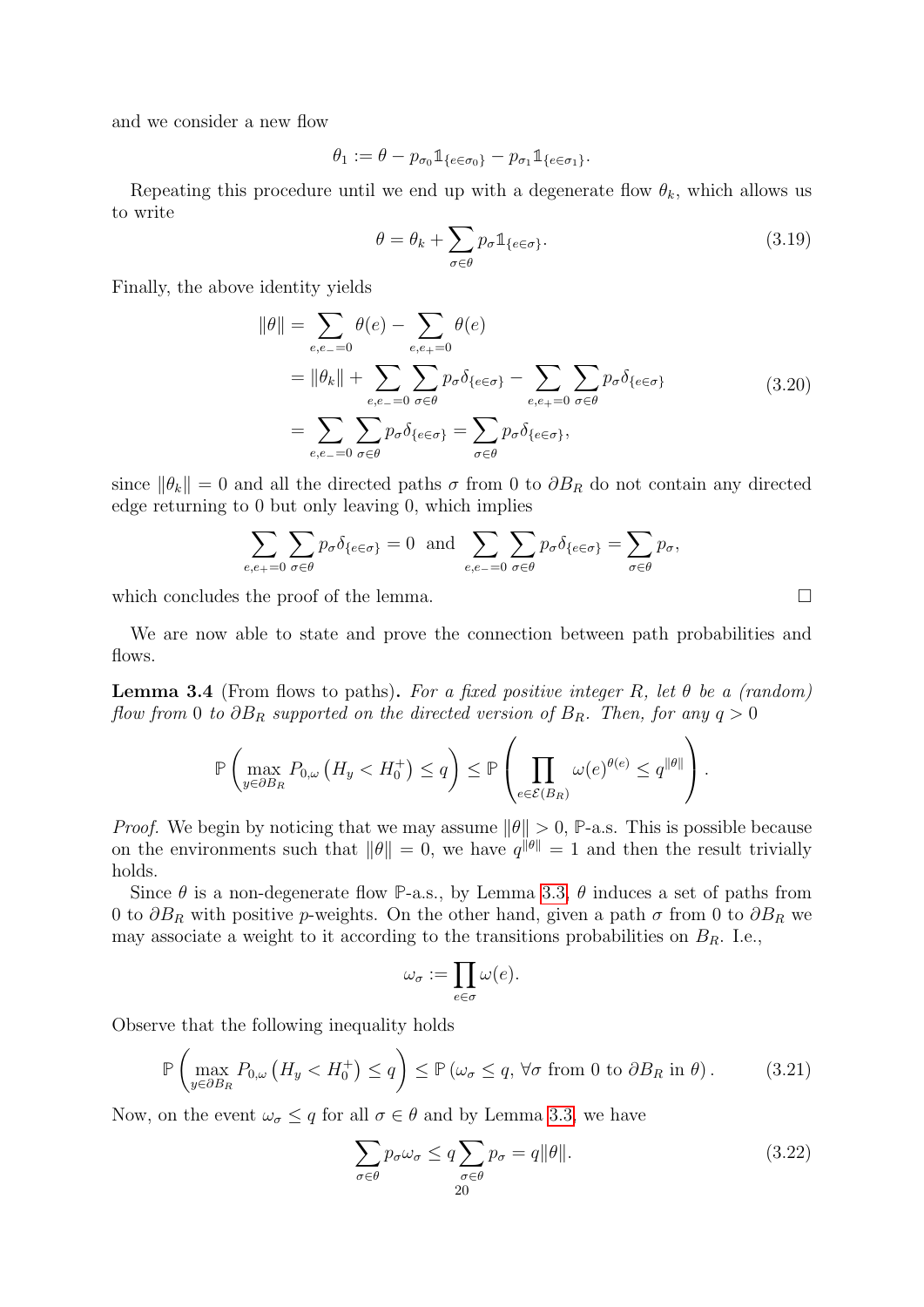But, by Jensen's inequality for concave functions we obtain

<span id="page-20-1"></span>
$$
\log q \ge \log \left( \|\theta\|^{-1} \sum_{\sigma \in \theta} p_{\sigma} \omega_{\sigma} \right) \ge \|\theta\|^{-1} \sum_{\sigma \in \theta} p_{\sigma} \log \omega_{\sigma} = \log \left( \prod_{\sigma \in \theta} \omega_{\sigma}^{p_{\sigma}/\|\theta\|} \right)
$$
\n
$$
q \ge \|\theta\|^{-1} \sum_{\sigma} p_{\sigma} \omega_{\sigma} \ge \prod_{\sigma \in \theta} \omega_{\sigma}^{p_{\sigma}/\|\theta\|} \tag{3.23}
$$

By Equation [3.19,](#page-19-1) it follows that for a fixed edge e we have

$$
\sum_{\sigma,\ \sigma \ni e} p_{\sigma} \leq \theta(e).
$$

Thus, by the above inequality and the fact that  $\omega(e)$  is at most 1 for all edges, the product  $\prod_{\sigma \in \theta} \omega_{\sigma}^{p_{\sigma}/\|\theta\|}$  can be bounded from below by

$$
\prod_{\sigma\in\theta}\omega_\sigma^{p_\sigma/\|\theta\|}\geq\prod_{\substack{e\in\mathcal{E}(B_R)\\ \exists\sigma,e\in\sigma}}\omega(e)^{\|\theta\|^{-1}\sum_{\sigma,\ \sigma\ni e}p_\sigma}\prod_{\substack{e\in\mathcal{E}(B_R)\\ \nexists\sigma,e\in\sigma}}\omega(e)^{\|\theta\|^{-1}\theta(e)}\geq\prod_{e\in\mathcal{E}(B_R)}\omega(e)^{\|\theta\|^{-1}\theta(e)}.
$$

Returning to Equation [\(3.23\)](#page-20-1), we conclude that on the event  $\omega_{\sigma} \leq q$  for all  $\sigma \in \theta$ , the following holds

$$
\prod_{e \in \mathcal{E}(B_R)} \omega(e)^{\|\theta\|^{-1}\theta(e)} \le q,
$$

which combined with Equation [\(3.21\)](#page-19-2) leads to

$$
\mathbb{P}\left(\max_{y\in\partial B_R} P_{o,\omega}\left(H_y < H_0^+\right) \le q\right) \le \mathbb{P}\left(\prod_{e\in\mathcal{E}(B_R)} \omega(e)^{\theta(e)} \le q^{\|\theta\|}\right),\tag{3.24}
$$

which proves the lemma.  $\Box$ 

<span id="page-20-0"></span>3.3.3. The exit strategy. The next step towards proof of Theorem [1](#page-3-5) is to construct an exit strategy for the random walk from the a ball  $B_R$ . To construct this strategy, we will first need to construct two auxiliary processes, which we will call the exploration processes, each one of which choses a set of paths between 0 and the boundary  $\partial B_R$ . We will then use the set of vertices defined by the paths of both exploration processes to generate a subgraph  $G_R$  of  $B_R$  for which we can control the path probabilities. This subgraph can be seen as a simplification of  $B_R$  but large enough to contain good paths from the origin 0 to  $\partial B_R$ .

Now we can define the two exploration processes involved in the exit strategy. At any given time, the exploration process is defined as a set of activated vertices, a set of deactivated vertice and an integer keeping track of the number of bifurcations done in the exploration. Each exploration process will be denoted by  $\{\mathcal{Z}_t^{(i)}\}_t$ , with  $i = 1, 2$ . The state space of each one is  $\mathcal{P}(\mathbb{Z}^2) \times \mathbb{N}$ , where  $\mathcal{P}(\mathbb{Z}^2)$  is the power set of  $\mathbb{Z}^2$ , so that each at each time t we have

$$
\mathcal{Z}_t^{(i)} := (\mathcal{A}_t^{(i)}, \mathcal{D}_t^{(i)}, B_t^{(i)}) \in \mathcal{P}(\mathbb{Z}^2)^2 \times \mathbb{N},
$$

where  $\mathcal{A}_t^{(i)}$  $t_t^{(i)}$  stands for the *activated* vertices at time t and  $\mathcal{D}_t^{(i)}$  $t_t^{(i)}$  for the *deactivated* ones in the *i*-th exploration process, whereas  $B_t^{(i)}$  $t_t^{(i)}$  stands for the number of bifurcation rules we have used during the *i*-th exploration process. Each exploration process will evolve as a random subset of activated and deactivated sites, so that at each time, new activated sites are added which are nearest neighboring sites to the active sites, while some old active sites become deactivated. To define this evolution precisely we need to define rules of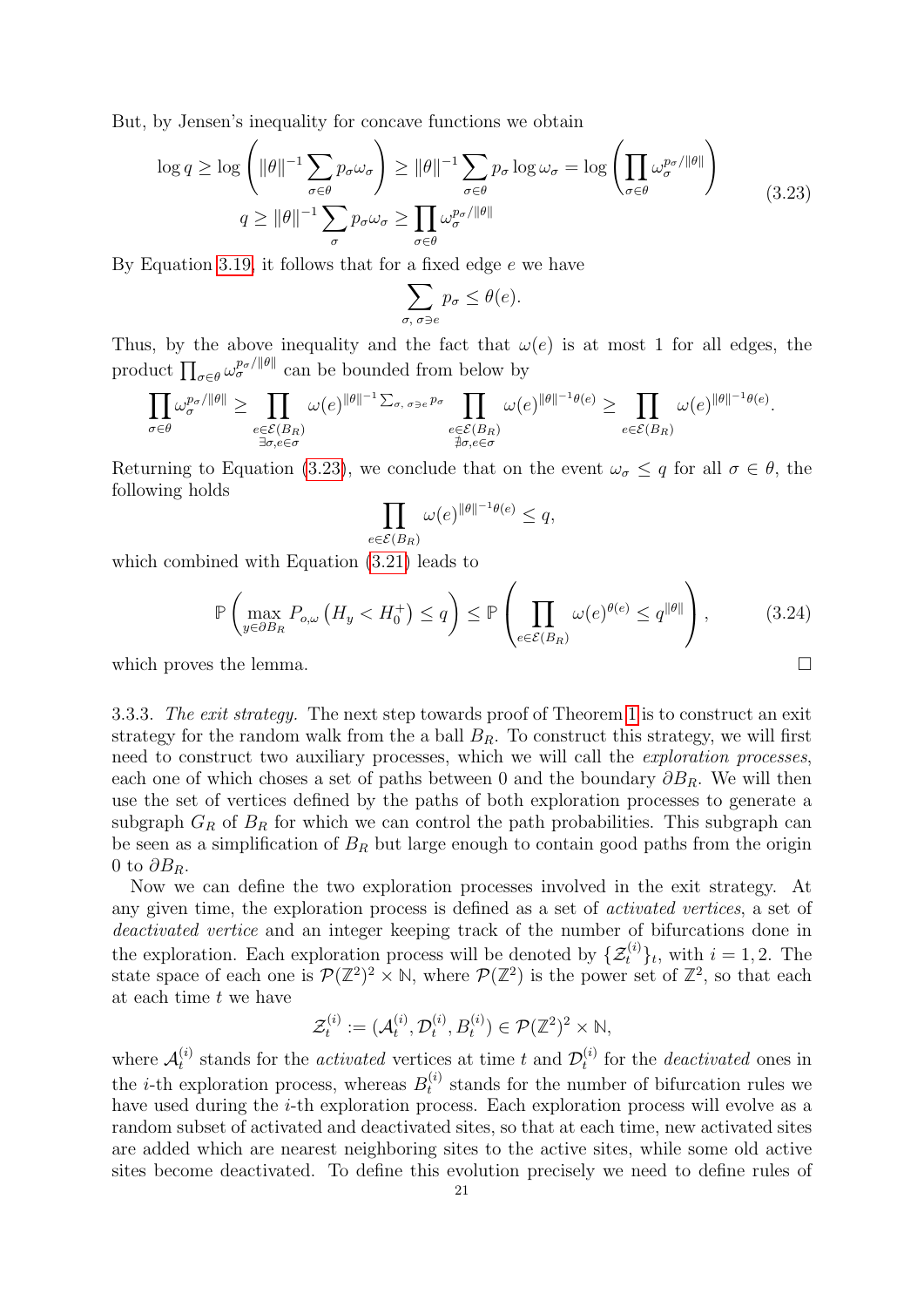activation of new sites which we call activation rules. Below we describe each activation rule and then we will see how the exploration processes use them. evolution Throughout all the definitions, we assume the activation rule will be performed from a fixed vertex  $x$  which is active. Moreover, when a vertex becomes active, a new active vertex will be attached to it later according to a certain rule which is a function of the environment, and which we will call an *activation rule* or *instruction* which will be denoted by  $\mathcal{I}(x)^{1}$  $\mathcal{I}(x)^{1}$  $\mathcal{I}(x)^{1}$ . The activation rule or instruction that is performed at each step will depend on the environment. This is the list of possible activation rules from a vertex  $x$ , where in all of them  $i, j \in \{1, \ldots, d, -1, \ldots, -d\}$  are the indices unit vectors  $e_i, e_j, e_k$ :

- Forward rule to direction j. Activate vertex  $x + e_j$  and  $\mathcal{I}(x + e_j)$  becomes the instruction "*forward-j*".
- Orthogonal rule for i and j. In the case in which i and j are orthogonal directions, activate vertex  $x + e_k$ , where

$$
k := \arg \max \{ \omega(x, x + e_i), \omega(x, x + e_j) \}.
$$
\n(3.25)

In case of tie, we simply choose  $k = \min\{i, j\}$ .  $\mathcal{I}(x + e_k)$  becomes the instruction " $orthogonal-(i, j)$ "

• First bifurcation rule of direction j. Activate the following vertices:  $x + e_{k_1}$  and  $x + e_{k_2}$ , where

$$
k_1 := \arg \max_{k \neq -j} \{ \omega(x, x + e_k) \}; k_2 := \arg \max_{k \notin \{-j, k_1\}} \{ \omega(x, x + e_k) \}. \tag{3.26}
$$

 $\mathcal{I}(x + e_{k_1})$  becomes the instruction "forward- $k_1$ " while  $\mathcal{I}(x + e_{k_2})$  becomes the instruction "*orthogonal-* $(j, -k_1)$ ".

• Second bifurcation rule of direction j. Activate the following vertices:  $x + e_{k_1}$  and  $x + e_{k_2}$ , where

$$
k_1 := \arg \max_{k \neq -j} \{ \omega(x, x + e_k) \}; k_2 := \arg \max_{k \notin \{-j, k_1\}} \{ \omega(x, x + e_k) \}. \tag{3.27}
$$

 $\mathcal{I}(x + e_{k_1})$  becomes the instruction "*orthogonal*- $(j, k_1)$ " while  $\mathcal{I}(x + e_{k_2})$  becomes the instruction "*orthogonal-* $(j, -k_1)$ ".

Now we define the initial conditions of both processes and then describe how they evolve according to the activation rules (given an environment their evolution will be independent, an they will only differ in their initial condition): for  $\mathcal{Z}^{(1)}$  we set its initial condition as the one whose only activated site is 0, no deactivated sites and  $B_0^{(1)} = 0$ , so that

$$
\mathcal{Z}_0^{(1)} = (\mathcal{A}_0^{(1)}, \mathcal{D}_0^{(1)}, B_0^{(1)}) = (\{0\}, \emptyset, 0)
$$

For  $\mathcal{Z}^{(2)}$ , its initial condition will also be chosen as one having only one activated site, no deactivated sites and  $B_0^{(2)} = 0$ . Nevertheless, its activated site will be chosen as the nearest neighbor of 0 to which there is a highest probability of jumping from 0. To define this, let

$$
j_* := \arg\max_{k \in \{-2, -1, 1, 2\}} \{\omega(x, x + e_k)\},\
$$

<span id="page-21-0"></span><sup>&</sup>lt;sup>1</sup>Latter, the instructions on  $\mathcal{I}(x)$  will help us to decide which activation rule may be used on x.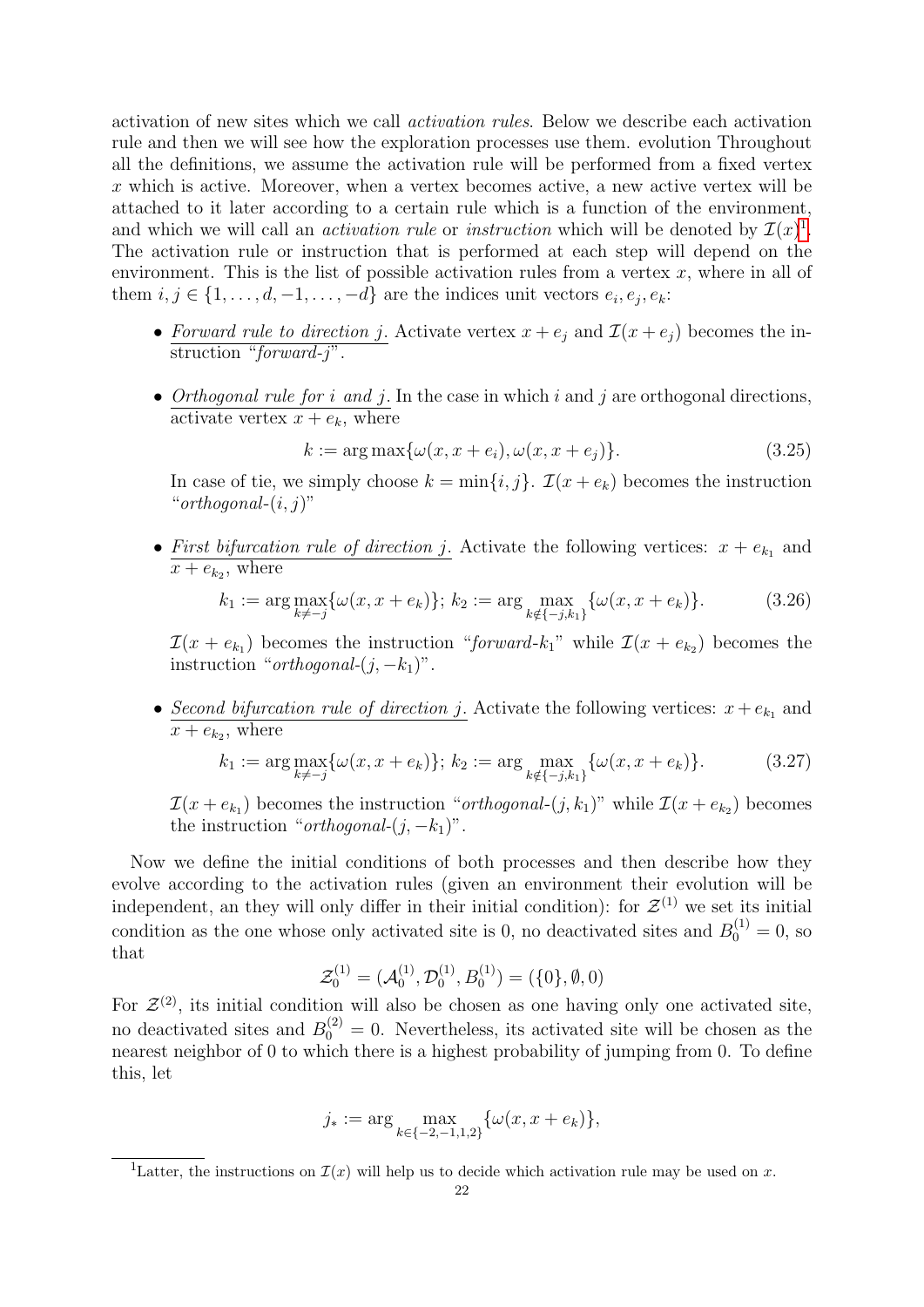In case of tie, choose  $j_*$  arbitrarily. We denote  $0' := e_{j_*}$  and set

$$
\mathcal{Z}_0^{(2)} = (\mathcal{A}_0^{(2)}, \mathcal{D}_0^{(2)}, B_0^{(2)}) = (\{0'\}, \emptyset, 0).
$$

We furthermore set  $\mathcal{I}(0)$  as the instruction "forward- $(-j_*)$ " and  $\mathcal{I}(0')$  as "forward- $j_*$ ".

Let us now define the evolution of our processes. In the discussion below  $i = 1$  or  $i = 2$ . Suppose that at a given time *n* the *i*-th process is in state  $\mathcal{Z}_n^{(i)}$ . Order the sites of  $\mathbb{Z}^d$  according to the lexicographic order and select  $x \in \mathcal{A}_n^{(i)}$  as the smallest site. We then execute on x the update rule described below.

Update rule:

• Case 1:  $\mathcal{I}(x)$  is the instruction "forward-j". If

$$
j \in \arg \max_{k \neq -j} \{ \omega(x, x + e_k) \},\
$$

we activate site  $x + e_j$  if  $x + e_j \notin \partial B_R$ , so that we set

$$
\mathcal{A}_{n+1}^{(i)} = \{(x+e_j)\mathbb{1}_{\{x+e_j \notin \partial B_R\}}\} \cup \mathcal{A}_n^{(i)}\backslash \{x\},\
$$

where the notation

$$
(x+e_j)\mathbb{1}_{\{x+e_j\notin \partial B_R\}}
$$

means that we add the element  $x + e_i$  only if the condition under the indicator function is satisfied. We also put

$$
\mathcal{D}_{n+1}^{(i)} = \{x, (x+e_j)\mathbb{1}_{\{x+e_j \in \partial B_R\}}\} \cup \mathcal{D}_n^{(i)}.
$$

We will say that in this case a new site was activated in the *forward direction*. Otherwise, if

$$
j \notin \arg \max_{k \neq -j} \{ \omega(x, x + e_k) \},\
$$

a bifurcation will be produced, so we either perform the first bifurcation rule if  $B_n^{(i)}$  mod  $2 = 0$  and otherwise the second one. Then we set  $B_{n+1}^{(i)} := B_n^{(i)} + 1$  and

$$
\mathcal{A}_{n+1}^{(i)} = \{(x + e_{k_1})\mathbb{1}_{\{x + e_{k_1} \notin \partial B_R\}}, (x + e_{k_2})\mathbb{1}_{\{x + e_{k_2} \notin \partial B_R\}}\} \cup \mathcal{A}_n \setminus \{x\}.
$$

and

$$
\mathcal{D}_{n+1}^{(i)} = \{x, (x + e_{k_1})\mathbb{1}_{\{x + e_{k_1} \in \partial B_R\}}, (x + e_{k_2})\mathbb{1}_{\{x + e_{k_2} \in \partial B_R\}}\} \cup \mathcal{D}_n^{(i)}.
$$

We will say in this case that a *bifurcation* was produced.

In summary, if jumping to  $x+e_j$  has the largest probability among all directions but  $-j$ , we take a step to direction j. Otherwise, we bifurcate activating the two vertices with highest transition probabilities among all directions, expect  $-j$ .

• Case 2:  $\mathcal{I}(x)$  is the instruction "*orthogonal*- $(i, j)$ ". In this case, we apply the orthogonal rule and make the update to time  $n + 1$ ,

$$
\mathcal{A}_{n+1}^{(i)} = \{(x+e_{k_*})\mathbb{1}_{\{x+e_{k_*}\notin \partial B_R\}}\} \cup \mathcal{A}_n^{(i)}\backslash \{x\}
$$

and

$$
\mathcal{D}_{n+1}^{(i)} = \{x, (x + e_{k_*})1\!\!1_{\{x + e_{k_*} \in \partial B_R\}} \} \cup \mathcal{D}_n^{(i)},
$$

where  $k_*$  is the direction given by the *orthogonal-* $(i,j)$  rule.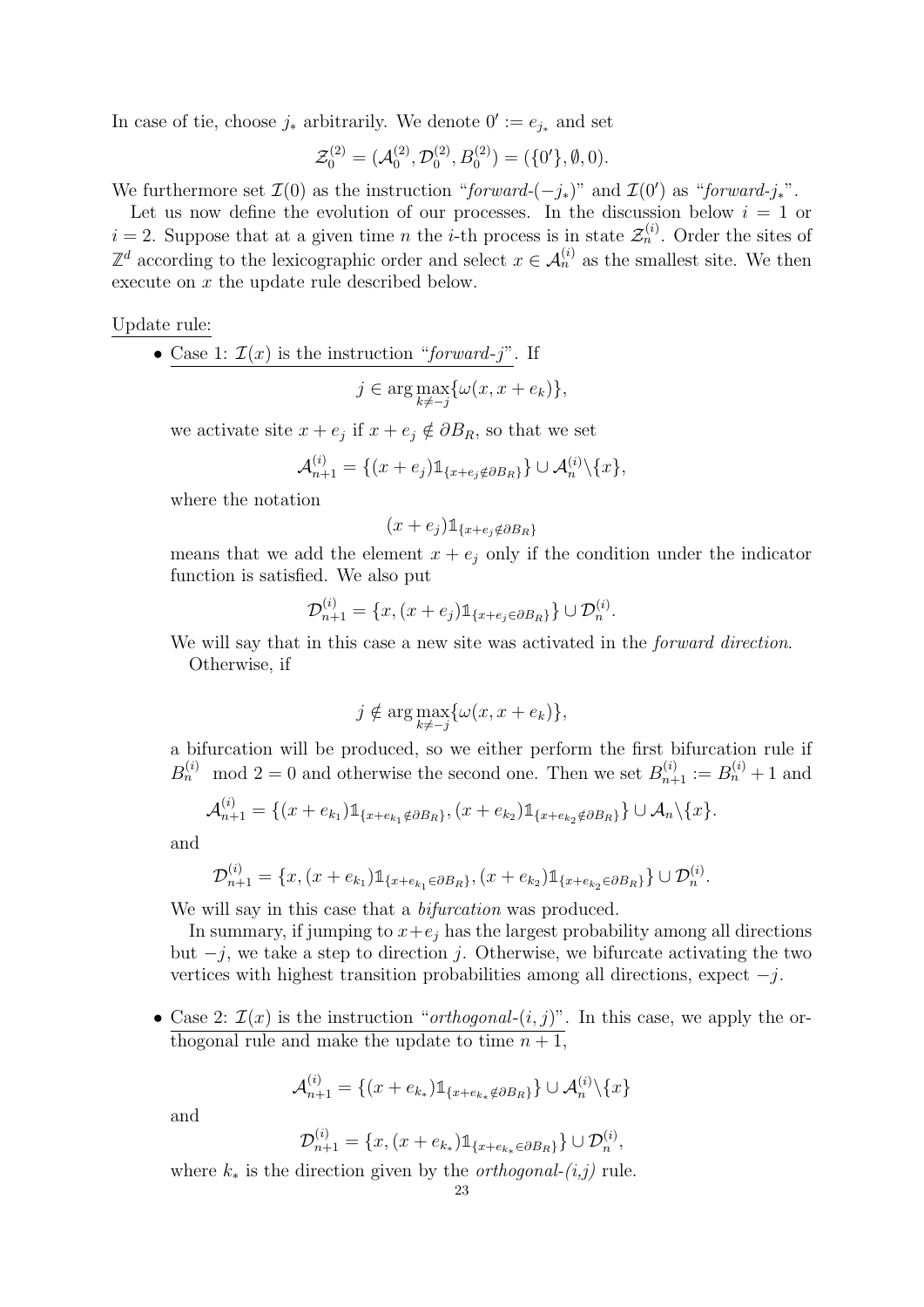

Forward rule to direction 1 applied R times Bifurcation rule of direction 1 applied to  $x_*$ 

#### FIGURE 3.2.

We now run independently both exploration processes  $\{\mathcal{Z}_t^{(1)}\}_t$  and  $\{\mathcal{Z}_t^{(2)}\}_t$  until both have stopped, which occurs when their set of activated vertices is empty. Both processes stop with probability one since at each step we increase the distance from  $0$  (or  $0'$ ) considering paths using activated or deactivated vertices.

Let  $\tau_i$  denote the time  $\{\mathcal{Z}_t^{(i)}\}_t$  stops. We let  $\mathcal{C}_R^{(i)}$  be the subgraph of  $B_R$  whose vertex set is

$$
V(\mathcal{C}_R^{(i)}) = \mathcal{D}_{\tau_i}^{(i)}.\tag{3.28}
$$

We then construct the subgraph  $G_R$  generated by the whole strategy:

$$
V(G_R) := \mathcal{D}_{\tau_1}^{(1)} \cup \mathcal{D}_{\tau_2}^{(2)}.
$$
\n(3.29)

We end this section dedicating a few lines to give some examples of the kind of graphs the exit strategy may generate. All the figures below represents  $\mathcal{C}_R^{(1)}$  $\int_R^{(1)}$ . In three figures below, the strongest arrow means this was the direction selected by the update rule, whereas the light gray arrows represents the other directions the rule had to check. In case of the first picture in Figure 2.2,  $e_{j*} = e_{-1}$  and the  $\{\mathcal{Z}^{(1)}_t\}_t$  successfully applied the *forward* rule to direction 1, R times in a roll. Whereas, in the second picture of Figure 2.2, after applying the *forward rule* a few times, the first bifurcation rule is applied on  $x_*$ . Thus we activate two new vertices: one with an orthogonal instruction, which is followed until we reach the boundary, and another vertex with a "forward-2" instruction. Then, the process successfully apply the activation rule forward rule to direction 2, generating a up-path from x<sup>∗</sup> to the boundary of the box. Finally, in Figure 2.3 we have an example where the process bifurcates twice. Notice that in each component the process bifurcates at most two times, since in the second bifurcation, the activated vertices receives orthogonal instructions, thus from them we keep applying the orthogonal rule.

<span id="page-23-0"></span>3.3.4. Constructing random capacities on  $B_R$ . As said before we want to guarantee the existence of a (random) flow by applying the the Max-flow Min-cut Theorem stated at Theorem [7.](#page-18-3) Thus we need to construct a network in  $B_R$ . In order to do that, first we see  $B_R$  as a directed graph. That is, each edge of  $B_R$  appears twice (one for each direction).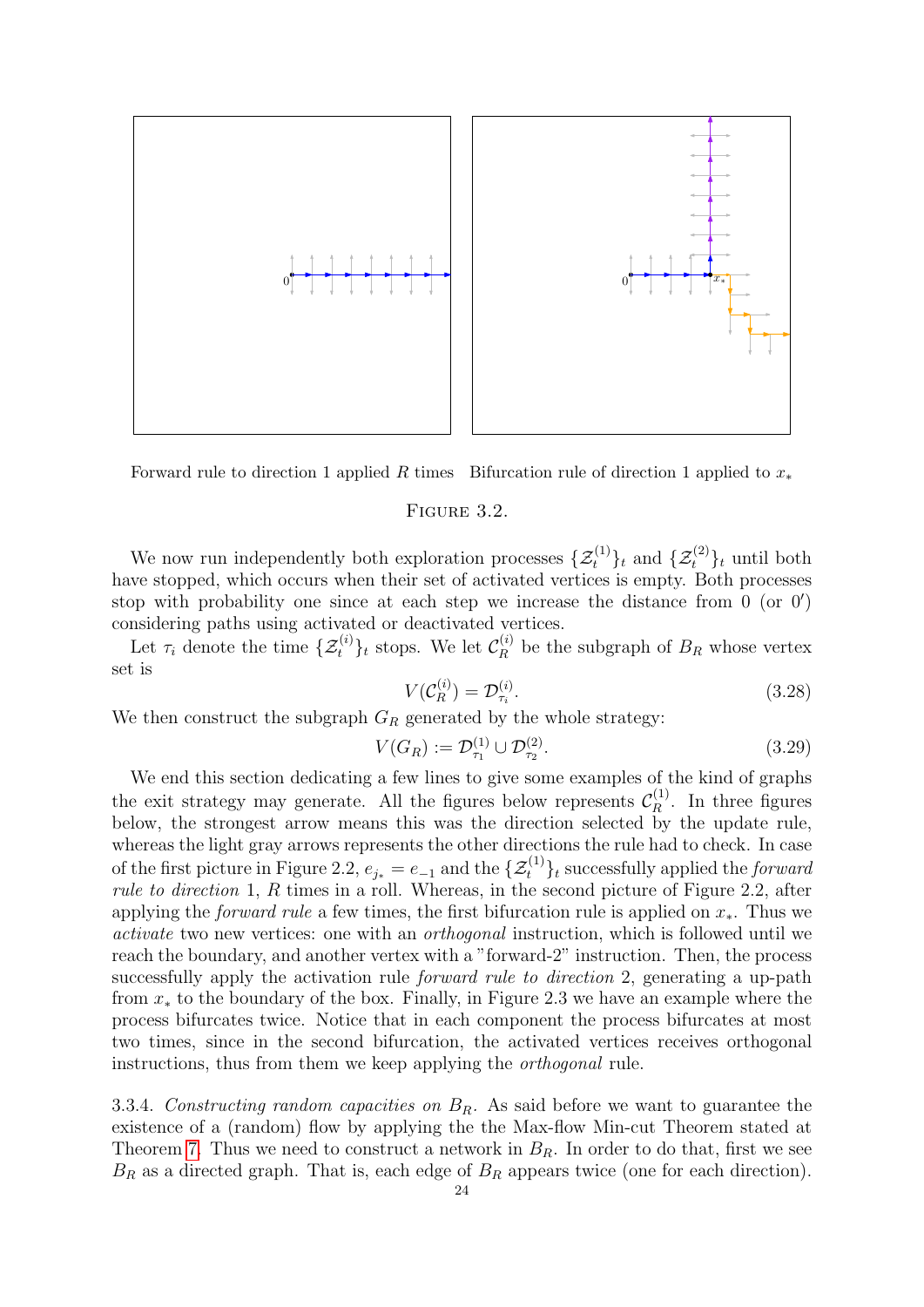

FIGURE 3.3. Two bifurcations  $x_*$  and  $y_*$ 

Whereas the edges of  $G_R$  appear only once and in the direction they have been revealed by the exploration process. That is, if from  $x_n^{(i)}$  we have activated  $x_n^{(i)} + e_j$ , then only  $(x_n^{(i)}, x_n^{(i)} + e_j)$  belongs to the directed version of  $G_R$ .

Next we must give the directed edges of  $B_R$  a capacity. This capacity function c depends on the environment, since it will depend on the random graph  $G_R$ . However, to keep the notation compact, we will omit its dependence on the environment. Moreover it will be supported on the directed edges of  $G_R$ , that is

$$
c \upharpoonright_{\mathcal{E}(B_R)\backslash \mathcal{E}(G_R)} = 0. \tag{3.30}
$$

Now, let us describe how we construct the capacity function c. Consider an edge  $(x, x + e_j) \in \mathcal{E}(G_R)$  such that x belongs to a single component  $\mathcal{C}_R^{(i)}$  $\mathbb{R}^{(i)}$  and such that no bifurcation rule has been performed on it, we assign the capacity

$$
c((x, x + e_j)) = \begin{cases} \beta_j, & \text{if } \mathcal{I}(x) = \text{ forward-}j \\ \alpha_{ij}, & \text{if } \mathcal{I}(x) = \text{ orthogonal-}(i, j) \end{cases}
$$

where the exponents  $\beta_j$  and  $\alpha_{ij}$  and the transition probabilities  $Q_{\vdash}$  and  $Q_{\vdash}$  have been defined in Section [1.2.](#page-3-6) Notice that if  $(x, x + e_j) \in \mathcal{E}(G_R)$  and  $\mathcal{I}(x) = \text{forward-}j$  it means that

$$
\omega(x, x + e_j) = \max_{k \neq -j} \omega(x, x + e_k),
$$

which in turn implies that

<span id="page-24-0"></span>
$$
\int_{\omega(x,x+e_j)=\max_{k\neq j}\omega(x,x+e_k)} \omega(x,x+e_j)^{-\beta_j} d\mathbb{P}(\omega) < \infty.
$$
 (3.31)

In this case we say  $\omega(x, x+e_j)$  has a singularity of at least  $\beta_j$  on the event  $\{\omega(x, x+e_j) =$  $\max_{k\neq -j}\omega(x, x + e_k)$ . In what follows we will say that  $\omega(x, x + e)$  has a singularity of at least  $\alpha$  on the event A if the integral as [\(3.31\)](#page-24-0), where  $\omega(x, x + e_j)$  is replaced by  $\omega(x, x + e), \beta_j$  by  $\alpha$  and  $\{\omega(x, x + e_j) = \max_{k \neq j} \omega(x, x + e_k)\}\$  by A, is finite. The picture below illustrates this for the case  $j = 1$ . The same argument works when  $\mathcal{I}(x) =$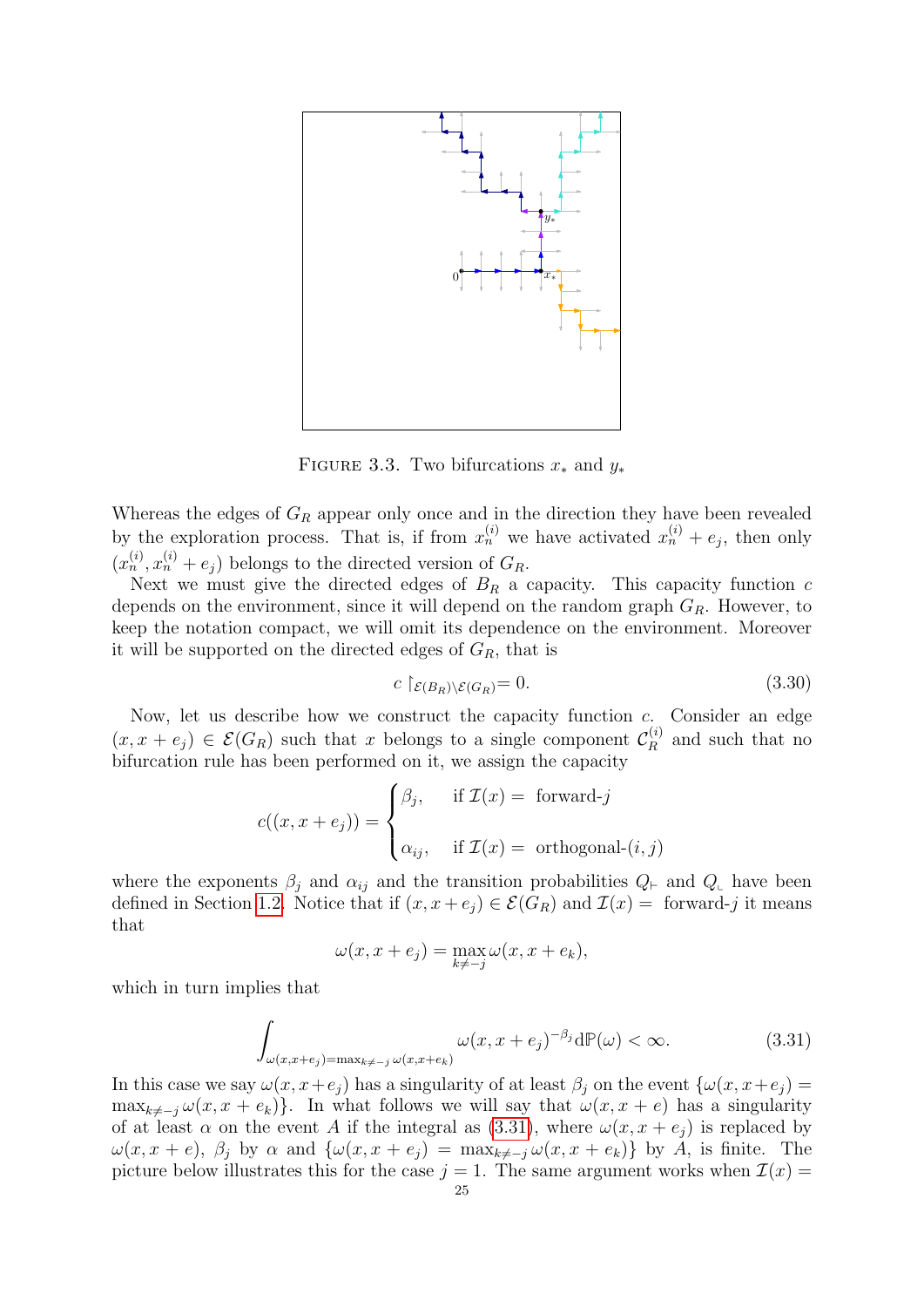

FIGURE 3.4. Assigning capacity  $\beta_{\vdash} = \beta_1$  to the edge  $(x, x + e_1) \in \mathcal{E}(\mathcal{C}_R^{(i)})$  $\binom{[i]}{R}$ 

orthogonal- $(i, j)$ . In this case

$$
\omega(x, x + e_j) = \max_{k \in \{i, j\}} \omega(x, x + e_k)
$$

and then  $\omega(x, x+e_j)$  has a singularity at least  $\alpha_{i,j}$  on the event  $\{\omega(x, x+e_j) = \max_{k \in \{i,j\}} \omega(x, x+e_j)\}$  $e_k$ }. Notice that by construction, when x is a vertex in which a bifurcation rule has been performed the instruction attached to x must be *forward-* $\ell$  for some direction  $\ell$ . Then, still considering the case in which the edge belongs to a single component, we assign the following capacity to  $(x, x + e_j)$ 

$$
c((x, x + e_j)) = \begin{cases} \beta_j, & \text{if } \omega(x, x + e_j) = \max_{k \neq -\ell} \omega(x, x + e_k); \\ \alpha_{\ell j}, & \text{otherwise.} \end{cases} \tag{3.32}
$$

The picture below illustrates the two cases at once. When  $\ell = 1$ , but the largest transition probability among directions  $\{-1, 1, 2\}$  is at direction 2, we assign capacity  $\beta_2 = \beta_1$ . And for the edge which has the largest probability transition among  $\ell$  and  $-2$  we assign capacity  $\alpha_{1,(-2)} = \alpha_r$ . When an edge belongs to both components,  $\mathcal{C}_R^{(1)}$  $\mathcal{C}_R^{(1)}$  and  $\mathcal{C}_R^{(2)}$  $\mathbb{R}^{(2)}$ , we



<span id="page-25-0"></span>FIGURE 3.5.

assign the rule of assignment which gives the largest capacity. That is, for an edge that belongs to both components, the above procedure applied for each component gives us two possible capacities for the edge, then we choose the largest one.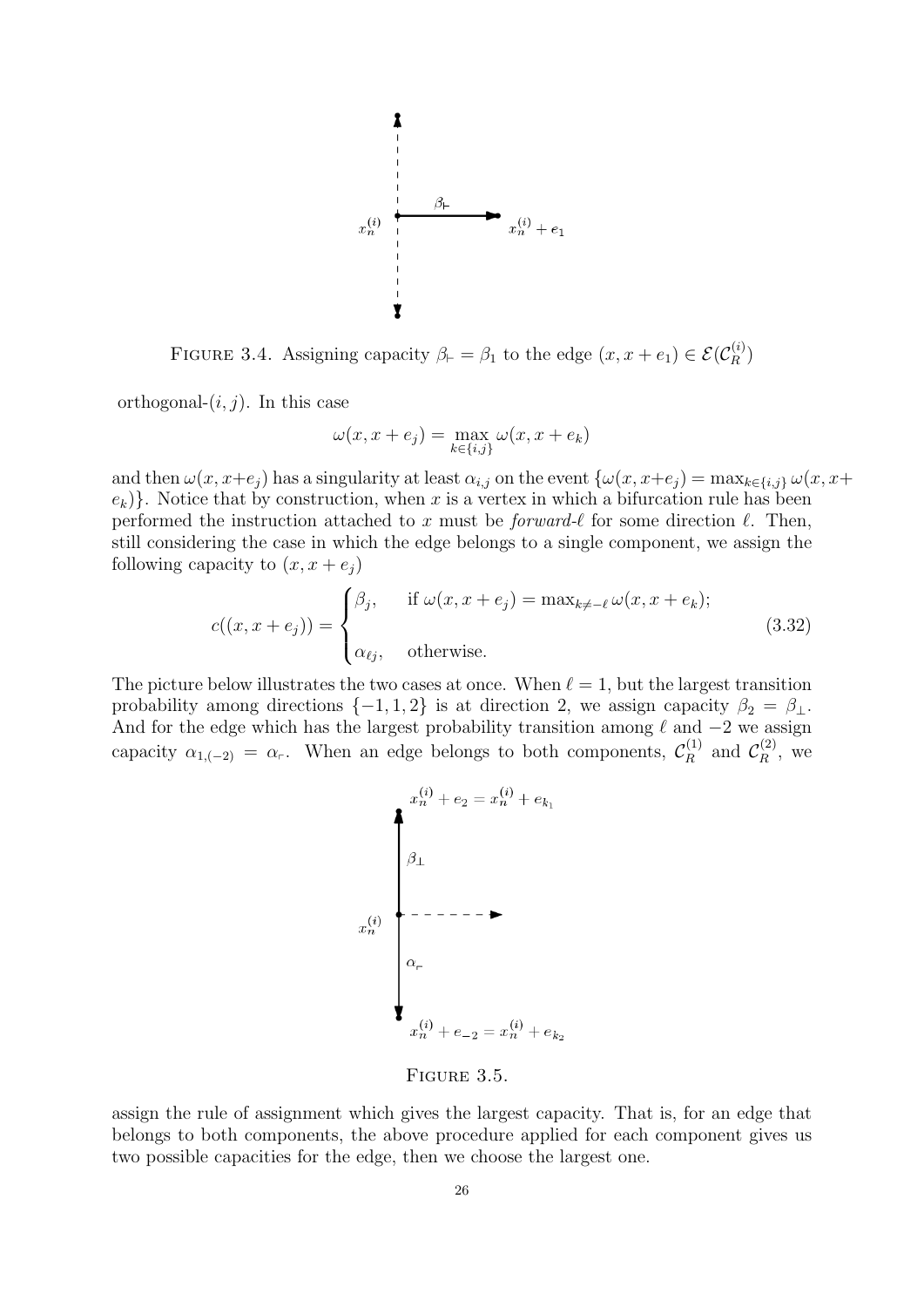3.3.5. Constructing a random flow from  $0 - 0'$  to  $\partial B_R$ . Our objective in this section is to construct a flow on the network  $B_R$  which has the capacity constructed in the previous section. This flow will have the pair of vertices  $\{0, 0'\}$  as source and  $\partial B_R$  as sink. So, in order to simplify our notation, we will write  $0 - 0'$  instead of  $\{0, 0'\}$ . With that in mind, formally, the objective of this section is to prove the following theorem.

<span id="page-26-0"></span>**Theorem 8** (Random flow from  $0 - 0'$  to  $\partial B_R$ ). Let  $a > 0$ . Consider an i.i.d. random environment satisfying condition  $(X)_a$ . Then, for any radius R there exist  $a \varepsilon > 0$  and a random flow  $\theta$  from  $0 - 0'$  to  $\partial B_R$  such that

- (1)  $\|\theta\| \ge a + \varepsilon$ , **P**-almost surely;
- (2)  $\theta(e) \leq c(e)$  for all directed edges in  $\mathcal{E}(B_R)$ , **P**-almost surely. Here c is the capacity function constructed in Section [3.3.4](#page-23-0)

*Proof.* Given the relations [\(1.5\)](#page-3-0)-[\(1.7\)](#page-3-3) on condition  $(X)_a$ , there exist small enough  $\varepsilon$  so that all relations are still satisfied with a replaced by  $a + \varepsilon$ .

Now, for a fixed environment  $\omega$  we run our exploration process which gives us  $G_R$  and the correspondent capacity c. By the Max-flow Min-cut Theorem (Theorem [7\)](#page-18-3) in order to prove the existence of a flow from the source  $\{0, 0'\}$  to the sink  $\partial B_R$  satisfying (1) and (2) we have to prove that

$$
\min\{c(\Pi) : \Pi \text{ is a cutset } \} \ge a + \varepsilon,\tag{3.33}
$$

where the capacity of a set of edges is just

$$
c(\Pi) = \sum_{e \in \Pi} c(e).
$$

But observe that every cut set  $\Pi$  must contain edges of  $G_R$ , otherwise we would have a path from 0 (or 0') to  $\partial B_R$  with no edge in  $\Pi$ . Moreover, since we want to minimize the capacity of cut sets, we must separate  $0 - 0'$  from  $\partial B_R$  using edges with the smallest capacity and using the smallest number of edges possible.

Moreover, by construction, all the edges whose capacity is positive must have a capacity given by an exponent of either  $\beta$ -type or  $\alpha$ -type. Also by the construction of the exit strategy the capacity of Π is bounded from below by some combination of the exponents covered by one of the inequalities  $(1.5)-(1.7)$  $(1.5)-(1.7)$  $(1.5)-(1.7)$ . Thus, by the Max-flow Min-cut theorem follows our result.

3.3.6. Final step of the proof. Before we start the proof of the two main results of this section, we will need an additional lemma.

<span id="page-26-1"></span>**Lemma 3.5.** Let  $a > 0$ . Assume that condition  $(X)_a$  holds, then

$$
\mathbb{E}\left[\prod_{e\in\mathcal{E}(B_R)}\omega(e)^{-c(e)}\right]<\infty.
$$

where c is the random capacity constructed at Section [3.3.4.](#page-23-0)

Proof. In order to prove the above finiteness, we split the expected value into the possible realizations for the exploration processes  $\{\mathcal{Z}_t^{(1)}\}_t$  and  $\{\mathcal{Z}_t^{(2)}\}_t$ . But before we start the proof, it might be instructive to examine in more details the evolution of the exploration

 $\Box$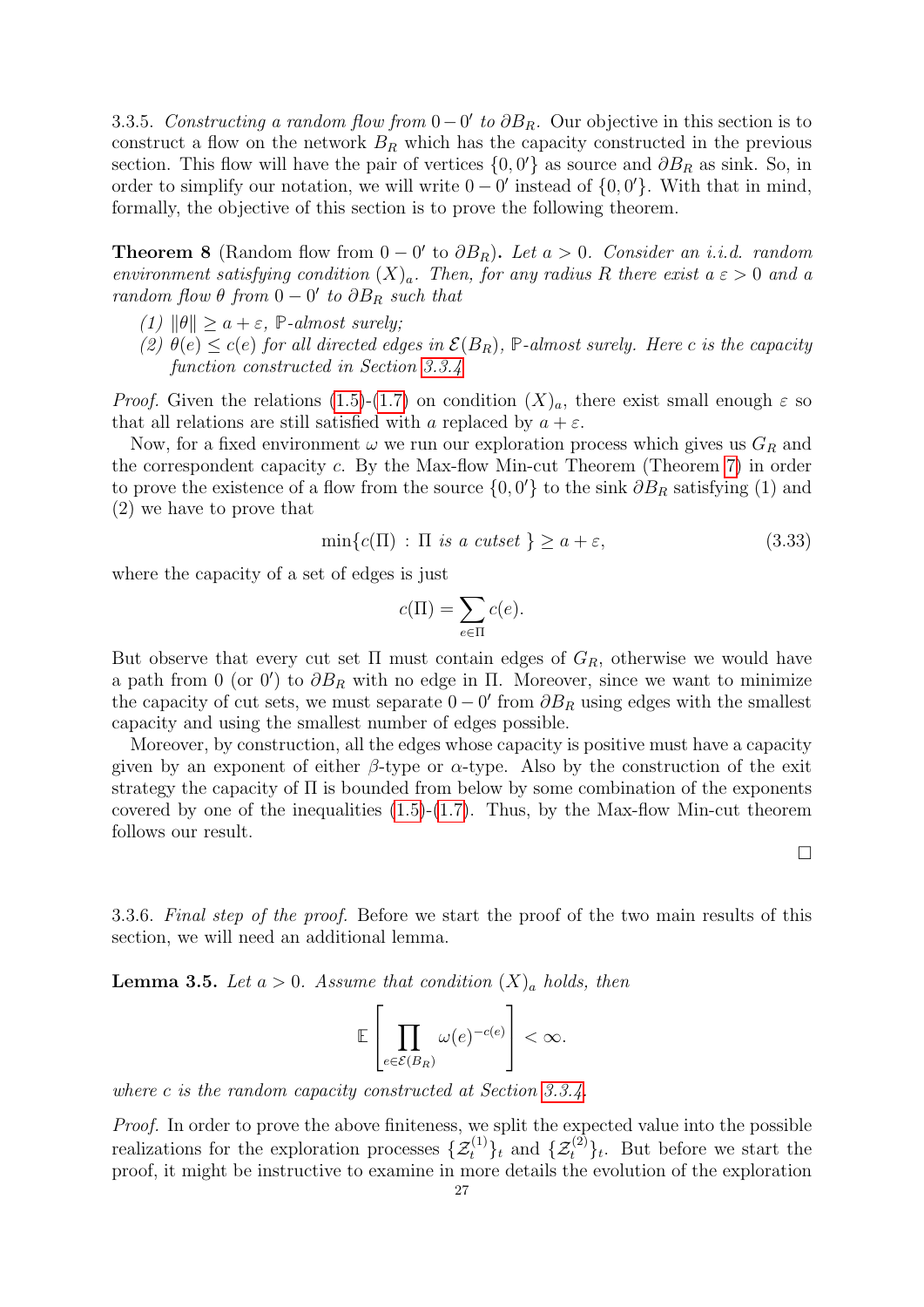process. One important feature of the exploration process is that it evolves by examining the transition probabilities of one given vertex at each step. This implies that an intersection of events like the ones below

<span id="page-27-0"></span>
$$
\left\{\arg\max_{k}\omega(0,e_k)=j,\arg\max_{k\neq j}\omega(0,e_k)=-j\right\}\cap\left\{\arg\max_{k\neq j}\omega(e_{-j},e_k)=-j\right\}\cap\ldots,
$$
\n(3.34)

completely determines the exploration process. In other words, if we know the transition probabilities for some subset of vertices of  $B_R$  this is enough to determine the evolution of the exploration process. Thus, we let

$$
\left\{\{\mathcal{Z}_t^{(i)}\}_t = Z_i\right\},\
$$

be an arbitrary event of the type we exemplified in [\(3.34\)](#page-27-0), which completes determines  $\{\mathcal{Z}_t^{(i)}\}_t$ . And to simplify our writing, we write

$$
\{\mathcal{Z} = Z\} := \left\{ \{\mathcal{Z}_t^{(1)}\}_t = Z_1, \{\mathcal{Z}_t^{(i)}\}_t = Z_2 \right\},\tag{3.35}
$$

which determines the evolution of both exploration processes. To keep the notation compact on the event  $\{\mathcal{Z} = Z\}$ , we write  $G_R = G$ .

Since the random capacity c is supported on the the random graph  $G_R$ , we have that

$$
\prod_{e \in \mathcal{E}(B_R)} \omega(e)^{-c(e)} \mathbb{1}\{\mathcal{Z} = Z\} = \prod_{e \in \mathcal{E}(G)} \omega(e)^{-c(e)} \mathbb{1}\{\mathcal{Z} = Z\} \quad \mathbb{P}-\text{a.s.},
$$

which implies that it is enough to prove

<span id="page-27-1"></span>
$$
\mathbb{E}\left[\prod_{e\in\mathcal{E}(G)}\omega(e)^{-c(e)}\mathbb{1}\{\mathcal{Z}=Z\}\right]<\infty.
$$
\n(3.36)

and then use the fact the  $B_R$  has finite volume. In order to prove the above, for a fixed edge  $e = (x, x + e_j) \in \mathcal{E}(G)$ , we consider whether there is another edge  $e' = (x, x + e_i) \in \mathcal{E}(G)$ or not. We want to use the i.i.d. nature of the environment to write the above expectation as a product of other expectations. However, since we may have distinct edges which are adjacent to the same vertex, we will have to arrange the product grouping all the terms coming from the same vertex, then we can use independence between vertices and finally conditions [\(1.3\)](#page-3-2) and [\(1.4\)](#page-3-4) to guarantee that each expectation in the product is finite.

Since we can write  $\mathbb{1}\{\{\mathcal{Z}_t^{(i)}\}_t = Z_i\}$  as a product of independent indicators indexed by subset of vertices of  $B_R$ , given a vertex x in this index set, we will write  $\mathbb{1}\{\mathcal{Z}_t^{(i)}(x) = Z_i(x)\}\$ to denote the x-th indicator in this product. We then continue the proof separating it in different cases according to the position of  $x$  in  $G$ .

Case 1. Vertex  $x$  has only one neighbor in  $G$ :

In this case, x is a vertex of  $B_R$  such that for some j,  $(x, x + e_j)$  belongs to  $\mathcal{E}(G)$  and  $(x, x + e_i) \notin \mathcal{E}(G)$  for all  $i \neq j$ . Combining this with the fact that  $c((x, x + e_i))$  is not random on the event  $\{\mathcal{Z} = Z\}$ , it follows that the term  $\omega(x, x + e_j)^{-c((x, x+e_j))}$  is independent of all other random variables of the form  $\omega(e)^{-c(e)}$  inside the expected value, except possibly from  $\mathbb{1}{Z = Z}$ .

Moreover, recall that the random capacity  $c((x, x + e_i))$  is a number chosen according to the instruction  $\mathcal{I}(x)$  and the distribution of  $\omega(x, \cdot)$  and in a way that due to [\(1.3\)](#page-3-2) and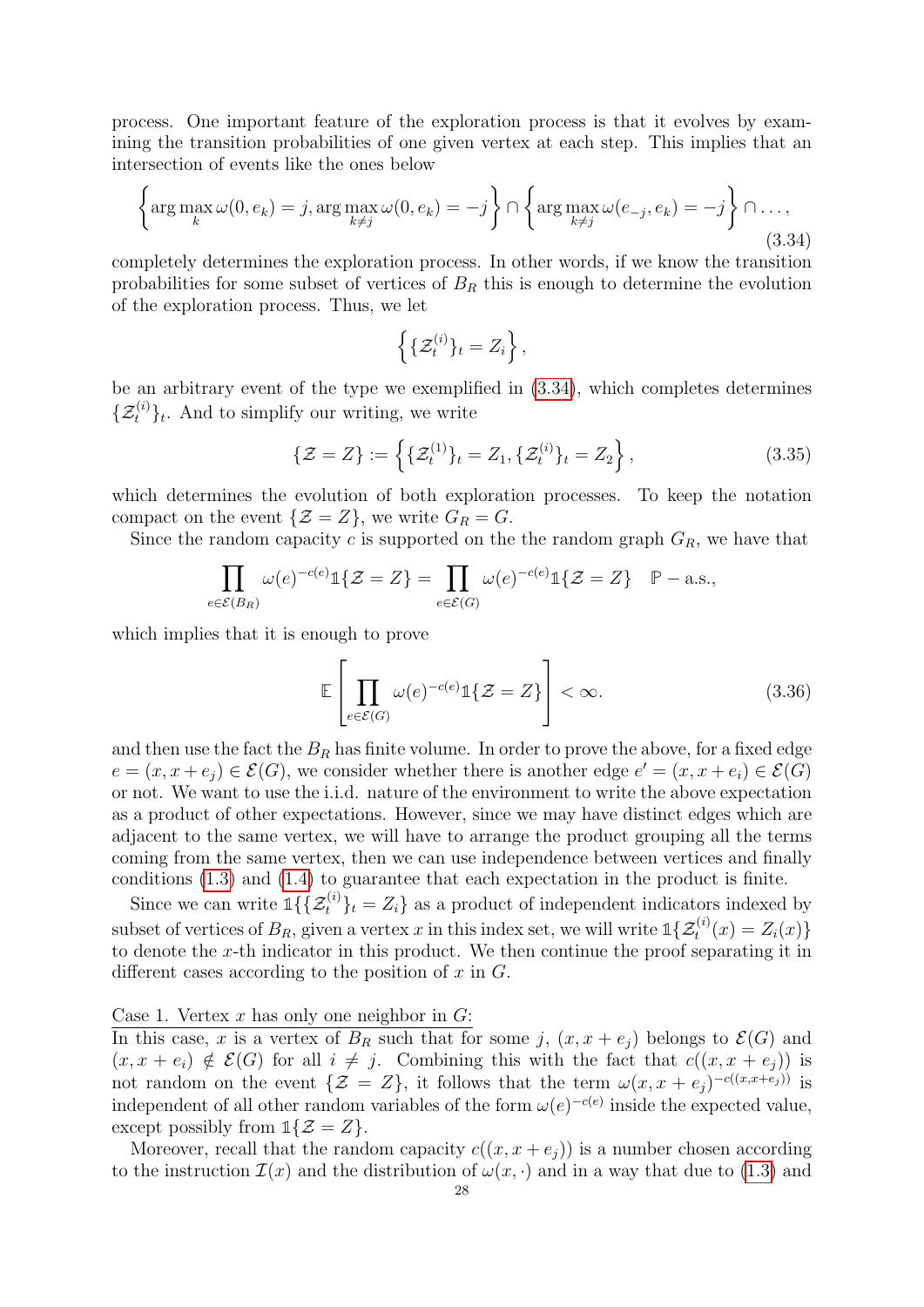[\(1.4\)](#page-3-4) it follows

<span id="page-28-0"></span>
$$
\mathbb{E}\left[\omega(x,x+e_j)^{-c((x,x+e_j))}\mathbb{1}\{\mathcal{Z}_t^{(i)}(x)=Z_i(x)\}\right]<\infty.
$$
\n(3.37)

Case 2. Vertex  $x$  has more than one neighbor in  $G$ :

We first note that by construction of the exit strategy at Section [3.3.3](#page-20-0) there are at most two neighbors of x such that  $(x, x + e_i) \in \mathcal{E}(G_R)$ , since all the instructions for the grow of the exploration processes do not backtrack. We split this case into two subcases:

Case 2.1. Vertex x belongs to only one component  $\mathcal{C}_R^{(i)}$  $R^{(i)}$ : In this case, we have performed a bifurcation rule on x. It means on the event  $\{\mathcal{Z} = Z\}$  the instruction  $\mathcal{I}(x)$  is "forward- $\ell$ " to some direction  $\ell$  but the largest transition among all directions different from  $-\ell$  is not at direction  $\ell$ , this forces the process to bifurcate. And then to one edge we assign a  $\alpha$ -type capacity and to the other one a  $\beta$ -type capacity is assigned (see Figure [3.5\)](#page-25-0). Thus, we have a contribution of the form

<span id="page-28-1"></span>
$$
\mathbb{E}\left[\omega(x,x+e_i)^{-\alpha_{i\ell}}\omega(x,x+e_j)^{-\beta_j}\mathbb{1}\{\arg\max_{k\ne-\ell}\omega(x,x+e_k)=j\}\right]<\infty,
$$
\n(3.38)

which is finite due to  $(1.4)$ .

Case 2.2. Vertex x belongs to  $\mathcal{C}_R^{(1)} \cap \mathcal{C}_R^{(2)}$ : We consider all the possible cases for  $\mathcal{I}^{(1)}(x)$ and  $\mathcal{I}^{(2)}(x)$  that can occur simultaneously.

Case 2.2.1.  $\mathcal{I}^{(1)}(x) =$  "forward-j" and  $\mathcal{I}^{(2)}(x) =$  "orthogonal- $(i, j)$ " We first notice that if  $arg \max_{k \neq -j} \omega(x, x + e_k) = j$ , then both exploration processes will activate the same neighbor and  $x$  will have only one neighbor in  $G$  and we already covered this case.

Thus we have to assume that  $\arg \max_{k \neq -j} \omega(x, x + e_k) \neq j$ . In this situation,  $\{\mathcal{Z}_t^{(1)}\}_t$ performs a bifurcation rule at  $x$ , activating two neighbors of  $x$ , one of these neighbors is the same neighbor activated by  $\{\mathcal{Z}^{(2)}_t\}_t$ . So, this case resumes to Case 2.1.

Case 2.2.2.  $\mathcal{I}^{(1)}(x) = \mathcal{I}^{(2)}(x) =$  "orthogonal- $(i, j)$ " In this case both exploration processes activate the same vertex. Thus, even though, an intersection has occurred,  $x$  has only one neighbor in G and this situation is covered at Case 1.

Case 2.2.3.  $\mathcal{I}^{(1)}(x) =$ "orthogonal- $(i, j)$ " and  $\mathcal{I}^{(2)}(x) =$  "orthogonal- $(-i, j)$ " Observe that if arg  $\max_{k\neq j}\omega(x, x + e_k) = j$  there is nothing to do by same reasoning used in the previous case.

We may assume w.l.o.g  $\arg \max_{k \neq -j} \omega(x, x + e_k) = i$  and that  $\arg \max_{k=\{-i,j\}} \omega(x, x + e_k)$  $e_k$ ) = −*i*. In this case we have the following contributions in [\(3.36\)](#page-27-1)

<span id="page-28-2"></span>
$$
\omega(x, x + e_i)^{-\alpha_{ij}} \omega(x, x + e_{-i})^{-\alpha_{(-i)j}} \mathbb{1}\{\arg \max_{k \neq -j} \omega(x, x + e_k) = i\}.
$$
 (3.39)

Since  $\alpha_{ij} \leq \beta_i$ , by [\(1.4\)](#page-3-4) it follows that

$$
\mathbb{E}\left[\omega(x,x+e_i)^{-\alpha_{ij}}\omega(x,x+e_{-i})^{-\alpha_{(-i)j}}\mathbb{1}\{\arg\max_{k\neq j}\omega(x,x+e_k)=i\}\right]<\infty.
$$

Notice that by the construction of the exit strategy cases 2.2.1, 2.2.2 and 2.2.3 cover all the possible ways of having an intersection between both exploration processes.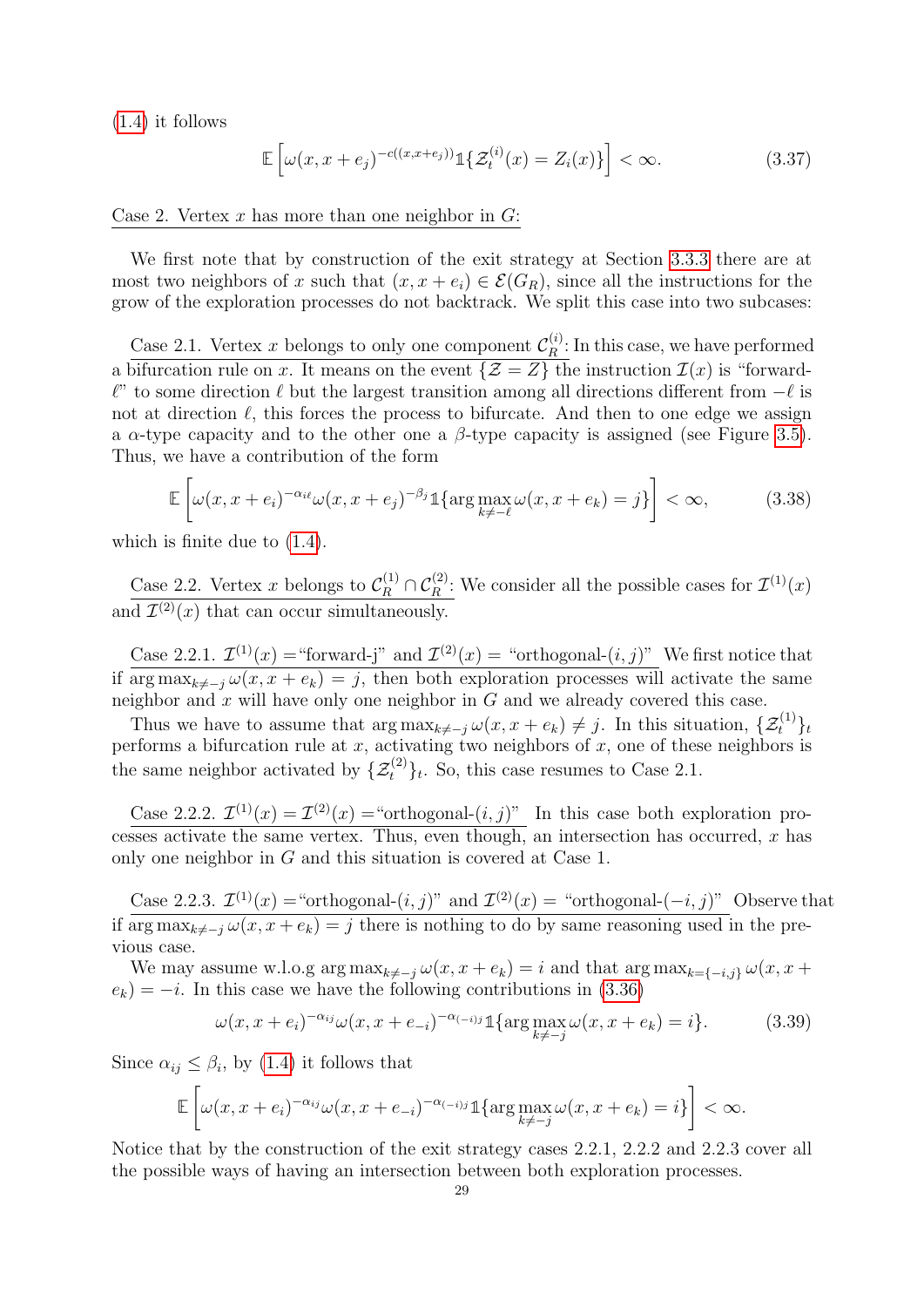To conclude the proof, we first point out that seeing  $\mathbb{1}{Z = Z}$  as a product of indicators indexed by the vertices activated by each process  $\{\mathcal{Z}_t^{(i)}\}_t$  and recalling that the event  $\{\mathcal{Z} = Z\}$  completely determines the capacity and the distribution of each  $\omega(x, \cdot)$  for x an activated vertex. We can write  $\prod_{x \in V(G)} \omega(x, x + e)^{-c((x, x+e))} \mathbb{1}\{\mathcal{Z} = Z\}$ as a product of random variables of the form given at  $(3.37)$ ,  $(3.38)$  and/or  $(3.39)$ . This proves that for each realization of the two exploration processes

$$
\mathbb{E}\left[\prod_{e\in\mathcal{E}(G)}\omega(e)^{-c(e)}\mathbb{1}\{\mathcal{Z}=Z\}\right]<\infty,
$$

which is enough to conclude the proof since  $B_R$  has finite volume and consequently there are finitely many events of the form  $\{\mathcal{Z} = Z\}$  to consider.

Now we have all the results needed for the main proof of this section.

Proof of Theorems [1](#page-3-5) and [3.](#page-6-1) We apply our general criteria, that is, Theorems [2](#page-5-1) and [4.](#page-6-2) Thus, our new results will be proven if we prove that condition  $(X)_a$  implies condition  $(B)_{a}^{\eta*}$ . Then, we have ballistic behavior under  $(X)_{1}$  and CLT-like result under  $(X)_{2}$ .

In order to prove condition  $(B)_{a}^{\eta_*}$  holds under  $(X)_{a}$ , let R be a fixed positive integer. And notice that a combination of Lemma [3.4,](#page-19-0) Theorem [8,](#page-26-0) Markov inequality and Lemma [3.5](#page-26-1) implies the existence of a constant  $C$  depending on  $R$  such that

$$
\mathbb{P}\left(\max_{y\in\partial B_R} P_{0,\omega} \left[H_y < H_0^+\right] \le u^{-1}\right) \le \mathbb{P}\left(\prod_{e\in\mathcal{E}(B_R)} \omega(e)^{\theta(\omega,e)} \le u^{-\|\theta\|}\right)
$$
\n
$$
\le \mathbb{P}\left(\prod_{e\in\mathcal{E}(B_R)} \omega(e)^{c(e)} \le u^{-(a+\varepsilon)}\right)
$$
\n
$$
\le u^{-(a+\varepsilon)}\mathbb{E}\left[\prod_{e\in\mathcal{E}(B_R)} \omega(e)^{-c(e)}\right]
$$
\n
$$
\le Cu^{-(a+\varepsilon)}\right) \tag{3.40}
$$

in the second inequality we have used the properties of  $\theta$  given by Theorem [8.](#page-26-0) Moreover, recall that the random variable  $N_{B_R}(x)$  which counts the number of visits to x before leaving the ball  $B_R$  and let  $A_n(R)$  be the following event

$$
A_n(R) := \left\{ \max_{y \in \partial B_R} P_{0,w} \left[ H_y < H_0^+ \right] \le n^{-\frac{a+\delta}{a+\varepsilon}} \right\},\tag{3.41}
$$

for some  $\delta < \varepsilon$ . Also recall that under  $P_{0,\omega}$  we have

$$
N_{B_R}(0) \sim \text{Geo}\left(P_{0,\omega}\left[H_{\partial B_{R+1}} < H_0^+\right]\right)
$$

and that

$$
P_{0,\omega}\left[H_{\partial B_{R+1}} < H_0^+\right] \ge \max_{\substack{y \in \partial B_{R+1} \\ 30}} P_{0,w}\left[H_y < H_0^+\right].\tag{3.42}
$$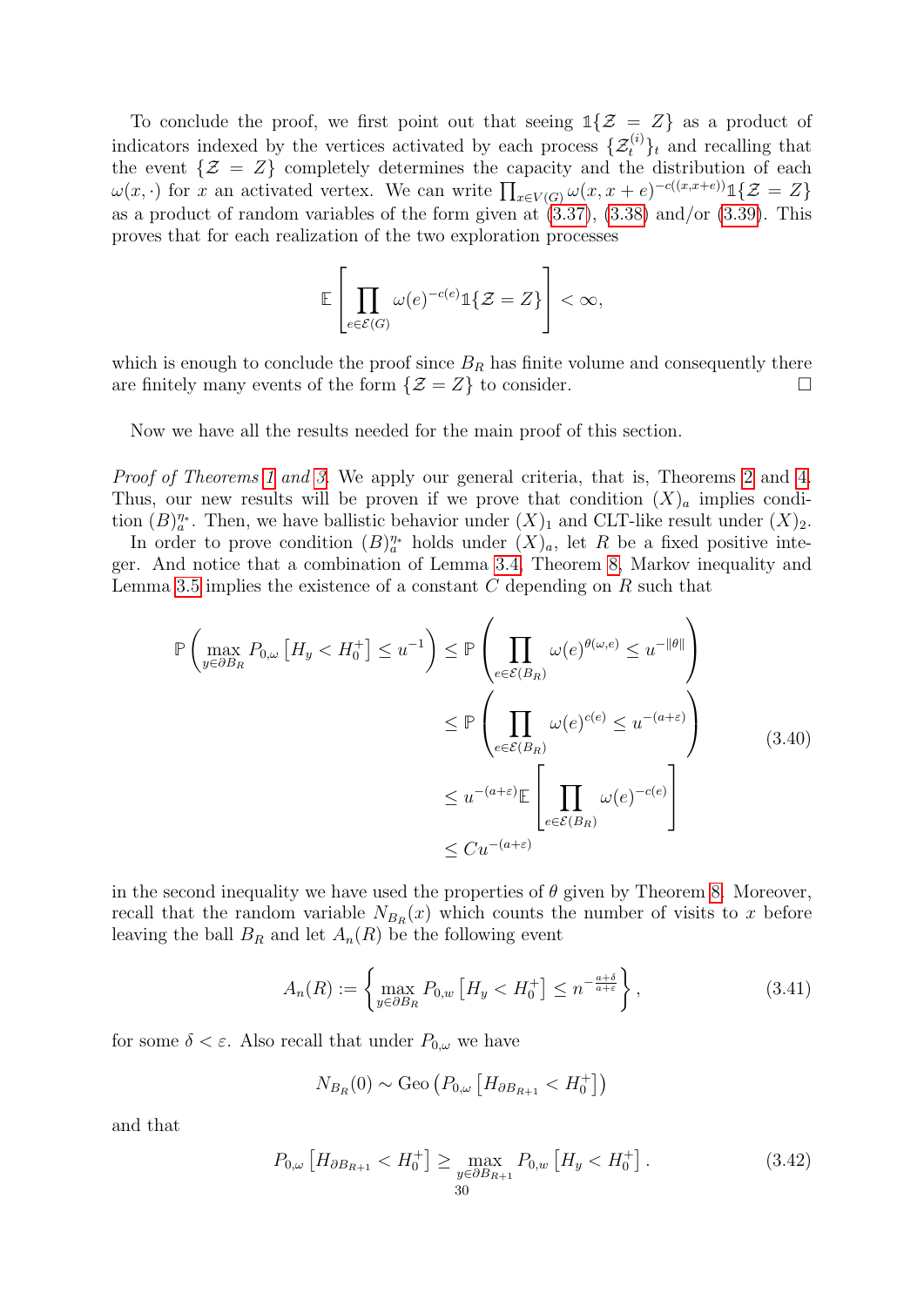With the above in mind, we have

$$
P_0\left(N_{B_R}(0) > n\right) \le \mathbb{E}\left[P_{o,\omega}\left(N_{B_R}(0) > n\right); A_n^c(R+1)\right] + \frac{C}{n^{a+\delta}}
$$
  
\n
$$
= \mathbb{E}\left[\left(1 - P_{0,\omega}\left[H_{\partial B_{R+1}} < H_0^+\right]\right)^n; A_n^c(R+1)\right] + \frac{C}{n^{a+\delta}}
$$
  
\n
$$
\le \left(1 - n^{-\frac{a+\delta}{a+\varepsilon}}\right)^n + \frac{C}{n^{a+\delta}}
$$
  
\n
$$
\le \exp\left\{-n^{(\varepsilon-\delta)/(a+\varepsilon)}\right\} + \frac{C}{n^{a+\delta}} \le \frac{C+1}{n^{a+\delta}}.
$$
\n(3.43)

Using the i.i.d nature of the environment and the above, we conclude that for any fixed  $R$ , vertex  $x \in B_R$  and  $\delta' < \delta$ 

$$
E_0\left(N_{B_R}^{a+\delta'}(x)\right) < \infty. \tag{3.44}
$$

Finally, using  $T_{B_R} = \sum_{x \in B_R} N_{B_R}(x)$  and the fact that  $B_R$  has finite volume we conclude that

$$
E_0\left(T_{B_R}^{a+\delta'}\right)<\infty,
$$

for any R. Thus, under conditions  $(E)_0$  and  $(X)_1$  we have condition  $(B)_1^{\eta_*}$  $\int_{1}^{\eta_*}$ . Whereas, under  $(E)_0$  and  $(X)_2$ , condition  $(B)_2^{\eta_*}$  $\frac{\eta_*}{2}$  is satisfied. This is enough to prove Theorems [1](#page-3-5) and [3.](#page-6-1)

 $\Box$ 

#### <span id="page-30-0"></span>4. CONDITION  $(B)_{1}^{\eta*}$  $\eta^*$  : SHARPNESS AND COMPARISON WITH PREVIOUS CONDITION

In this Section we formalize the discussion made at the Introduction about optimality of condition  $(B)_{1}^{\eta_*}$  $\frac{\eta_*}{1}$  for ballisticity. More specifically we prove Proposition [1.1,](#page-5-2) which states that a transient walk such that  $E_0[T_{B_R}] = \infty$  for some R has zero speed. Recalling our discussion about condition  $(B)_{1}^{\eta*}$  $T_1^{\eta_*}$ , which becomes  $E_0[T_{B_R}^{1+\varepsilon}]$  $\left\{ \frac{B_{R}}{B_{R}} \right\} < \infty$  for small  $\varepsilon$  and large R, we see that  $E_0[T_{B_R}] = \infty$  is essentially the complement of  $(B)_1^{\eta_*}$  $\int_{1}^{\eta_*}$ . In this direction, Proposition [1.1](#page-5-2) and Theorem [2](#page-5-1) implies sharpness of condition  $(B)_{1}^{\eta*}$  $\frac{\eta_*}{1}$  .

In this Section we also prove that condition  $(B)_{1}^{\eta*}$  $\frac{\eta_*}{1}$  is implied by condition  $(K)_1$ , proposed in [\[4\]](#page-33-5), which is the most general condition prior to this work. We formalize this implication in the following

**Proposition 4.1.** Consider a RWRE in an environment satisfying condition  $(K)$ <sub>a</sub> in [\[4\]](#page-33-5). Then, for any  $b > 0$ ,  $(B)_a^b$  is also satisfied.

*Proof.* By Corollary 5.1 of [\[4\]](#page-33-5), condition  $(K)_{a}$  implies the existence of a positive  $\varepsilon$  with the following property: for all  $\delta'$  there exists  $\delta$  such that

$$
\mathbb{P}\left(\max_{y \in \partial B_{\delta \log u}} P_{0,w} \left[ H_y < H_x^+ \right] \le u^{-\frac{a+2\delta'}{a+\varepsilon}} \right) \le \frac{1}{u^{a+\delta'}}. \tag{4.1}
$$

Now, choose  $c = \varepsilon/4$ ,  $\delta' = \varepsilon/3$ , fix R larger than  $a(a+c)/bc - 2$  and take u large enough so  $\delta \log u > 2R$  and let  $A_n$  be the following event

$$
A_n := \left\{ \max_{y \in \partial B_{\delta \log n}} P_{x,w} \left[ H_y < H_x^+ \right] \leq n^{-\frac{a+2\delta'}{a+\varepsilon}} \right\}.
$$

Then, recalling that  $T_{B_R}$  may be written as

$$
T_{B_R} = \sum_{\substack{x \in B_R \\ 31}} N_{B_R}(x),
$$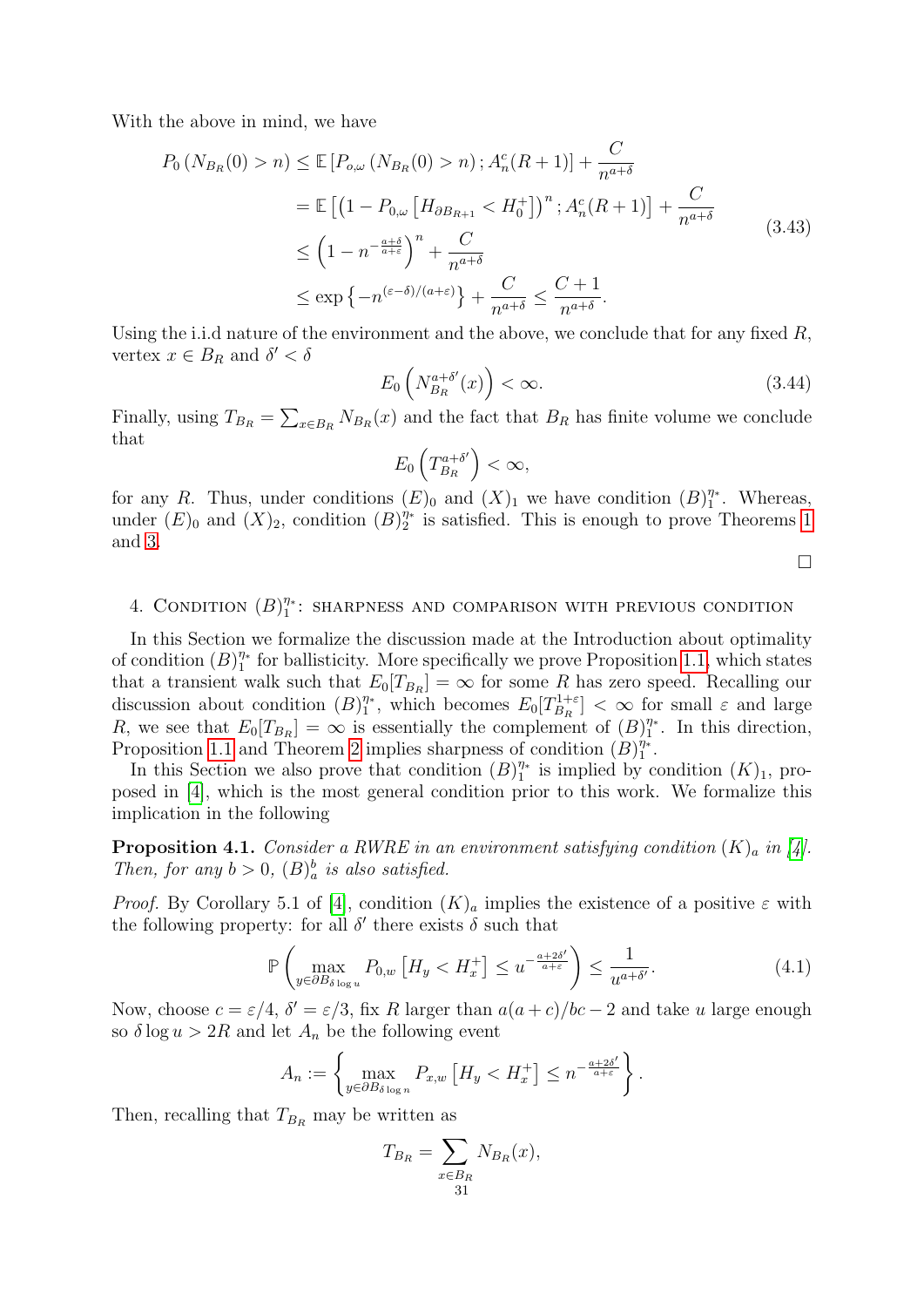where  $N_{B_R}(x)$  stands for the number of visits to x before exit  $B_R$ , and writing

$$
\tilde{Q}_x^{B_R} := P_{x,\omega} \left[ T_{B_R} < H_x^+ \right]
$$

<span id="page-31-0"></span>we have that

$$
P_0\left(N_{B_R}(x) > n\right) \le \mathbb{E}\left[P_{0,\omega}\left(N_{B_R}(x) > n\right); A_n^c\right] + \frac{1}{n^{a+\delta'}}
$$
  
\n
$$
= \mathbb{E}\left[P_{0,\omega}\left(H_x < T_{B_R}\right)\left(1 - \tilde{Q}_x^{B_R}\right)^n; A_n^c\right] + \frac{1}{n^{a+\delta'}}
$$
  
\n
$$
\le \left(1 - n^{-\frac{a+2\delta'}{a+\varepsilon}}\right)^n + \frac{1}{n^{a+\delta'}}
$$
  
\n
$$
\le \exp\left\{-n^{\varepsilon/(a+\varepsilon)}\right\} + \frac{1}{n^{a+\delta'}} \le \frac{2}{n^{a+\varepsilon/3}},
$$
\n(4.2)

for large enough  $n$ . Since

$$
\{T_{B_R} > n\} \subset \{\exists x \in B_R, \ N_{B_R}(x) > n/(2R)^d\},\
$$

using estimate  $(4.2)$  and union bound (which is possible since R is fixed) we may conclude that  $E_0 T_{B_R}^{a+c}$  $B_R$  $<\infty$ .

Now we prove Proposition [1.1](#page-5-2)

*Proof Proposition [1.1.](#page-5-2)* Since  $T_{B_R}$  is increasing in R, we may assume R is such that  $E_0T_{B_{R-1}}$  <  $\infty$  whereas  $E_0T_{B_R} = \infty$  (where  $B_0$  denotes the singleton  $\{0\}$ ). Moreover, there exist a point  $x_0 \in \partial B_{R-1}$  such that  $E_x T_{B_R} = \infty$ . Otherwise, by the Strong Markov Property

$$
E_0 T_{B_R} = E_0 (T_{B_{R-1}} + T_{B_R} - T_{B_{R-1}})
$$
  
\n
$$
= E_0 T_{B_{R-1}} + \mathbb{E} \left( \sum_{x \in \partial B_{R-1}} E_{0,\omega} \left[ (T_{B_R} - T_{B_{R-1}}) \mathbb{1} \left\{ X_{T_{B_{R-1}}} = x \right\} \right] \right)
$$
  
\n
$$
= E_0 T_{B_{R-1}} + \sum_{x \in \partial B_{R-1}} \mathbb{E} \left( E_{x,\omega} [T_{B_R}] P_{0,\omega} \left[ X_{T_{B_{R-1}}} = x \right] \right).
$$
  
\n
$$
\leq E_0 T_{B_{R-1}} + \sum_{x \in \partial B_{R-1}} E_x T_{B_R}.
$$
  
\n(4.3)

The next step is to prove the following *claim*: there exist c such that,

$$
P_0(\tau_1 > u \mid D = \infty) \ge c P_0(T_{B_R} > u). \tag{4.4}
$$

In order to prove the above claim, we will follow the proof of Lemma 6.1 in [\[4\]](#page-33-5) doing the necessary adaptations to our case. Throughout the remainder of the proof, Figure [4.1](#page-32-0) will guide our arguments. Before we start, we will need an additional definition. We say  $x \in \mathbb{Z}^d$  is *κ*-regular (or simply, regular) if  $\omega(x, y) > \kappa$ , for all  $y \sim x$ . Since we have an i.i.d elliptic environment, there exist  $\kappa_0$  such that

$$
\mathbb{P}(x \text{ is } \kappa_0\text{-regular}) > \frac{1}{2}.
$$

Put  $\mathcal L$  as the line-segment  $\langle 0, e_1, \ldots, (2R-1)e_1 \rangle$  and let  $\mathcal K$  be the following event

 $\mathcal{K} := \{ \mathcal{L} \text{ and } S_{R+1}(3Re_1) \text{ are regular} \}.$  (4.5)

In Figure [4.1,](#page-32-0) the dashed lines represent sets of regular points. Now, we will define several events, whose intersection will offer a lower bound the probability of  $\{\tau_1 > u, D = \infty\}.$ We start by  $A_1$ , whose definition is self-explanatory

$$
A_1 := \{X_1 = e_1, X_2 = 2e_1, \dots, X_{2R-1} = (2R-1)e_1\};
$$
  
<sub>32</sub>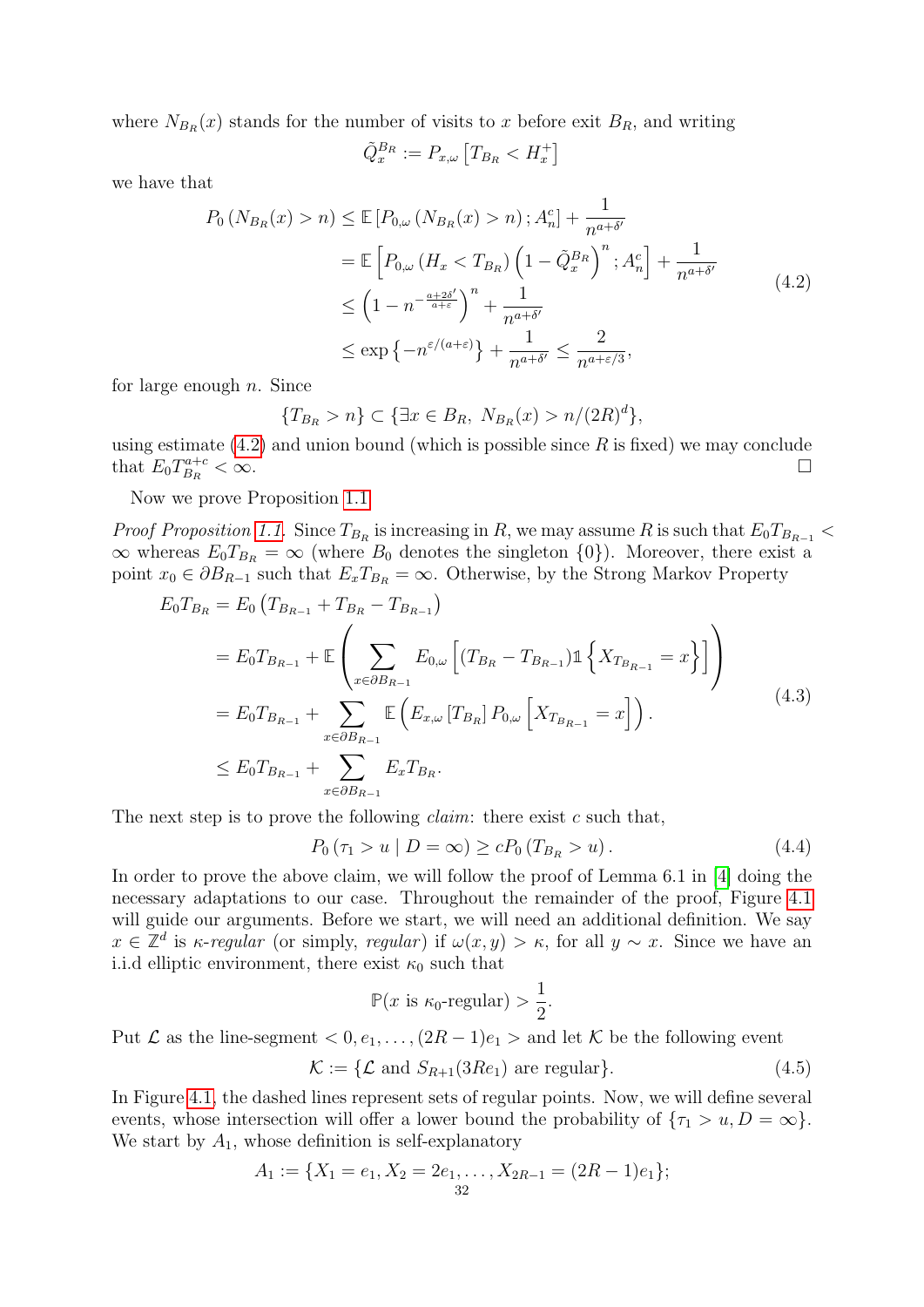

<span id="page-32-0"></span>FIGURE 4.1. Regular points surrounding a potential trap  $B_R(3Re_1)$ .

Also let  $A_2$  be

 $A_2 := \{X \text{ goes from } (2R-1)e_1 \text{ to } 3Re_1 + x_0 \text{ using the shortest path in } S_{R+1}(3Re_1)\}.$ In more details,  $A_2$  is the event in which X goes from  $(2R-1)e_1$  to  $3Re_1 + x_0$  walking on  $S_{R+1}(3Re_1)$  and taking the shortest path on the surface of  $B_{R+1}(3Re_1)$  before jumping to  $3Re_1 + x_0$ , which belongs to  $B_R(3Re_1)$ . The next event is

$$
A_3 := \{ T_{B_R(3Re_1)} \circ \theta_{H_{3Re_1+x_0}} > u \}.
$$

I.e., after reaching the point  $3Re_1 + x_0 \in S_R(3R)$ , the walk takes more than u steps to exit  $B_R(3Re_1)$ .

 $A_4 := \{X \text{ goes from } X_{T_{B_R(3Re_1)}} \text{ to } 2Re_1 - 1 \text{ using the shortest path in } S_{R+1}(3Re_1)\}.$ 

Once X has left the smaller box  $B_R(3Re_1)$  it is in the surface  $S_{R+1}(3Re_1)$ . Then, walking only on  $S_{R+1}(3Re_1)$  and through the shortest path, the walk lands on  $2Re_1 - 1$ .

$$
A_5 := \{X_{H_{2Re_1-1}+1} = 2Re_1 - 2, \ldots, X_{H_{2Re_1-1}+2R-1} = e_1\}.
$$

In words, after visiting  $2Re_1-1$ , the walk goes straight to  $e_1$  walking on  $\mathcal{L}$ . This return to  $e_1$  is crucial, since it will guarantee that the regeneration does not occur before  $T_{B_R(3Re_1)}$ . In order to simplify the next definitions, we will write

$$
x_* := 3Re_1 + (R+1) \sum_{i=1}^d e_i.
$$

The next event has a self-explanatory definition

 $A_6 := \{X \text{ takes the shortest path from } e_1 \text{ to } x_* \text{ in } \mathcal{L} \cup S_{R+1}(3Re_1)\}.$ 

Finally, we have our last event,

 $A_7 := \{$  From  $x_*, X$  jumps to  $x_* + e_1$  and never backtracks}.

In other words, after reaching  $x_*,$  the walk takes one step at direction  $e_1$  and then creates a regeneration time.

Our first and crucial observation regarding the chain of events above defined is the following inclusion

$$
\{\tau_1 > u, D = \infty\} \supset \bigcap_{m=1}^7 A_m.
$$
\n(4.6)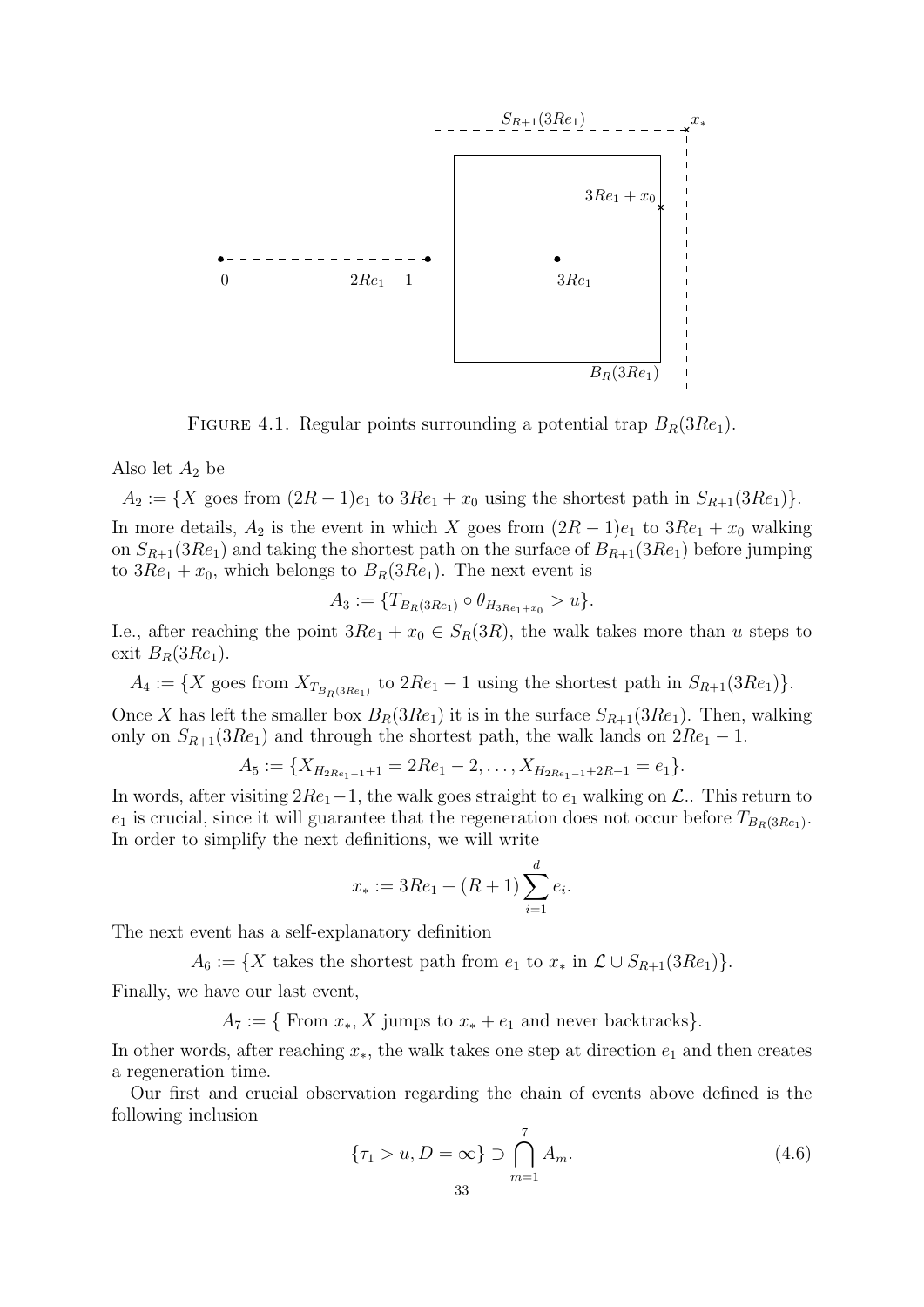We will conclude the proof estimating from below the probability of  $A_1 \cap \cdots \cap A_7$ , which we do by conditioning and after several application of the Markov Property. We start from  $A_7$ , on K, we have that

$$
P_{0,\omega}[A_7|A_6,\ldots,A_1] = P_{x_*,\omega}[X_1 = e_1, D \circ \theta_1 = \infty] \ge \kappa_0 P_{x_* + e_1,\omega}[D = \infty].
$$
 (4.7)

Again by Markov Property, for  $A_6$ , on K, we have that there exist a constant  $c_6 =$  $c(R, d, x_*)$  such that

$$
P_{0,\omega}[A_6|A_5,\ldots,A_1] \ge \kappa_0^{c_6},\tag{4.8}
$$

since the shortest path from  $e_1$  to  $x_*$  in  $\mathcal{L} \cup S_{R+1}(3Re_1)$  is deterministic and all points of such path is regular on  $K$ . Arguing the same way, we also conclude that there exist positive constants  $c_5 = c(R)$  and  $c_4 = c(R, d)$ , such that

$$
P_{0,\omega}[A_5|A_4,\ldots,A_1] \ge \kappa_0^{c_5}; \quad P_{0,\omega}[A_4|A_3,A_2,A_1] \ge \kappa_0^{c_4}.
$$
 (4.9)

Again by the Markov property,

$$
P_{0,\omega}[A_3|A_2,A_1] = P_{3Re_1+x_0,\omega}[T_{B_R(3Re_1)} > u]. \qquad (4.10)
$$

Again, arguing as for  $A_6$ , on K, there exists  $c_2 = c(R, d, x_0)$ , such that

$$
P_{0,\omega}[A_2|A_1] \ge \kappa_0^{c_2}; \quad P_{0,\omega}[A_1] \ge \kappa_0^{2R-1}.
$$
\n(4.11)

Putting all the above lower bounds together, we have that there exist positive constants  $c_8 = c(R, d, x_0, x_*)$  and  $c_9 = c(R, d, x_0, x_*)$  such that

$$
P_0(\tau_1 > u, D = \infty) \ge \kappa_0^{c_8} \mathbb{E} \left( \mathbb{1}_{\mathcal{K}} P_{3Re_1 + x_0, \omega} \left[ T_{B_R(3Re_1)} > u \right] P_{x_* + e_1, \omega} \left[ D = \infty \right] \right) \tag{4.12}
$$
  

$$
\ge \kappa_0^{c_9} P_{x_0} (T_{B_R} > u) P_0 (D = \infty),
$$

since the random variables  $\mathbb{1}_{\mathcal{K}}$ ,  $P_{3Re_1+x_0,\omega}$   $[T_{B_R(3Re_1)} > u]$  and  $P_{x_*+e_1,\omega}$   $[D = \infty]$  are all **P**-independent due to the independent nature of our environment. The above inequality implies that

$$
\mathbb{E}(\tau_1|D=\infty)=\infty,
$$

which together with the hypothesis the walk is transient in the direction  $\ell$  concludes the  $\Box$ 

#### **ACKNOWLEDGMENTS**

Alejandro Ramírez and Rodrigo Ribeiro were supported by Iniciativa Científica Milenio of the Ministry of Science and Technology (Chile). Alejandro Ramírez has been also supported by Fondecyt 1180259. The authors thank Daniel Kious for his valuable comments in the first version of this paper.

#### **REFERENCES**

- <span id="page-33-0"></span>[1] N. Berger, A. Drewitz and A.F. Ramírez. Effective polynomial ballisticity conditions for random walk in random environment. Comm. Pure Appl. Math. 67, no. 12, 1947–1973 (2014).
- <span id="page-33-4"></span>[2] E. Bouchet, A.F. Ramírez and C. Sabot. Sharp ellipticity conditions for ballistic behavior of random walks in random environment. *Bernoulli* 22, no. 2, 969–994 (2016).
- <span id="page-33-3"></span>[3] D. Campos and A.F. Ramírez. Ellipticity criteria for ballistic behavior of random walks in random environment. Probab. Theory Relat. Fields 160, no. 1-2, 189–251 (2014).
- <span id="page-33-5"></span>[4] A. Fribergh and D. Kious. Local trapping for elliptic random walks in random environments in  $\mathbb{Z}^d$ . Probab. Theory Relat. Fields 165, no. 3-4, 795–834 (2016).
- <span id="page-33-2"></span>[5] R. Fukushima and A.F. Ramírez. New high dimensional examples of ballistic random walks in random environment. Stochastic Analysis on Large Scale Interacting Systems 2018, RIMS Kôkyûroku Bessatsu, B79, Res. Inst. Math. Sci. (RIMS), Kyoto, (2020).
- <span id="page-33-1"></span>[6] E. Guerra and A.F. Ramírez. A proof of Sznitman's conjecture about ballistic RWRE. Comm. Pure Appl. Math. 73, no. 10, 2087–2103 (2020).